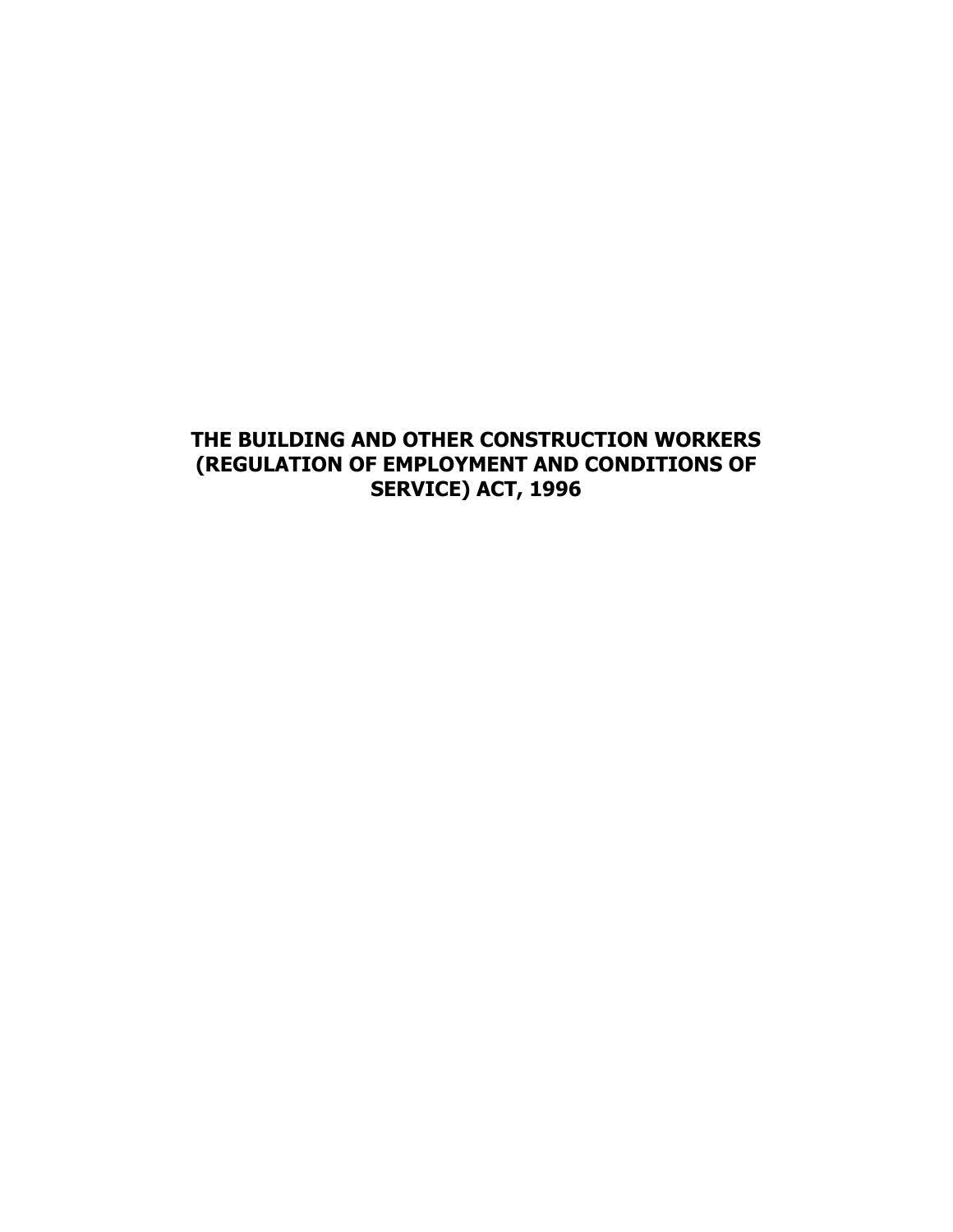### **CONTENTS**

#### and the contract of the contract of the contract of the contract of the contract of the contract of the contract of the contract of the contract of the contract of the contract of the contract of the contract of the contra

# **Introduction**

Sections

#### CHAPTER I **PRELIMINARY**

- 1. Short title, extent, commencement and application
- 2. Definitions

### CHAPTER II

## **THE ADVISORY COMMITEES AND EXPERT COMMITEES**

- 3. Central Advisory Committee
- 4. State Advisory Committee
- 5. Expert Committees

### CHAPTER III

## **REGISTRATION OF ESTABLISHMENTS**

- 6. Appointment of registering officers
- 7. Registration of establishments
- 8. Revocation of registration in certain cases
- 9. Appeal
- 10. Effect of non-registration

#### CHAPTER IV

## **REGISTRATION OF BUILDING WORKERS AS BENEFICIARIES**

- 11. Beneficiaries of the Fund
- 12. Registration of building workers as beneficiaries
- 13. Identity cards
- 14. Cessation as a beneficiary
- 15. Register of beneficiaries
- 16. Contribution of building workers
- 17. Effect of non-payment of contribution

#### CHAPTER V

### **BUILDING AND OTHER CONSTRUCTION WORKERS' WELFARE BOARDS**

- 18. Constitution of State Welfare Boards
- 19. Secretary and other officers of Boards
- 20. Meetings of Board
- 21. Vacancies, etc., not to invalidate proceedings of the Boards
- 22. Functions of the Boards
- 23. Grants and loans by the Central Government
- 24. Building and Other Construction Workers' Welfare Fund and its application
- 25. Budget
- 26. Annual report
- 27. Accounts and audit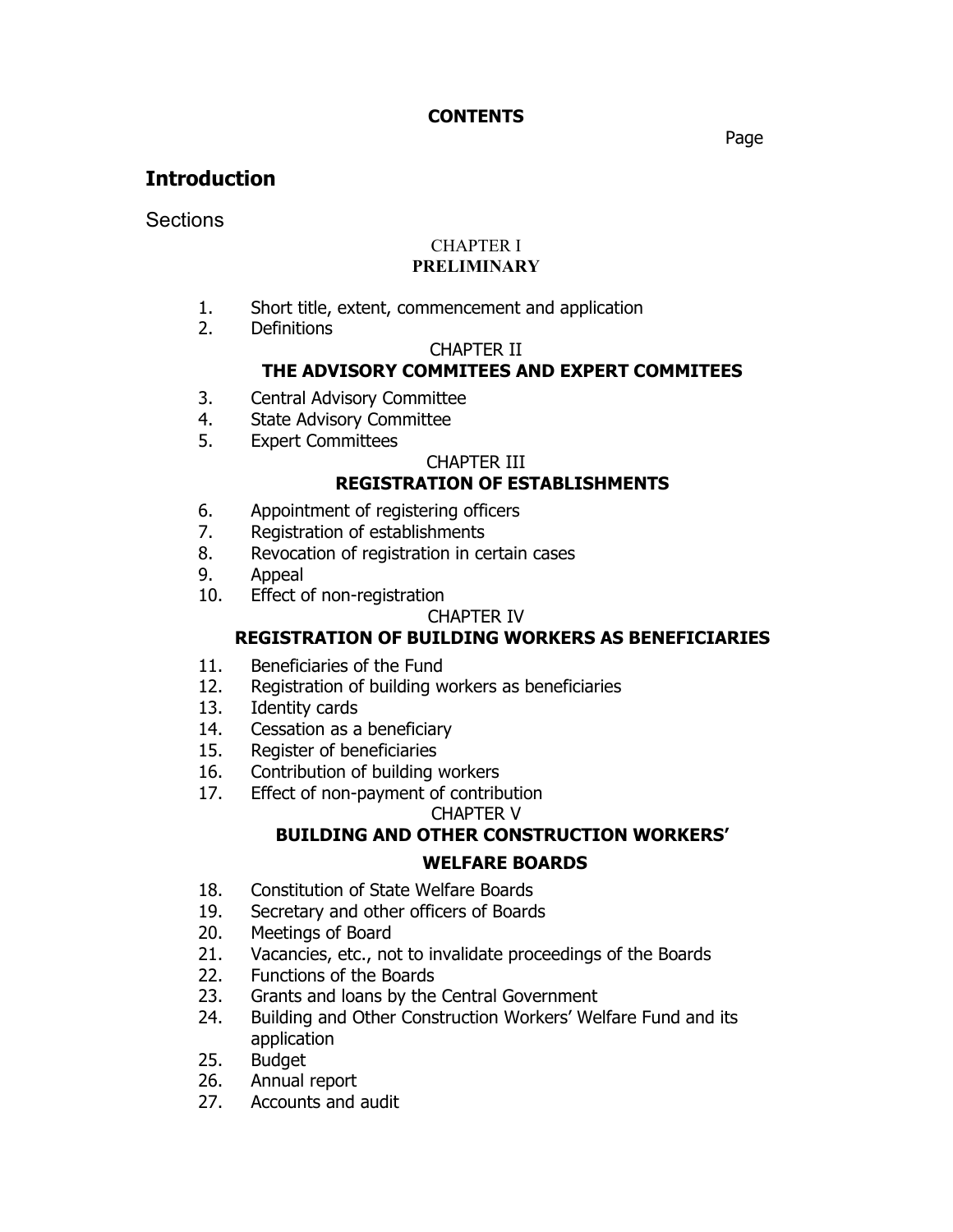### CHAPTER VI

### **HOURS OF WORK, WELFARE MEASURES AND OTHER CONDITIONS OF SERVICE OF BUILDING WORKERS**

- 28. Fixing hours for normal working day etc.
- 29. Wages for overtime work
- 30. Maintenance of registers and records
- 31. Prohibition of employment of certain persons in certain building or other construction work
- 32. Drinking water
- 33. Latrines and urinals
- 34. Accommodation
- 35. Creches
- 36. First-aid
- 37. Canteens, etc.

### CHAPTER VII

# **SAFETY AND HEALTH MEASURES**

- 38. Safety Committee and safety officers
- 39. Notice of certain accidents
- 40. Power of appropriate Government to make rules for the safety and health of building workers
- 41. Framing of model rules for safety measures

### CHAPTER VIII

## **INSPECTING STAFF**

- 42. Appointment of Director-General, Chief Inspector and Inspectors
- 43. Powers of Inspectors

# CHAPTER IX

## **SPECIAL PROVISIONS**

- 44. Responsibility of employers
- 45. Responsibility for payment of wages and compensation
- 46. Notice of commencement of building or other construction work CHAPTER X

# **PENALTIES AND PROCEDURE**

- 47. Penalty for contravention provisions regarding safety measures
- 48. Penalty for failure to give notice of the commencement of the building or other construction work
- 49. Penalty for obstructions
- 50. Penalty for other offences
- 51. Appeal
- 52. Recovery of penalty
- 53. Offences by companies
- 54. Cognizance of offences
- 55. Limitation of prosecutions

### CHAPTER XI

## **MISCELLANEOUS**

- 56. Delegation of powers
- 57. Returns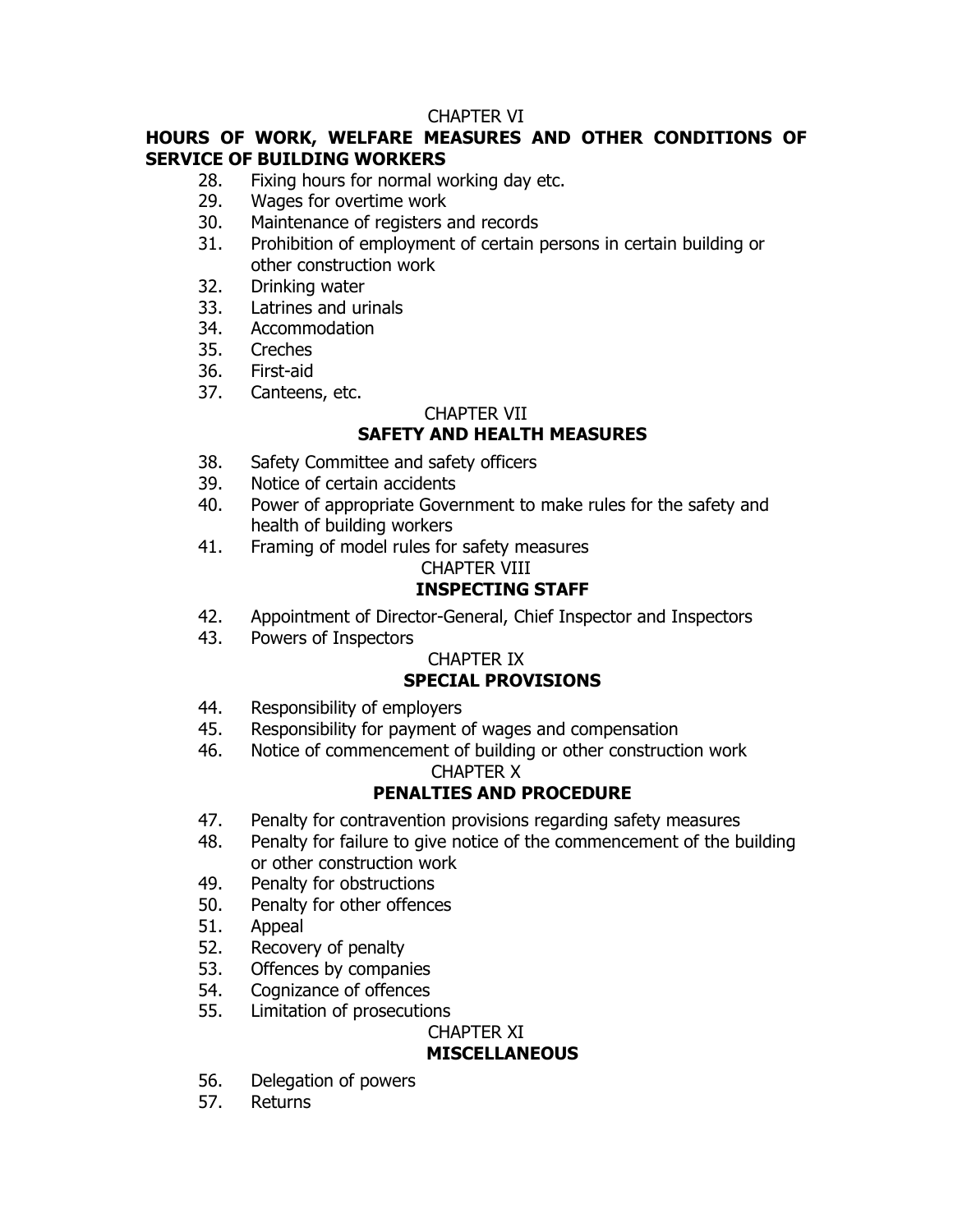- 58. Applications of Act 8 of 1923 to building workers
- 59. Protection of action taken in good faith
- 60. Power of Central Government to give directions<br>61. Power to remove difficulties
- Power to remove difficulties
- 62. Power to make rules<br>63. Saving of certain laws
- 63. Saving of certain laws<br>64. Repeal and saving
- Repeal and saving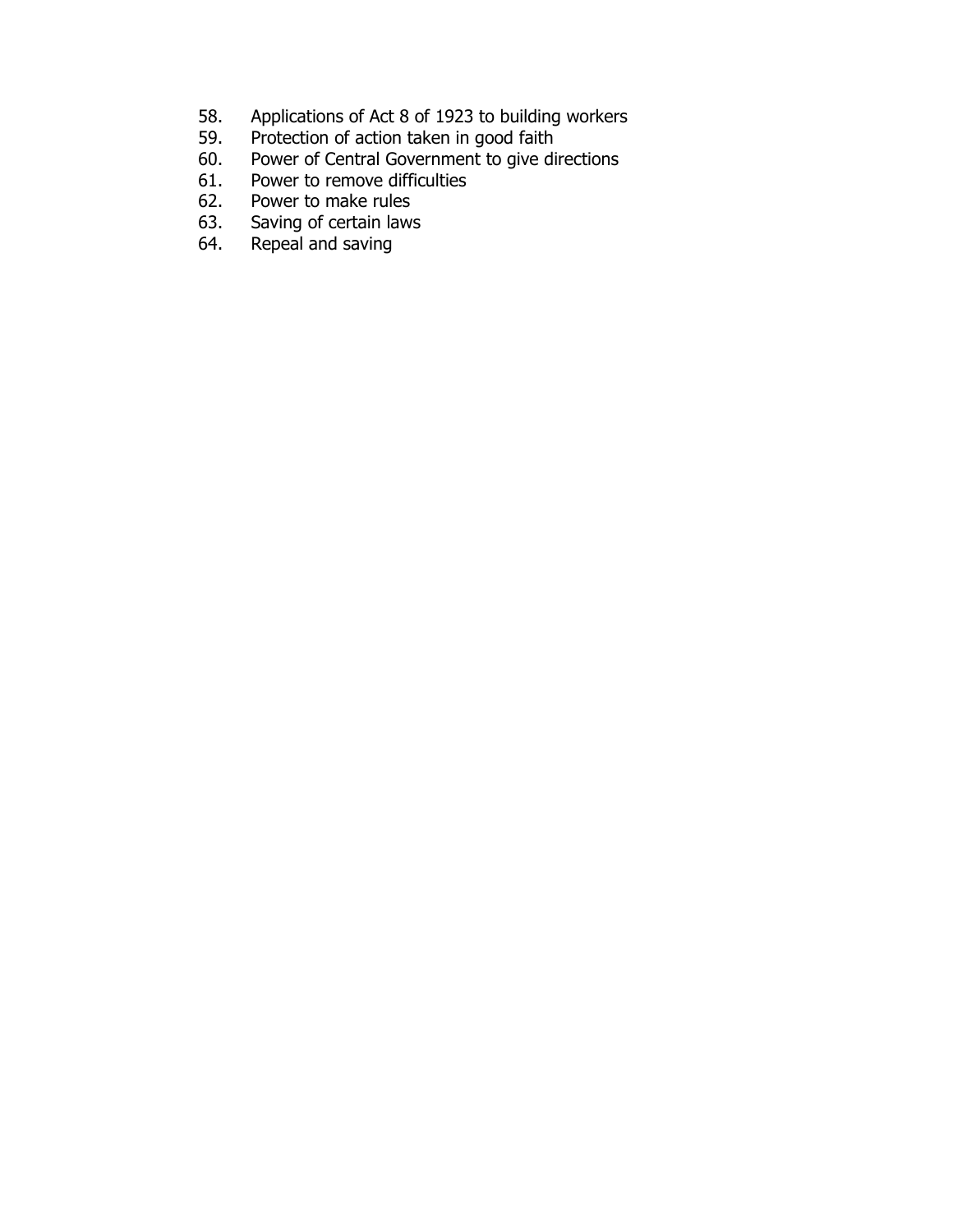# **THE BUILDING AND OTHER CONSTRUCTION WORKERS (RIGULATION OF EMPLOYMENT AND CONDITIONS OF SERVICE) ACT, 1996**

(27 OF 1996)

[19th August, 1996]

 An Act to regulate the employment and conditions of service of building and other construction workers and to provide for their safety, health and welfare measures and for other matters connected therewith or incidental thereto.

Be it enacted by Parliament in the Forty-seventh year of the Republic of India as follows-

#### CHAPTER 1 **PRELIMINARY**

### **1. Short title, extent, commencement and application. –**

- (1) This Act may be called Building and Other Construction Workers (Regulation of Employment and Conditions of Service) Act, 1996.
- (2) It extends to the whole of India.
- (3) It shall be deemed to have come into force on the  $1<sup>st</sup>$  day of March 1996.
- (4) It applies to every establishment, which employs, or had employed on any day of the preceding twelve months, ten or more building workers in any building or other construction work.

**Explanation.** – For the purposes of this sub-section, the building workers employed in different relays in a day either by the employer or the contractor shall be taken into account in computing the number of building workers employed in the establishment.

### **2. Definitions.** –

- (1) In this Act, unless the context otherwise requires, --
	- (a) "appropriate Government" means,--
		- (i) in relation to an establishment (which employs building workers either directly or through a contractor) in respect of which the appropriate Government under the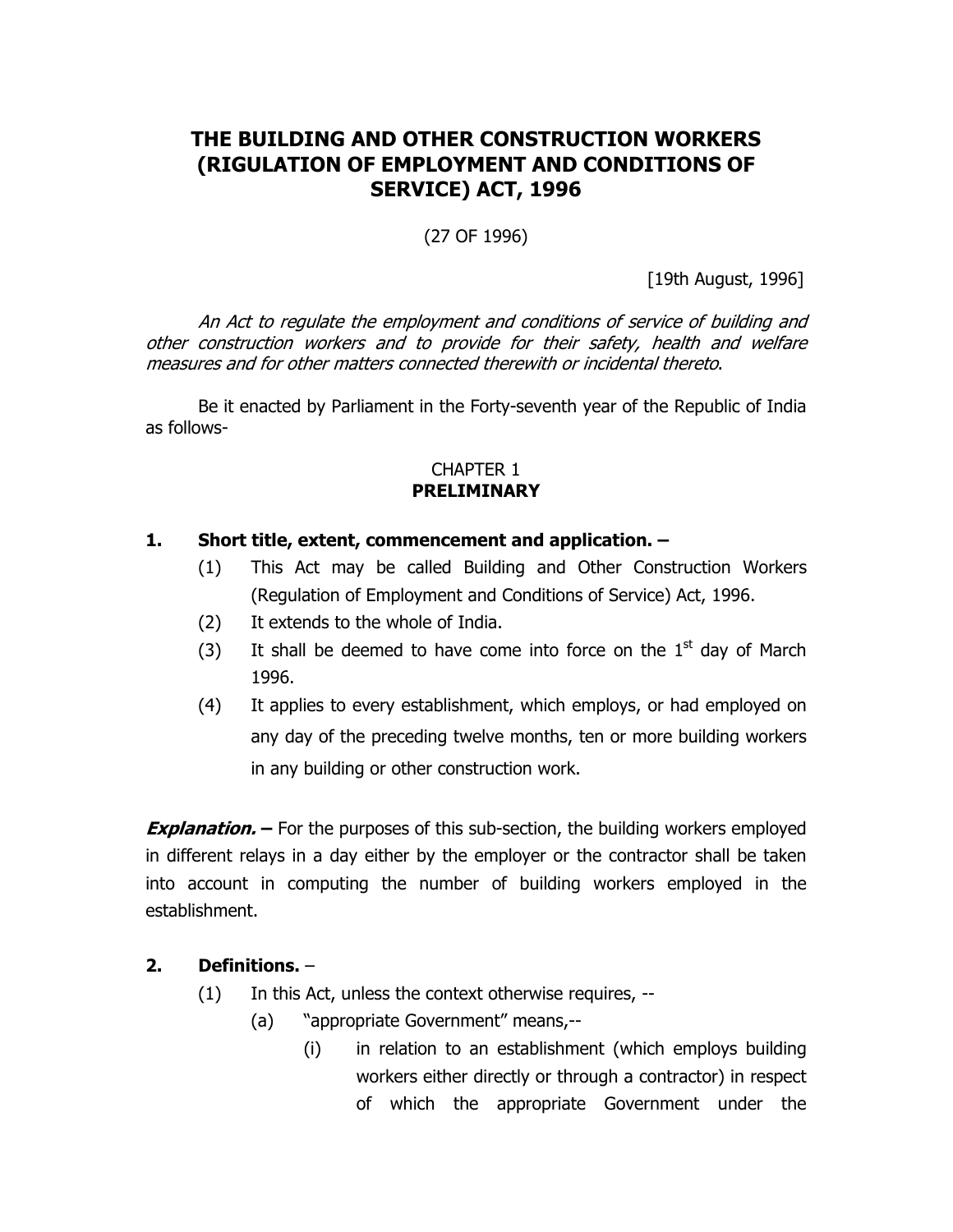Industrial Disputes Act, 1947 (14 of 1947), is the Central Government, the Central Government;

(ii) in relation to any such establishment, being a public sector undertaking, as the Central Government may by notification specify which employs building workers either directly or through a contractor, the Central Government;

**Explanation.** –For the purposes of sub-clause (ii), "public sector undertaking" means any corporation established by or under any Central, State or Provincial Act or a Government Company as defined in section 617 of the Companies Act, 1956 (1 of 1956), which is owned, controlled or managed by the Central Government;

- (iii) in relation to any other establishment which employs building workers either directly or through a contractor, the Government of the State in which that other establishment is situate;
- (b) "beneficiary" means a building worker registered under section 12;
- (c) "Board" means a Building and Other Construction Workers' Welfare Board constituted under sub-section (1) of section 18;
- (d) "building or other construction work" means the construction, alteration, repairs, maintenance or demolition, of or , in relation to, buildings, streets, roads, railways, tramways, airfields, irrigation, drainage, embankment and navigation works, flood control works (including storm water drainage works), generation, transmission and distribution of power, water works (including channels for distribution of water), oil and gas installations, electric lines, wireless, radio, television, telephone, telegraph and overseas communications, dams, canals, reservoirs, watercourses, tunnels, bridges, viaducts, aqua ducts, pipelines, towers, cooling towers, transmission towers and such other work as may be specified in this behalf by the appropriate Government, by notification but does not include any building or other construction work to which the provisions of the Factories Act, 1948 (63 of 1948), or the Mines Act, 1952 (35 of 1952), apply;
- (e) "building worker" means a person who is employed to do any skilled, semi-skilled or unskilled manual, supervisory, technical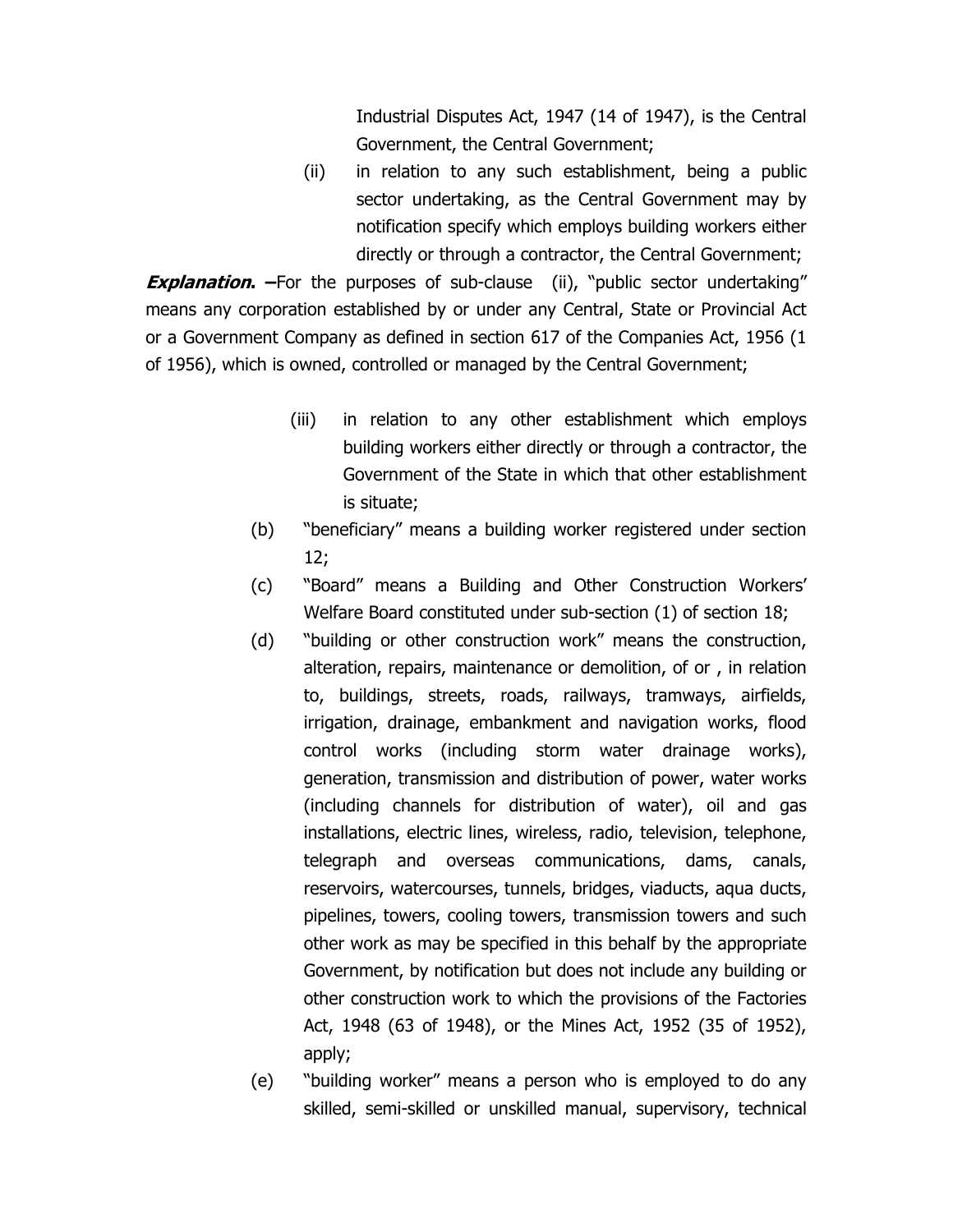or clerical work for hire or reward, whether the terms of employment be expressed or implied, in connection with any building or other construction work but does not include any such person—

- (i) who is employed mainly in a managerial or administrative capacity; or
- (ii) who, being employed in a supervisory capacity, draws wages exceeding one thousand six hundred rupees per mensem or exercises, either by the nature of the duties attached to the office or by reason of the powers vested in him, functions mainly of a managerial nature
- (f) "Chief Inspector" means the Chief Inspector of Inspection of Building and Construction appointed under sub-section (2) of section 42;
- (g) "contractor" means a person who undertakes to produce a given result for any establishment, other than a mere supply of goods or who supplies building workers for any work of the establishment; and includes a sub-contractor;
- (h) "Director –General" means the Director-General of Inspection appointed under a sub-section (1) of section 42;
- (i) "employer", in relation to an establishment, means the owner thereof, and includes,--
	- (i) in relation to a building or other construction work carried on by or under the authority of any department of the Government, directly without any contractor, the authority specified in this behalf, or where no authority is specified, the head of the department;
	- (ii) in relation to a building or other construction work carried on by or on behalf of a local authority or other establishment, directly without any contractor, the chief executive officer of that authority or establishment;
	- (iii) in relation to a building or other construction work carried on by or though a contractor, or by the employment of building workers supplied by a contractor, the contractor;
- (j) "establishment" means any establishment belonging to, or under the control of, Government, any body corporate or firm, an individual or association or other body of individuals which or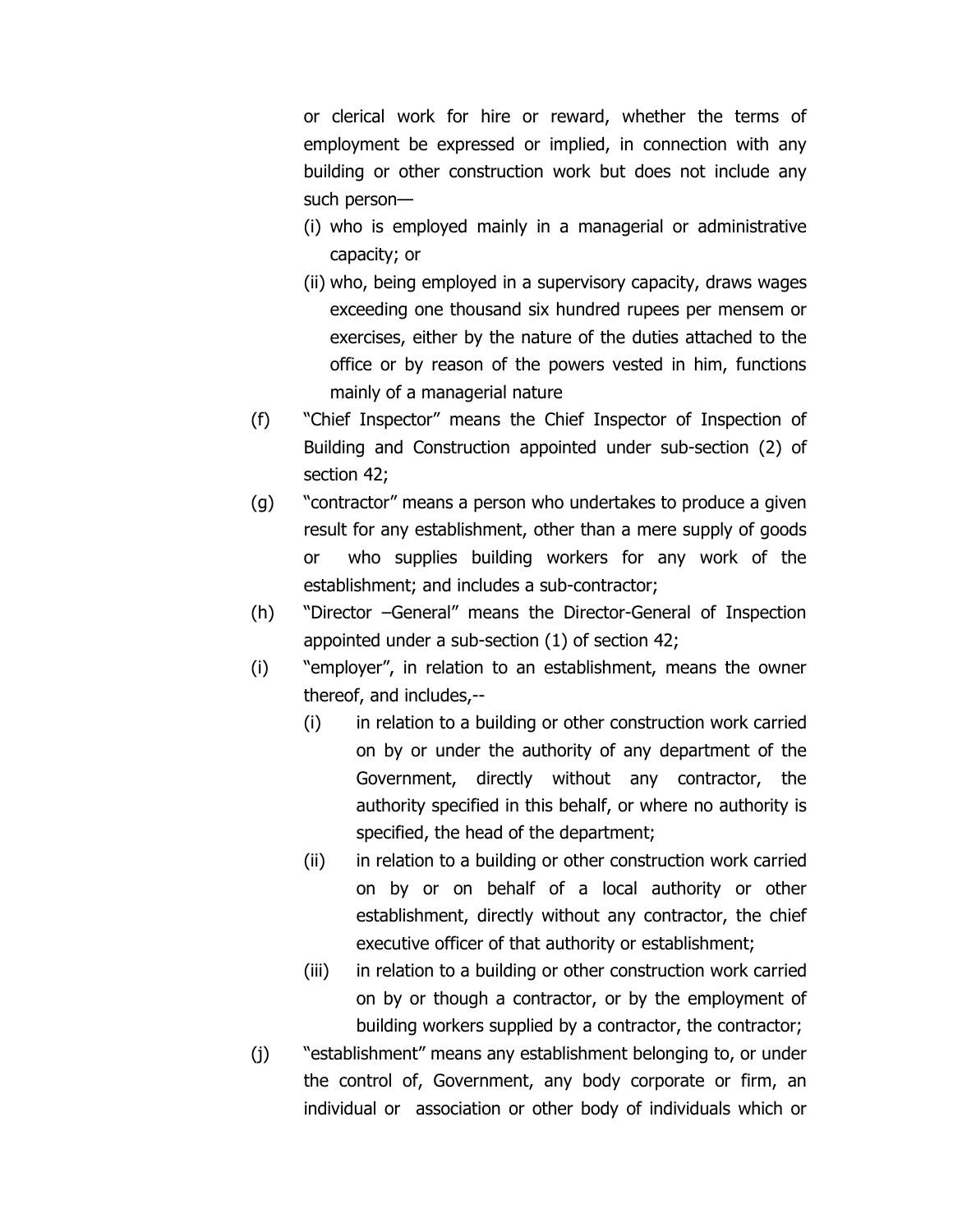who employs building workers in any building or other construction work; and includes an establishment belonging to a contractor, but does not include an establishment belonging to a contractor, but does not include an individual who employs such workers in any building or construction work in relation to his own residence the total cost of such construction not being more than rupees ten lakhs;

- (k) "Fund" means the Building and Other Construction Workers' Welfare Fund of a Board constituted under sub-section (1) of section 24;
- (l) "notification" means a notification published in the Official Gazette;
- (m) "prescribed" means prescribed by rules made under this Act by the Central Government or, as the case may be, the State Government;
- (n) "wages" shall have the same meaning as assigned to it in clause (vi) of section 2 of the Payment of Wages Act, 1936 (4 of 1936).
- (2) Any reference in this Act to any law, which is not in force in any area, shall, in relation to that area, be construed as a reference to the corresponding law, if any, in force in that area.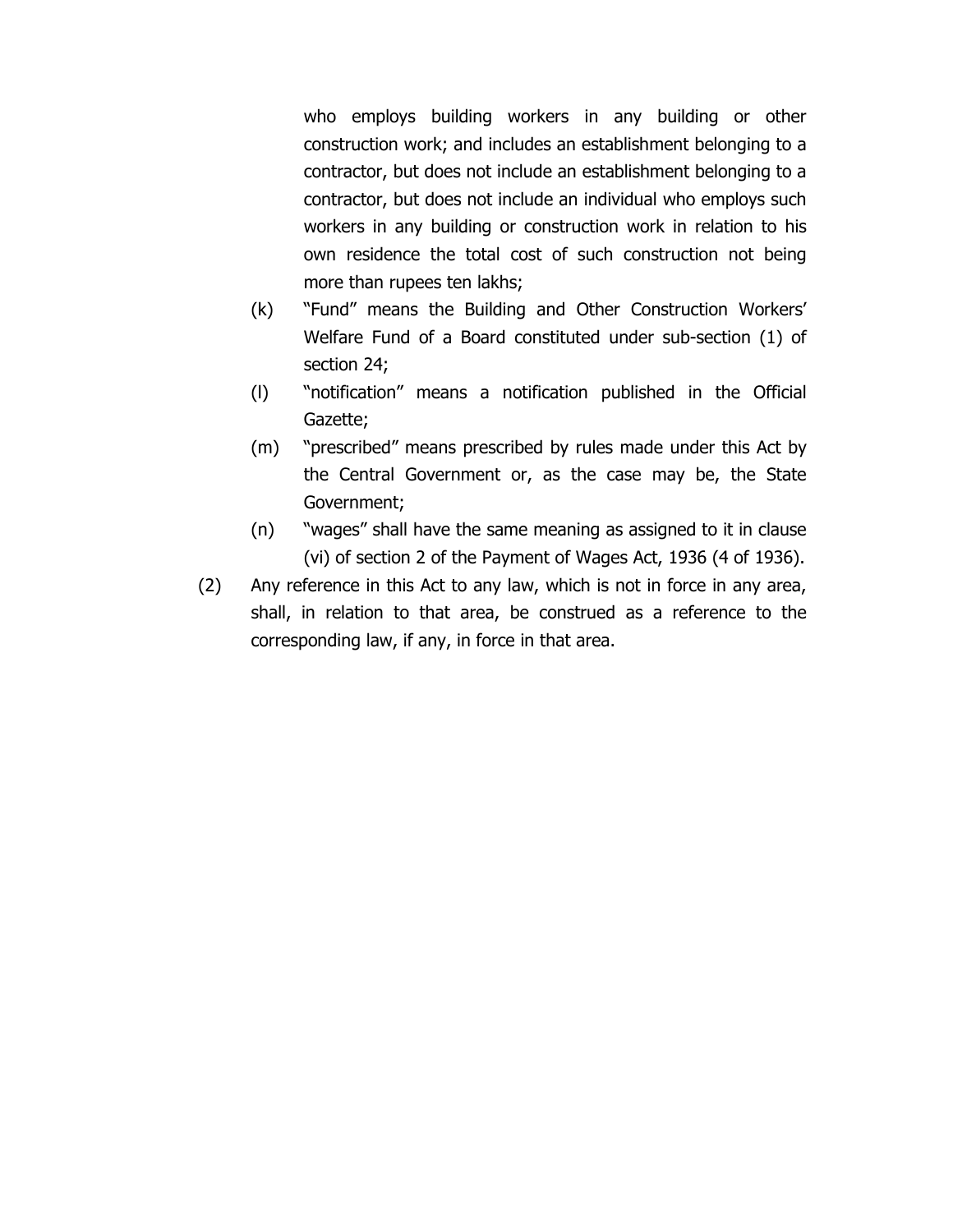#### **CHAPTER II**

# **THE ADVISORY COMMITTEES AND EXPERT COMMITTEES**

# **3. Central Advisory Committee**. –

- (1) The Central Government shall, as soon as may be, constitute a Committee to be called the Central Building and Other Construction Workers' Advisory Committee (hereinafter referred to as the Central Advisory Committee) to advise the Central Government on such matters arising out of the administration of this Act as may be referred to it.
- (2) The Central Advisory Committee shall consist of --
	- (a) Chairperson to be appointed by the Central Government;
	- (b) three Members of Parliament of whom two shall be elected by the House of the People and one by the Council of States members;
	- (c) the Director-General—members, ex officio
	- (d) such number of other members, not exceeding thirteen but not less than nine, as the Central Government may nominate to represent the employers, building workers, associations of architects, engineers, accident insurance institutions and any other interests which, in the opinion of the Central Government, ought to be represented on the Central Advisory Committee.
- (3) The number of persons to be appointed as members from each of the categories specified in clause (d) of sub-section (2), the term of office and other conditions of service of, the procedure to be followed in the discharge of their functions by, and the manner of filling vacancies among, the members of the Central Advisory Committee shall be such as may be prescribed.

 Provided that the members nominated to represent the building workers shall not be less than the number of members nominated to represent the employers.

(4) It is hereby declared that the office of member of the Central Advisory Committee shall not disqualify its holder for being chosen as, or for being, a Member of either House of Parliament.

# **COMMENTS**

 The Central Government has been empowered to constitute the Central Building and Other Construction Workers' Advisory Committee. The Committee shall consist of a Chairperson, three Members of Parliament, the Director General of Inspection, not more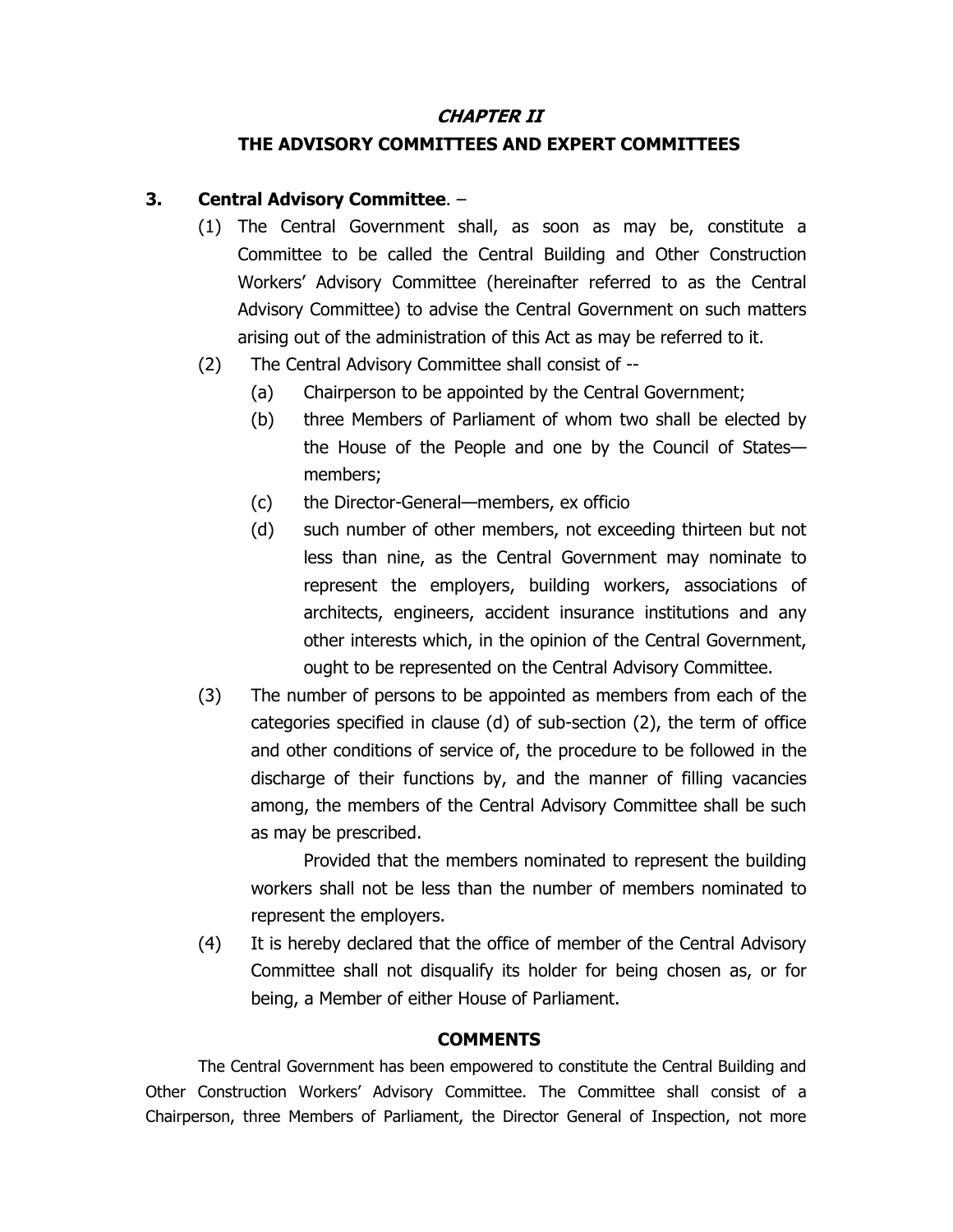than thirteen but not less than nine persons nominated by Government to represent the employers, building workers, association of architects, engineers, accident insurance institutions and other interests.

## **4. State Advisory Committee**

- (1) The state Government shall constitute a committee to be called the State Building and Other Construction Workers' Advisory Committee (hereinafter referred to as the State Advisory Committee) to advise the State Government on such matters arising out of the administration of this Act as may be referred to it.
- (2) The State Advisory Committee shall consist of --
	- (a) a Chairperson to be appointed by the State Government;
	- (b) two members of the State Legislature to be elected from the State Legislature-members;
	- (c) a member to be nominated by the Central Government;
	- (d) the Chief Inspector—member, ex officio;
	- (e) such number of other members, not exceeding eleven, but not less than seven, as the state Government may nominate to represent the employers, building workers, associations of architects, engineers, accident insurance institutions and any other interests which, in the opinion of the State Government, ought to be represented on the State Advisory Committee.
- (3) The number of persons to be appointed as members from each of the categories specified in clause (e) of sub-section (2), the term of office and other conditions of service of, the procedure to be followed in the discharge of their functions by, and the manner of filling vacancies among, the members of State Advisory Committee shall be such as may be prescribed:

 Provided that the number of members nominated to represent the building workers shall not be less than the number of members nominated to represent the employers.

### **COMMENTS**

 The state Government has been empowered to constitute the State Building and Other Construction Workers' Advisory Committee for the State. The committee shall consist of a chairperson, two members of the State Legislature, a member to be nominated by the Central Government, the Chief Inspector of Inspection, not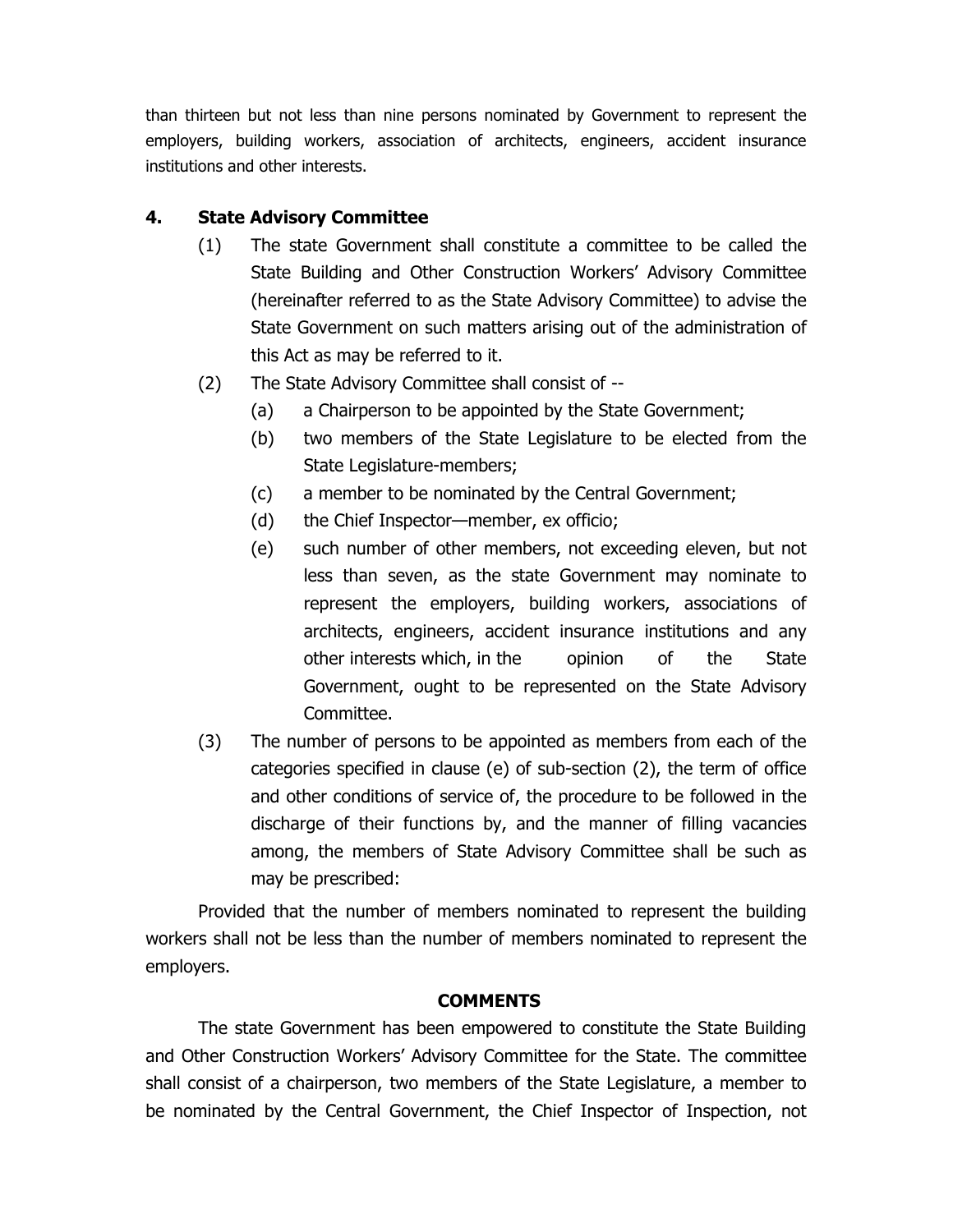more than eleven but not less seven persons nominated by the State Government to represent the employers, building workers, associations of architects, engineers, accident insurance institutions and any other interests.

## **5. Expert Committees**

- (1) The appropriate Government may constitute one or more expert committees consisting of persons specially qualified in building or other construction work for advising that Government for making rules under this Act.
- (2) The members of the expert committee shall be paid such fees and allowances for attending the meetings of the committee as may be prescribed:

 Provided that no fee or allowances shall be payable to a member who is an officer of Government or of any body corporate established by or under any law for the time being in force.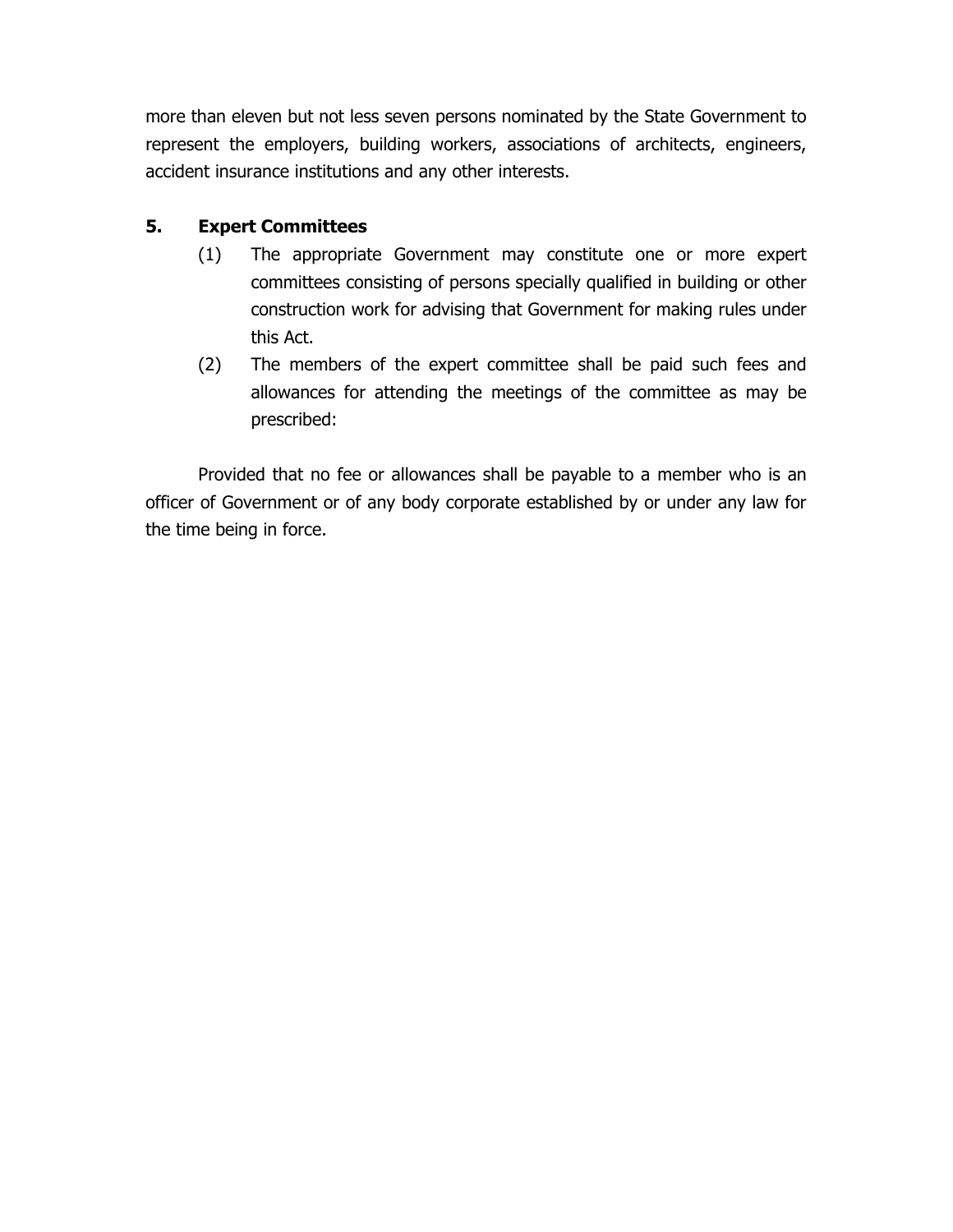# **CHAPTER III REGISTRATION OF ESTABLISHMENTS**

### **6. Appointment of registering officers**-

The appropriate Government may, by order notifies in the Official Gazette-

- (a) appoint such persons, being Gazette Officers of Government, as it thinks fit, to be the registering officers for the purposes of the Act; and
- (b) define the limits within which a registering officer shall exercise the powers conferred on him by or under this Act.

## **7. Registration of establishments**-

- (1) Every employer shall-
	- (a) in relation to an establishment to which this Act applies on its commencement, within a period of sixty days from such commencement; and
	- (b) in relation to any other establishment to which this Act may be applicable at any time after such commencement, within a period of sixty days from the date on which this Act becomes applicable to such establishment,

Make an application to the registering officer for the registration of such establishment;

 Provided that the registering officer may entertain any such application after the expiry of the periods aforesaid, if he is satisfied that the applicant was prevented by sufficient cause from making the application within such period.

- (2) Every application under sub-section (1) shall be in such form and shall contain such particulars and shall be accompanied by such fees as may be prescribed.
- (3) After the receipt of an application under sub-section (1), the registering officer shall register the establishment and issue a certificate of registration to the employer thereof in such form and within such time and subject to such conditions as may be prescribed.
- (4) Where, after the registration of an establishment under this section, any change occurs in the ownership or management or other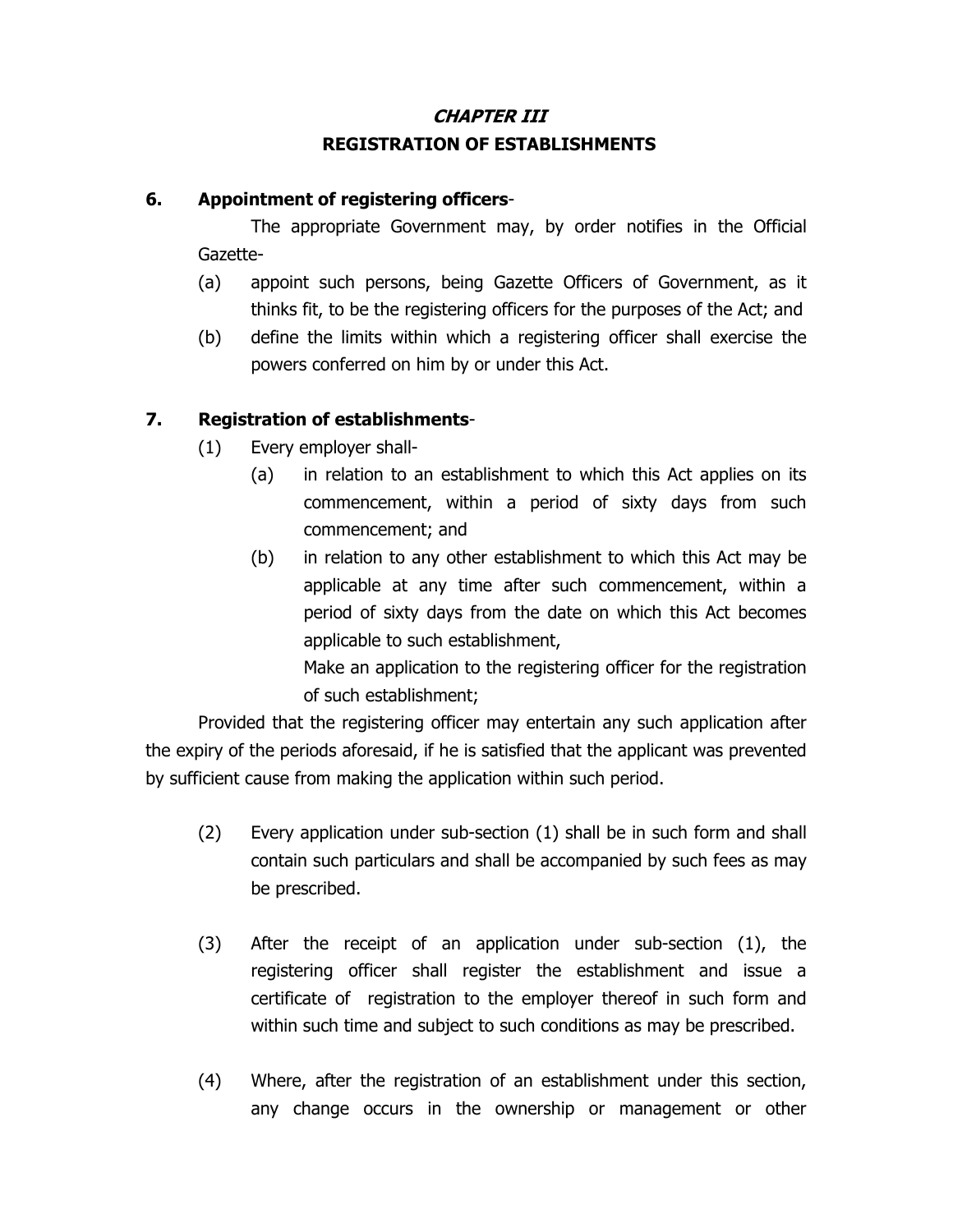prescribed particulars intimated by the employer to the registering officer within thirty days of such change in such form as may be prescribed.

#### **COMMENTS**

 Every employer of an establishment to which this Act applies and to which this Act may be applicable at any time is required to make an application in the prescribed form with prescribed fee for the registration of his establishment within a period of sixty days of the commencement of the Act or within sixty days from the date on which this Act becomes applicable to the establishment.

#### **8. Revocation of registration in certain cases**-

If the registering Officer is satisfied, either on a reference made to him in this behalf or otherwise, that the registration of any establishment has been obtained by misrepresentation or suppression of any material fact or that the provisions of this Act are not being for any other reason the registration has become useless or ineffective and, therefore, requires to be revoked, he may, after giving an opportunity to the employer of the establishment to be heard, revoke the registration.

#### **COMMENTS**

If the registration of any establishment has been obtained by misrepresentation or by suppression of any material fact or if the provisions of the Act are not being complied with in relation to any work carried on by such establishment, the registration may be revoked by the registering officer by giving an opportunity to the employer of the establishment to be heard.

#### **9. Appeal**

(1) Any person aggrieved by an order made under section 8 may, within thirty days from the date on which the order is communicated to him, prefer an appeal to the appellate officer who shall be a person nominated in this behalf by the appropriate Government:

 Provided that the appellate officer may entertain the appeal after the expiry of the said period of thirty days if he is satisfied that the appellant was prevented by sufficient cause from filing the appeal in time.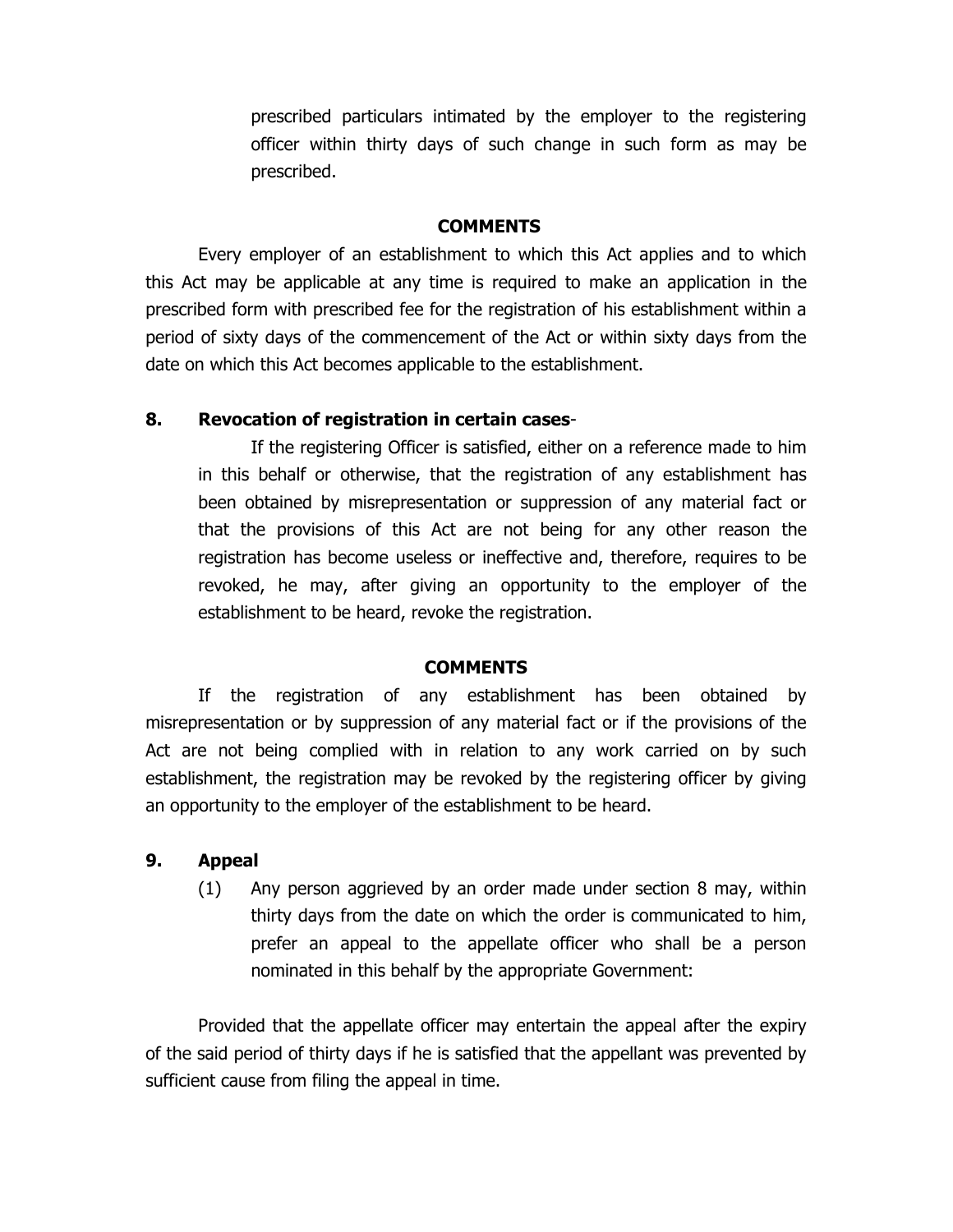(2) On receipt of an appeal under sun-section (1), the appellate officer shall, after giving the appellant an opportunity of being heard, confirm, modify or reverse the order of revocation as expeditiously as possible.

#### **COMMENTS**

If any employer of an establishment is aggrieved by an order of the registering officer he can prefer an appeal to the appellate officer within thirty days from the date on which the order is communicated to him. Appeal can be made even after the expiry of thirty days if the appellant satisfies the appellate officer that he was prevented by sufficient cause from filing the appeal in time.

### **10. Effect of non-registration-**

No employer of an establishment to which this Act applies, shall,-

- (a) in the case of an establishment required to be registered under section 7, but which has not been registered under that section;
- (b) in the case of an establishment the registration in respect of Which has been revoked under section 8 and no appeal has been preferred against such order of revocation under section 9 within the period prescribed for the preferring for the preferring of such appeal or where an appeal has been so preferred, such appeal has been dismissed, employ building workers in the establishment after the expiry of the period referred to in clause (a) or clause (b) of sub-section (1) of section 7, or after the revocation of registration under section 8 or after the expiry of the period for preferring an appeal under section 9 or after the dismissal of the appeal, as the case may be.

### **COMMENTS**

No employer of an establishment which is required to be registered but has not been registered or registration of such an establishment has been revoked and no appeal has been preferred but it has been dismissed, can employ building workers in the establishment.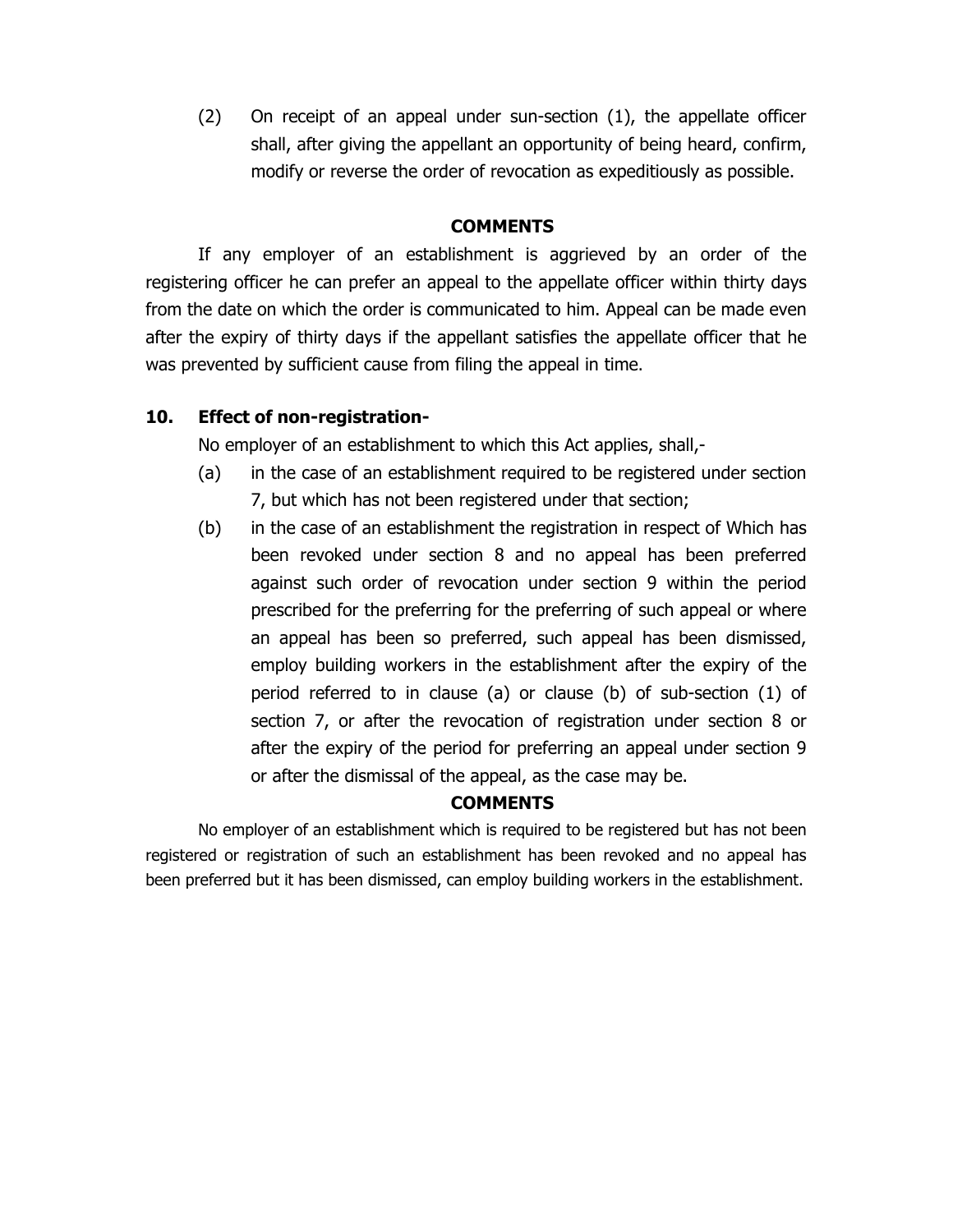### **CHAPTER IV**

## **REGISTRATION OF BUILDING WORKERS AS BENEFICIARIES**

### **11. Beneficiaries of the Fund**-

Subject to the provisions of this Act, every building worker registered as a beneficiary under the Act shall be entitled to the benefits provided by the Board from its Fund under this Act.

## **12. Registration of building workers as beneficiaries**-

- (1) Every building worker who has completed eighteen years of age, but has not completed sixty years of age, and who has been engaged in any building or other construction work for not less than ninety days during the preceding twelve months shall be eligible for registration as a beneficiary under this Act.
- (2) An application for registration shall be made in such form, as may be prescribed, to the officer authorised by the Board in this behalf.
- (3) Every application under sub-section (2) shall be accompanied by such documents together with such fee not exceeding fifty rupees as may be prescribed.
- (4) If the officer authorised by the Board under sub-section (2) is satisfied that the applicant has complied with the provisions of this Act and the rules made thereunder, he shall register the name of the building worker as a beneficiary under this Act;

Provided that an application for registration shall not be rejected without giving the applicant an opportunity of being heard.

(5) Any person aggrieved by the decision under sun-section (4) may, within thirty days from the date of such decision, prefer an appeal to the Secretary of the Board or any other officer specified by the Board in this behalf and the decision of the Secretary or such other officer on such appeal shall be final:

Provided that the Secretary or any other officer specified by the Board in this behalf may entertain the appeal after the expiry of the said period of thirty days if he satisfied that the building worker was prevented by sufficient cause from filing the appeal in time.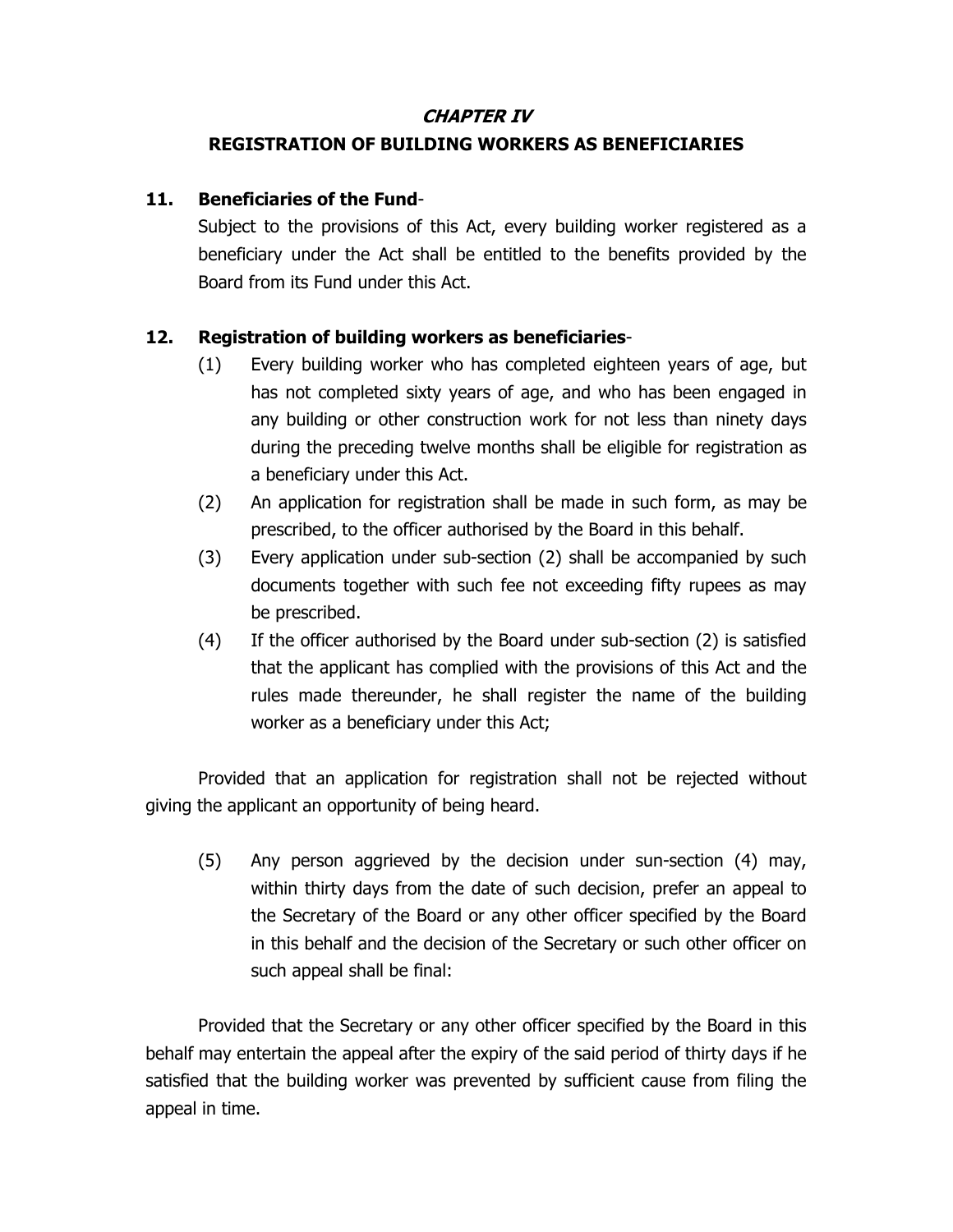(6) The Secretary of the Board shall cause to maintain such registers as may be prescribed.

### **COMMENTS**

 Every building worker who is between the age of eighteen and sixty and who has been engaged in any building or other construction work for not less than ninety days during the last 12 months is eligible for registration as a beneficiary of the Building and Other Construction Workers 'Welfare Fund'. Application for registration is to be made in the prescribed form and is to be accompanied with prescribed documents and a fee of not more than fifty rupees.

### **13. Identity cards.**-

- (1) The Board shall give to every beneficiary an identity card with his photograph duly affixed thereon and with enough space for entering the details of the building or other construction work done by him.
- (2) Every employer shall enter in the identity card the details of the building or other construction work done by the beneficiary and authenticate the same and return it to the beneficiary.
- (3) A beneficiary who has been issued an identity card under this Act shall produce the same whenever demanded by any officer of Government or the Board, any inspector or any other authority for inspection.

### **14. Cessation as a beneficiary.**-

(1) A building worker who has been registered as a beneficiary under this Act shall cease to be as such when he attains the age of sixty years or when he is not engaged in building or other construction work for not less than ninety days in a year.

 Provided that in computing the period of ninety days under this sub-section, there shall be excluded any period of absence from the building or other construction work due to any personal injury caused to the building worker by accident arising out of and in the course of his employment.

(2) Notwithstanding anything contained in sun-section (1), if a person had been a beneficiary for at least three years continuously immediately before attaining the age of sixty years, he shall be eligible to get such benefits as may be prescribed.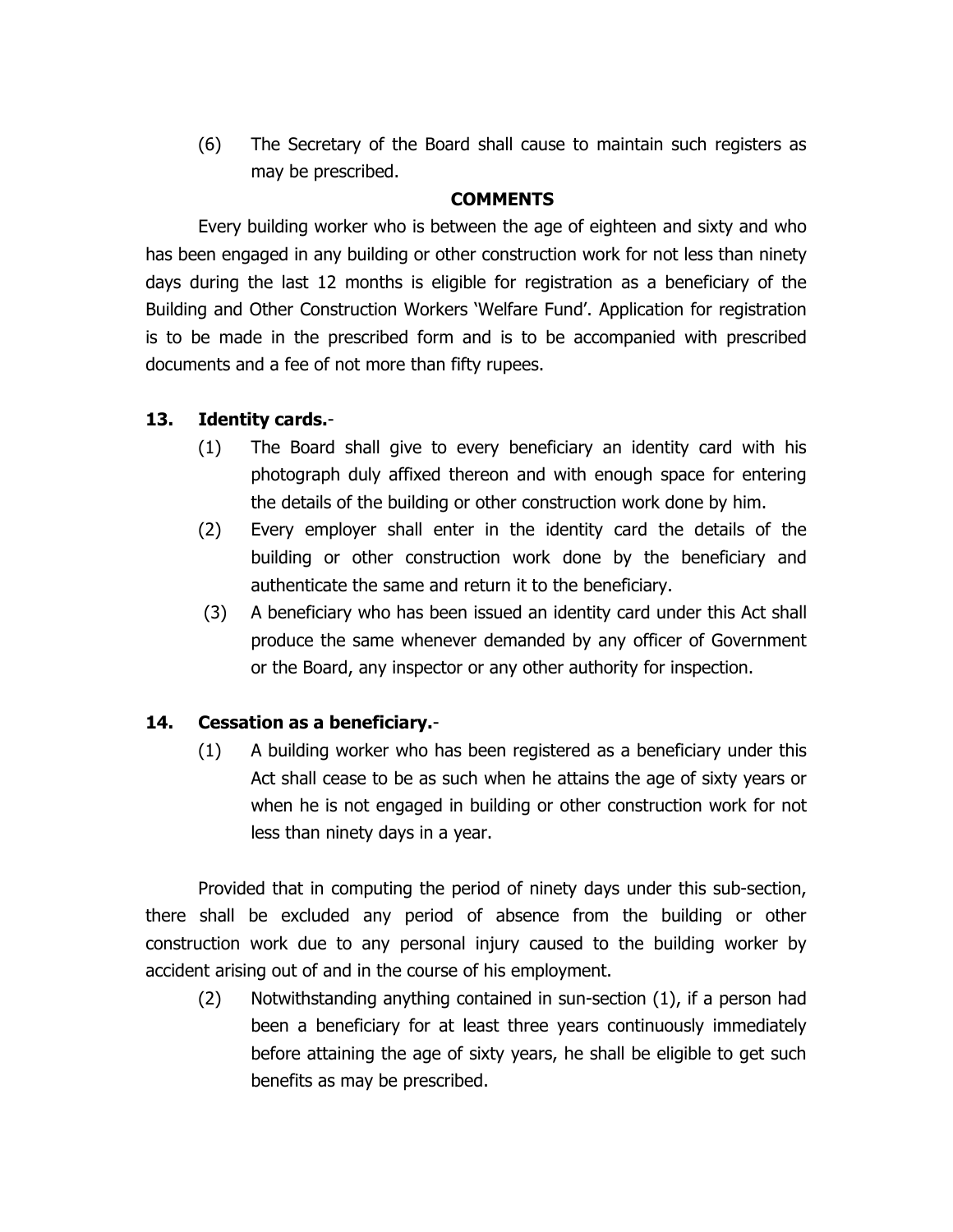**Explanation** For computing the period of three years as a beneficiary with a Board under this sub-section, there shall be added any period for which a person had been a beneficiary with any other Board immediately before his registration.

## **15. Register of beneficiaries**-

Every employer shall maintain a register in such form as may be prescribed showing the details of employment of beneficiaries employed in the building or other construction work undertaken by him and the same may be inspected without any prior notice by the Secretary of the Board or any other officer duly authorised by the Board on this behalf.

# **16. Contribution of building workers.-**

(1) A building worker who has been registered as a beneficiary under this Act shall, until he attains the age of sixty years, contribute to the Fund at such rate per mensem, as may be specified by the State Government, by notification in the Official Gazette and different rates of contribution may be specified for different classes of building workers.

 Provided that the Board may, if satisfied that a beneficiary is unable to pay his contribution due to any financial hardship, waive the payment of contribution for a period not exceeding three months at a time.

(2) A beneficiary may authorise his employer to deduct his contribution from his monthly wages and to remit the same, within fifteen days from such deduction, to the Board.

## **COMMENTS**

 A registered beneficiary, until he attains the age of sixty years, has to contribute to the Fund at the rates specified by the State Government. If any beneficiary is unable to pay his contribution due to any financial hardship, the Building and Other Construction Workers' Welfare Board can waive the payment of contribution for a period not exceeding three months at a time.

## **17. Effect of non-payment of contribution-**

When a beneficiary has not paid his contribution under sub-section (1) of section 16 for a continuous period of not less than one year, he shall cease to be a beneficiary: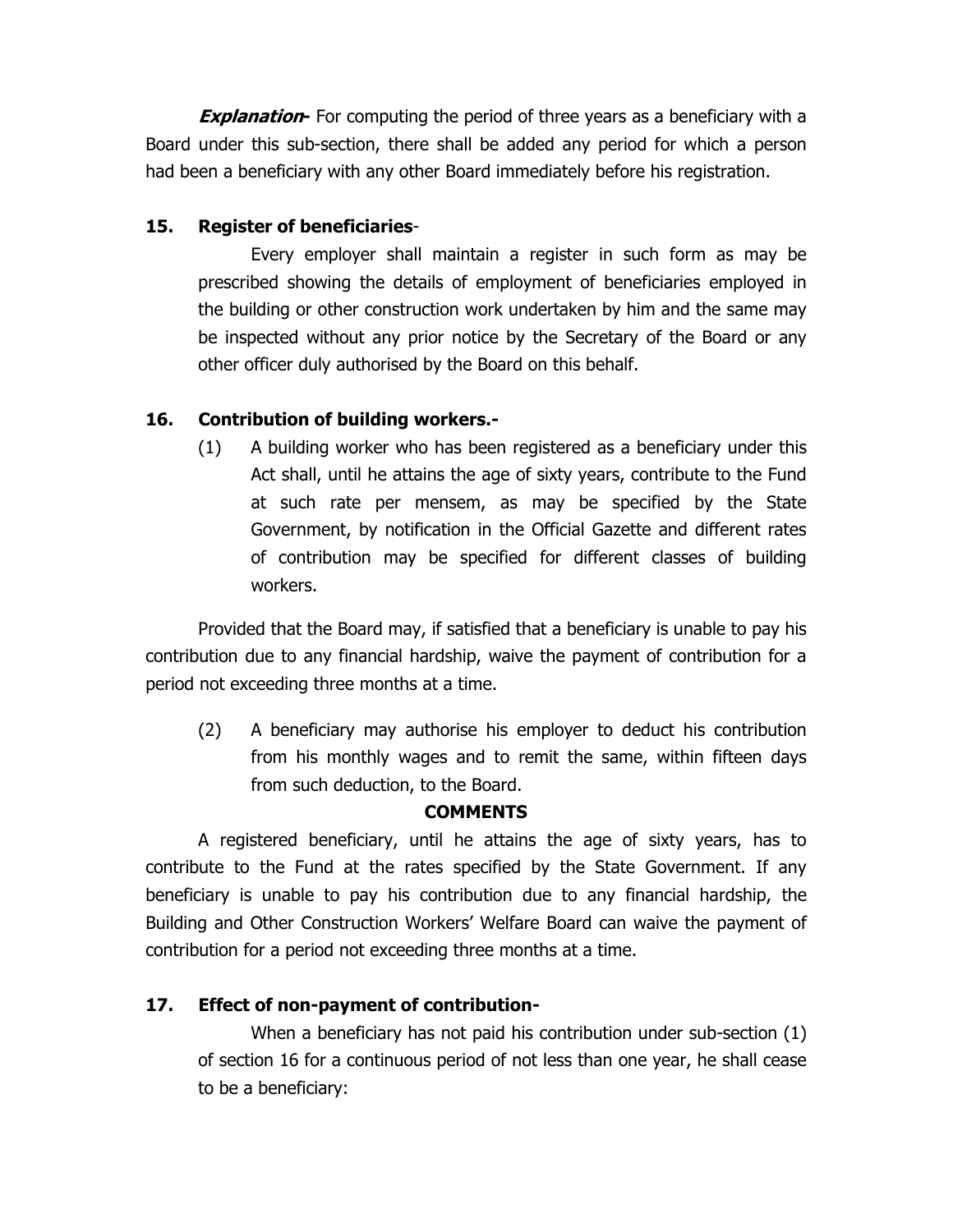Provided that if the Secretary of the Board is satisfied that the non-payment of contribution was for a reasonable ground and that the building worker is willing to deposit the arrears, he may allow the building worker to deposit the contribution in arrears and on such deposit being made, the registration of building worker shall stand restored.

#### **COMMENTS**

If any beneficiary fails to pay his contribution for a continuous period of not less than one year, he ceases to be a beneficiary of the Fund. But if the failure to pay the contribution was for a reasonable ground and the building worker is willing to deposit the arrears, his registration may be restored.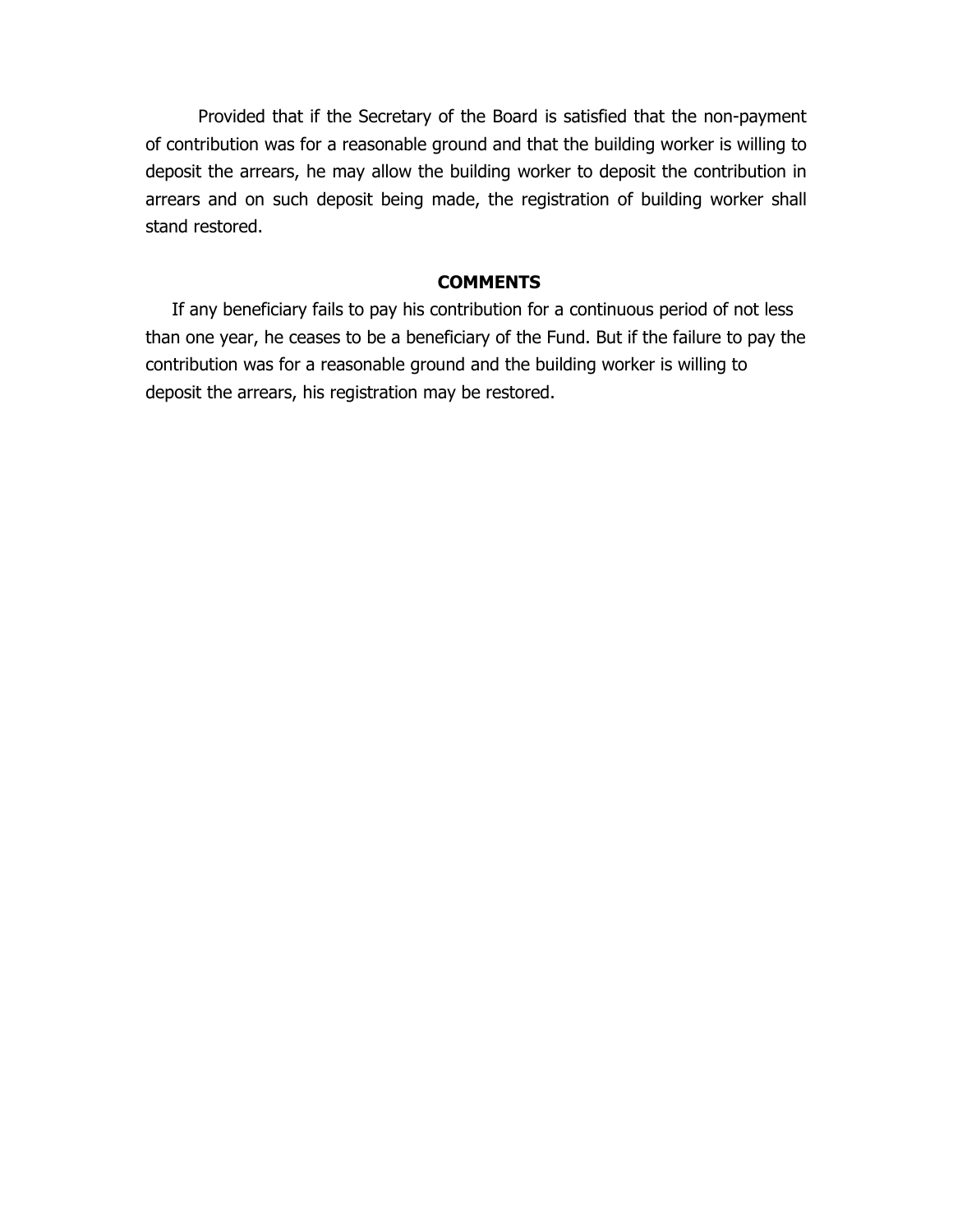### **CHAPTER V**

# **BUILDING AND OTHER CONSTRUCTION WORKERS' WELFARE BOARDS**

# **18. Constitution of State Welfare Boards.-**

- (1) Every State Government shall, with effect from such date as it may, by notification, appoint, constitute a Board to be known as the …………….(name of the State) Building and Officer Construction Workers' Welfare Board to exercise the powers conferred on, and perform the functions assigned to, it under this Act.
- (2) The Board shall be a body corporate by the name aforesaid, having perpetual succession and a common seal and shall by the said name sue and be sued.
- (3) The Board shall consist of a chairperson, a person to be nominated by the Central Government and such numbers, not exceeding fifteen, as may be appointed to it by the State Government:

Provided that the Board shall include an equal number of members representing the State Government, the employers and the building workers and that at least one member of the Board shall be a woman.

(4) The terms and conditions of appointment and the salaries and other allowances payable to the chairperson and the other members of the Board, and the manner of filling of casual vacancies of the members of the Boar, shall be such as may be prescribed.

# **19. Secretary and other officers of Boards.-**

- (1) The Board shall appoint a Secretary and such other officers and employees, as it considers necessary for the efficient discharge of its functions under this Act.
- (2) The Secretary of the Board shall be its chief executive officer.
- (3) The terms and conditions of appointment and the salary and allowances payable to the Secretary and the other officers and employees of the Board shall be such as may be prescribed.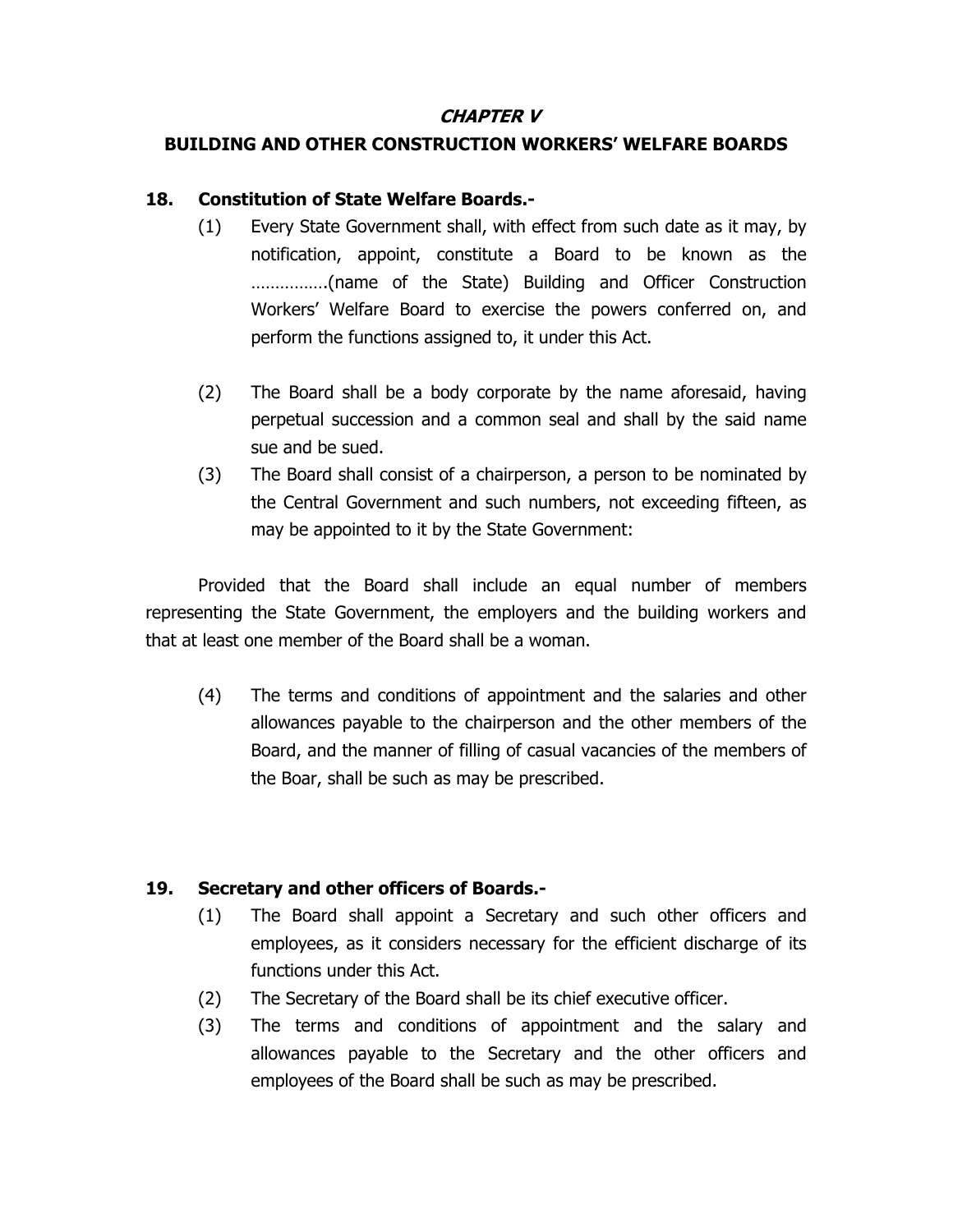## **20. Meetings of Board**

- (1) The Board shall meet at such time and place and observe such rules of procedure in regard to the transaction of business at its meetings (including the quorum at such meetings) as may be prescribed.
- (2) The chairperson or, if for any reason he is unable to attend a meeting of the Board, any member, any member nominated by the chairperson in this behalf and in the absence of such nomination, any other member elected by the members present from amongst themselves at the meeting, shall preside at the meeting.
- (3) All questions which come up before any meeting of the Board shall be decided by a majority of votes of the members present and voting, and in the event of equality of votes, the chairperson, or in his absence, the person presiding, shall have a second or a casting vote.

## **21. Vacancies, etc., not to invalidate proceedings of the Boards**

No act or proceedings of a Board shall be invalid merely by reason of-

- (a) any vacancy in, or any defect in the constitution of, the Board;
- or
- (b) any defect in the appointment of a person acting as a member of the Board; or
- (c) any irregularity in the procedure of the Board not affecting the merits of the case.

# **22. Functions of the Boards.-**

- (1) The Board may-
	- (a) provide immediate assistance to a beneficiary in case of accident;
	- (b) make payment of pension to the beneficiaries who have completed the age of sixty years;
	- (c) sanction loans and advances to a beneficiary for construction of a house not exceeding such amount and on such terms and conditions as may be prescribed;
	- (d) pay such amount in connection with premia for Group Insurance Scheme of the beneficiaries as it may deem fit;
	- (e) give such financial assistance for the education of children of the beneficiaries as may be prescribed;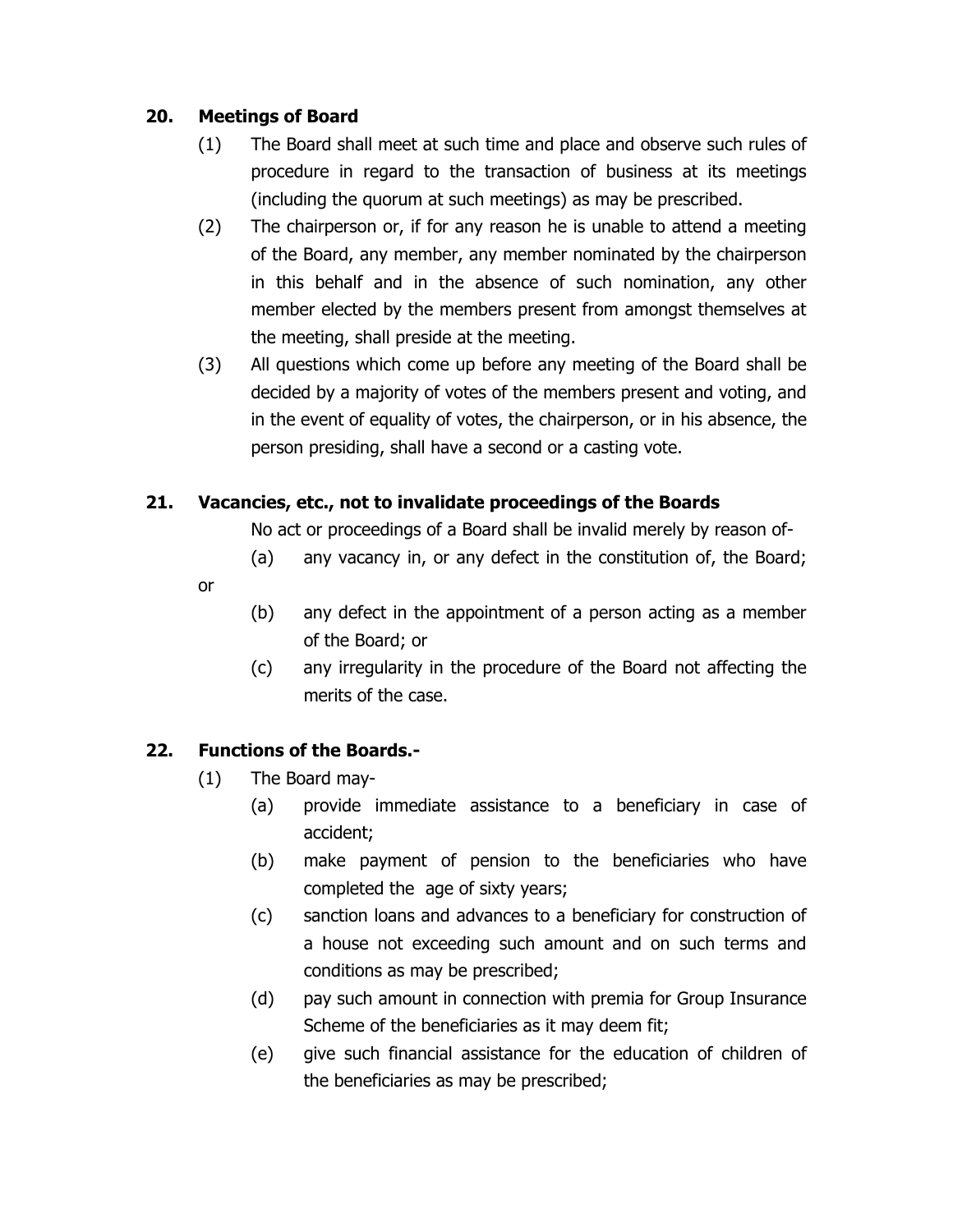- (f) meet such medical expenses for treatment of major ailments of a beneficiary or, such dependant, as may be prescribed;
- (g) make payment of maternity benefit to the female beneficiaries; and
- (h) make provision and improvement of such other welfare measures and facilities as may be prescribed.
- (2) The Board may grant loan or subsidy to a local authority or an employer in aid of any scheme approved by the State Government for the purpose connected with the welfare of building workers in any establishment.
- (3) The Board may pay annually grants-in-aid to a local authority or to an employer who provides to the satisfaction of the Board welfare measures and facilities of the standard specified by the Board for the benefit of the building workers and the members of their family, so, however, that the amount payable as grants-in-aid to any local authority or employer shall not exceed
	- (a) the amount spent in providing welfare measures and facilities as determined by the State Government or any person specified by it in this behalf, or
	- (b) such amount as may be prescribed, Whichever is less;

 Provided that no grants-in-aid shall be payable in respect of any such welfare measures and facilities where the amount spent thereon determined as aforesaid is less than the amount prescribed in this behalf.

## **23. Grants and loans by the Central Government-**

 The Central Government may, after due appropriation made by law in this behalf, make to a Board grants and loans of such sums of money as the Government may consider necessary.

# **24. Building and Other Construction Worker's Welfare Fund and its application**

- (1) There shall be constituted by a Board a Fund to be called the Building and other Construction Worker's Welfare Fund and there shall be credited thereto-
	- (a) any grants and loans made to the Board by the Central Government under section 23;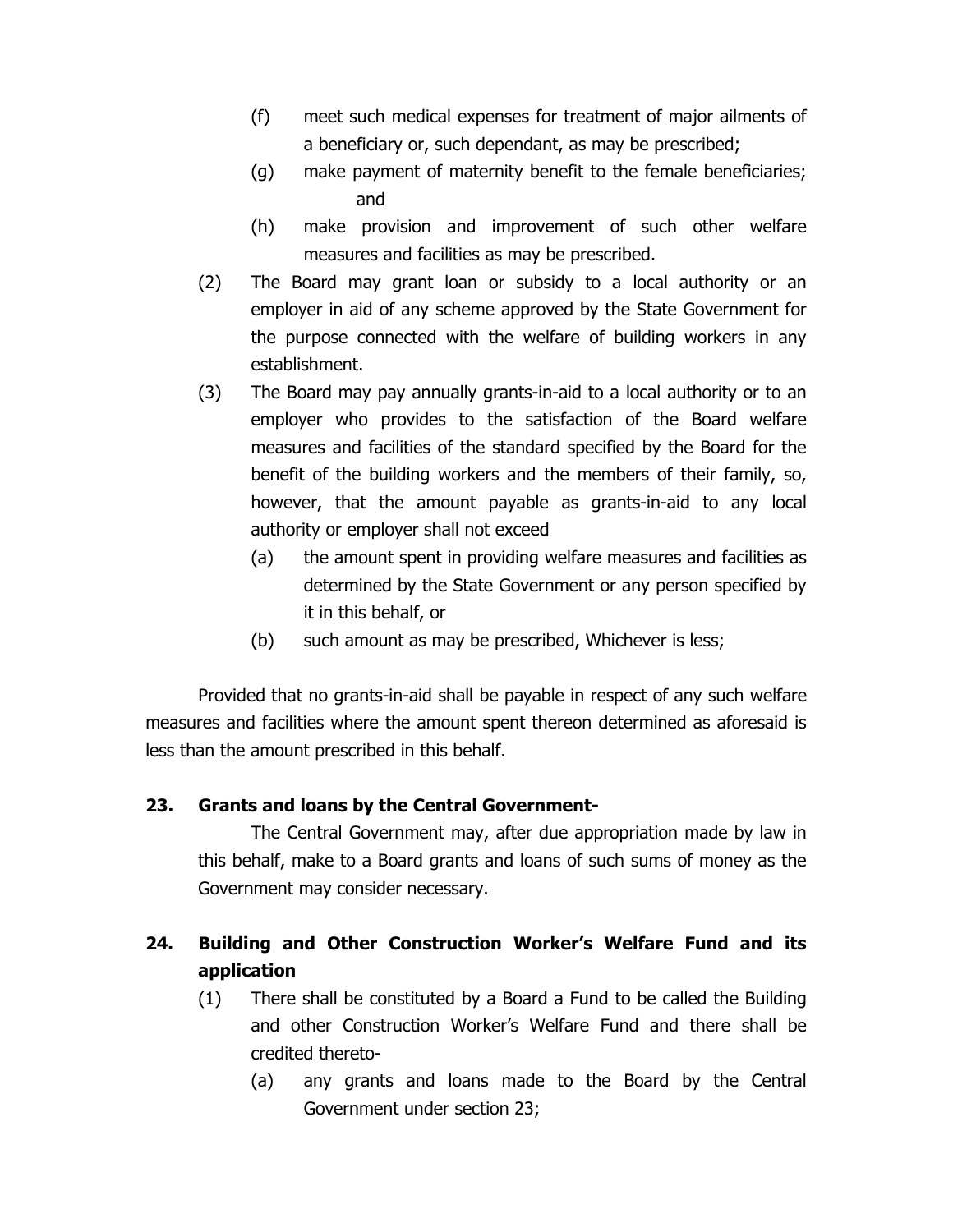- (b) all contributions made by the beneficiaries;
- (c) all sums received by the Board from such other sources as may be decided by the Central Government.
- (2) The Fund shall be applied for meeting-
	- (a) expenses of the Board in the discharge of its functions under section 22; and
	- (b) salaries, allowances and other remuneration of the members, Officers and other employees for the Board;
	- (c) expenses on objects and for purposes authorised by this Act.
- (3) No Board shall, in any financial year, incur expenses towards salaries, allowances and other remuneration to its members, officers and other employees and for meeting the other administrative expenses exceeding five percent of its total expenses during that financial year.

### **25. Budget**

The Board shall prepare, in such form and at such time each financial year, as may be prescribed, its budget for the next financial year, showing the estimated receipts and expenditure of the Board and forward the same to the State Government and the Central Government.

### **26. Annual Report**

The Board shall prepare, in such form and at such time each financial year as may be prescribed, its annual report, giving a full account of its activities during the previous financial year, and submit a copy thereof to the State Government and the Central Government.

### **27. Accounts and audit**

- (1) The Board shall maintain proper accounts and other relevant records and prepare an annual statement of accounts in such form as may be prescribed in consultation with the Comptroller and Auditor-General of India.
- (2) The Comptroller and Auditor-General of India or any other person appointed by him in connection with the auditing of the accounts of the Board under this Act shall have the same rights and privileges and the authority in connection with such audit as the Comptroller and Auditor-General of India has in connection with the auditing of the Government accounts and in particular shall have the right to demand the production of books, accounts, connected vouchers and other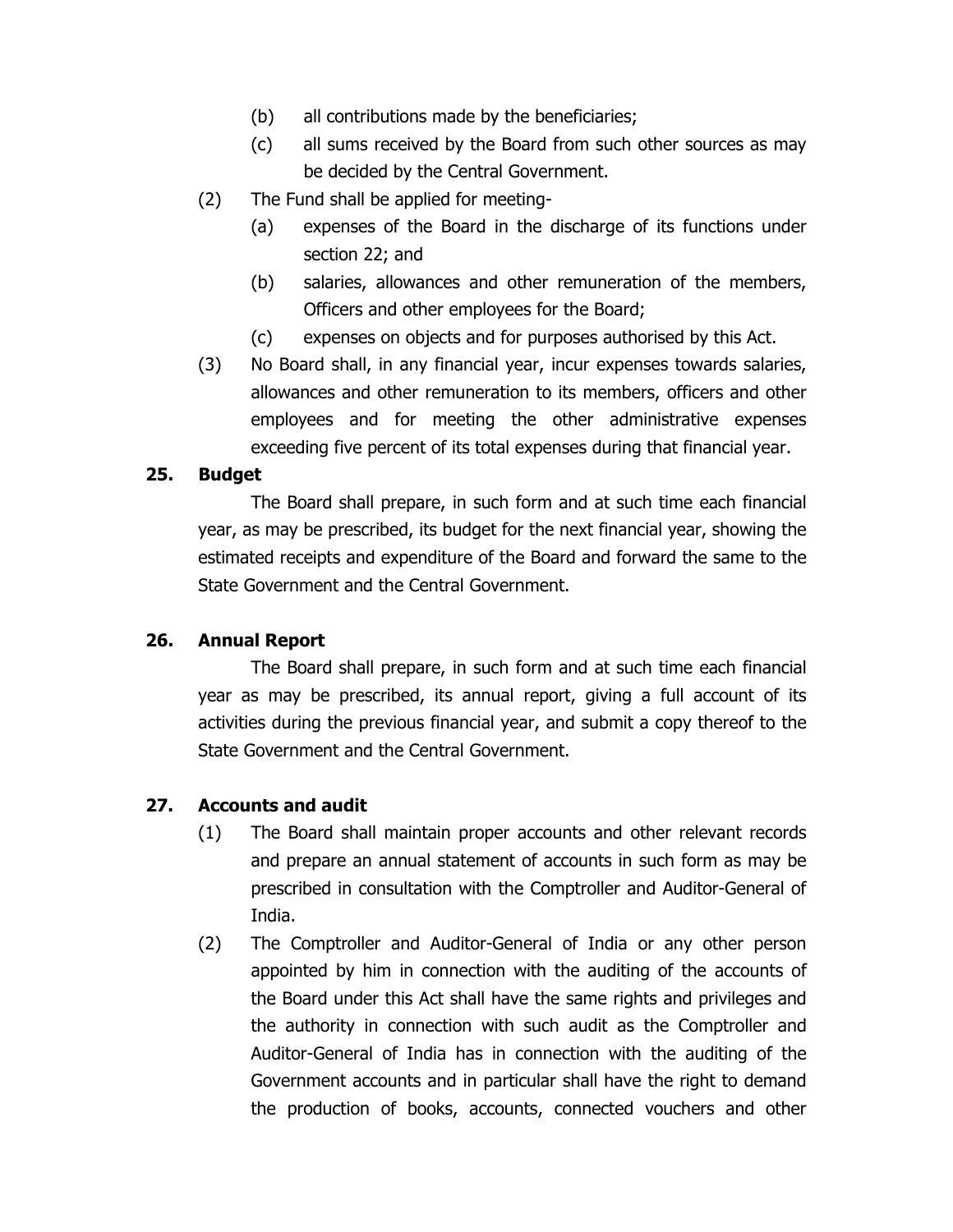documents and papers and to inspect any of the officers of the Board under this Act.

- (3) The accounts of the Board shall be audited by the Comptroller and Auditor-General of India annually and any expenditure incurred in connection with such audit shall be payable by the Board of the Comptroller and Auditor-General of India.
- (4) The board shall furnish to the State Government before such date as may be prescribed its audited copy of accounts together with the auditor's report.
- (5) The State Government shall cause the annual report and auditor's report to be laid, as soon as may be after they are received, before the State Legislature.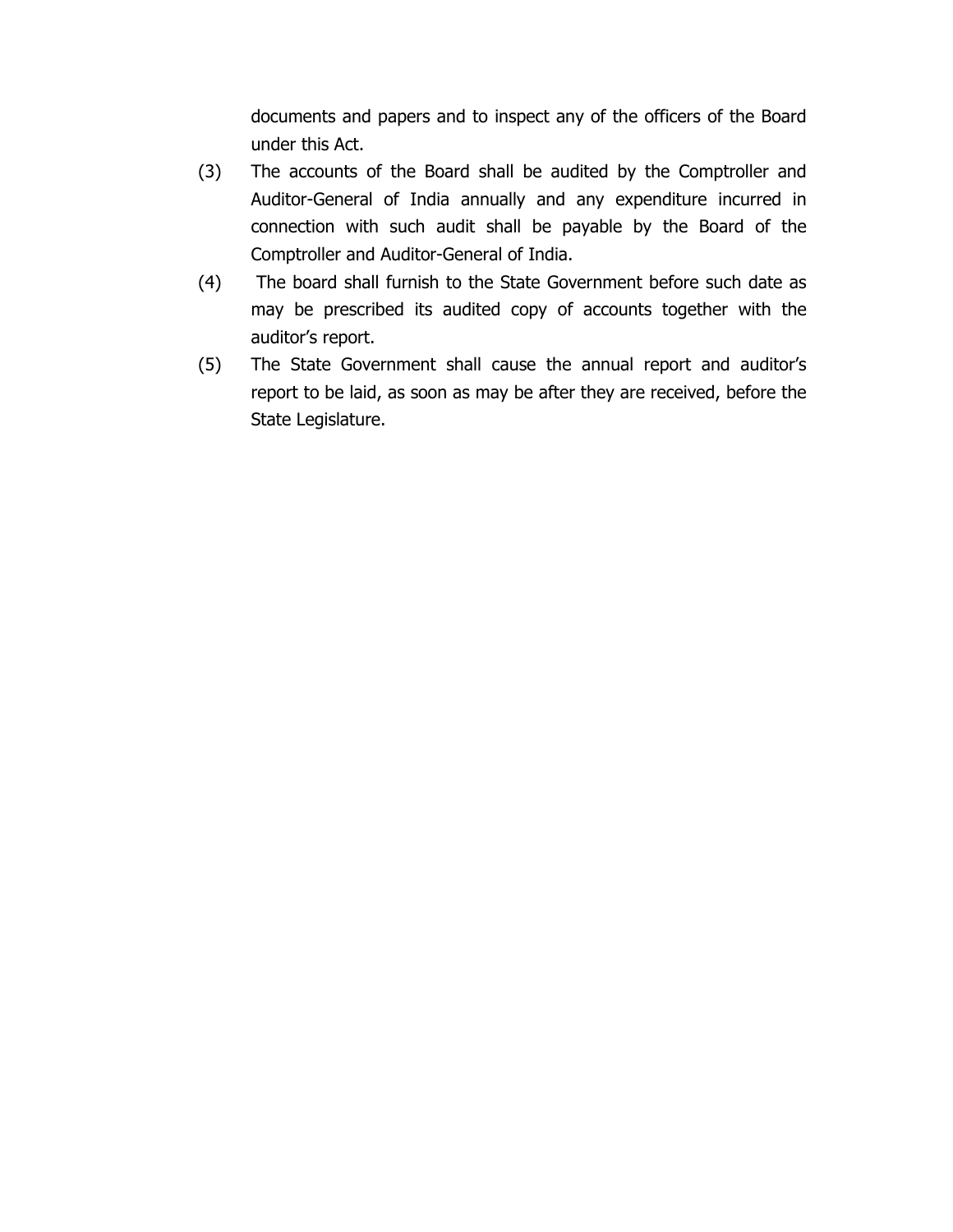### **CHAPTER VI**

# **HOURS OF WORK, WELFARE MEASURES AND OTHER CONDITIONS OF SERVICE OF BUILDING WORKERS**

### **28. Fixing hours for normal working day, etc.**

- (1) The appropriate Government may, by rules--
	- (a) fix the number of hours of work which shall constitute a normal working day for a building worker, inclusive of one or more specified intervals;
	- (b) provide for a day of rest in every period of seven days which shall be allowed to all building workers and for the payment of remuneration in respect of such days of rest;
	- (c) provide for payment or work on a day of rest at a rate not less than the overtime rate specified in section 29.
- (2) The provisions of sub-section (1) shall, in relation to the following classes of building workers, apply only to such extent, and subject to such conditions, as may be prescribed, namely:--
	- (a) persons engaged on urgent work, or in any emergency which could not have been foreseen or prevented;
	- (b) persons engaged in a work in the nature of preparatory or complementary work which must necessarily be carried on outside the normal hours of work laid down in the rules;
	- (c) persons engaged in any work which for technical reasons has to be completed before the day is over;
	- (d) persons engaged in a work which could not be carried on except at times dependant on the irregular action of natural forces.

### **COMMENTS**

Government has been empowered to fix the number of hours of work for a building worker, to provide for a day of rest in every period of 7 days and for the payment of remuneration in respect of such days of rest, to provide for payment of work on a day of rest at a rate not less than the overtime rate.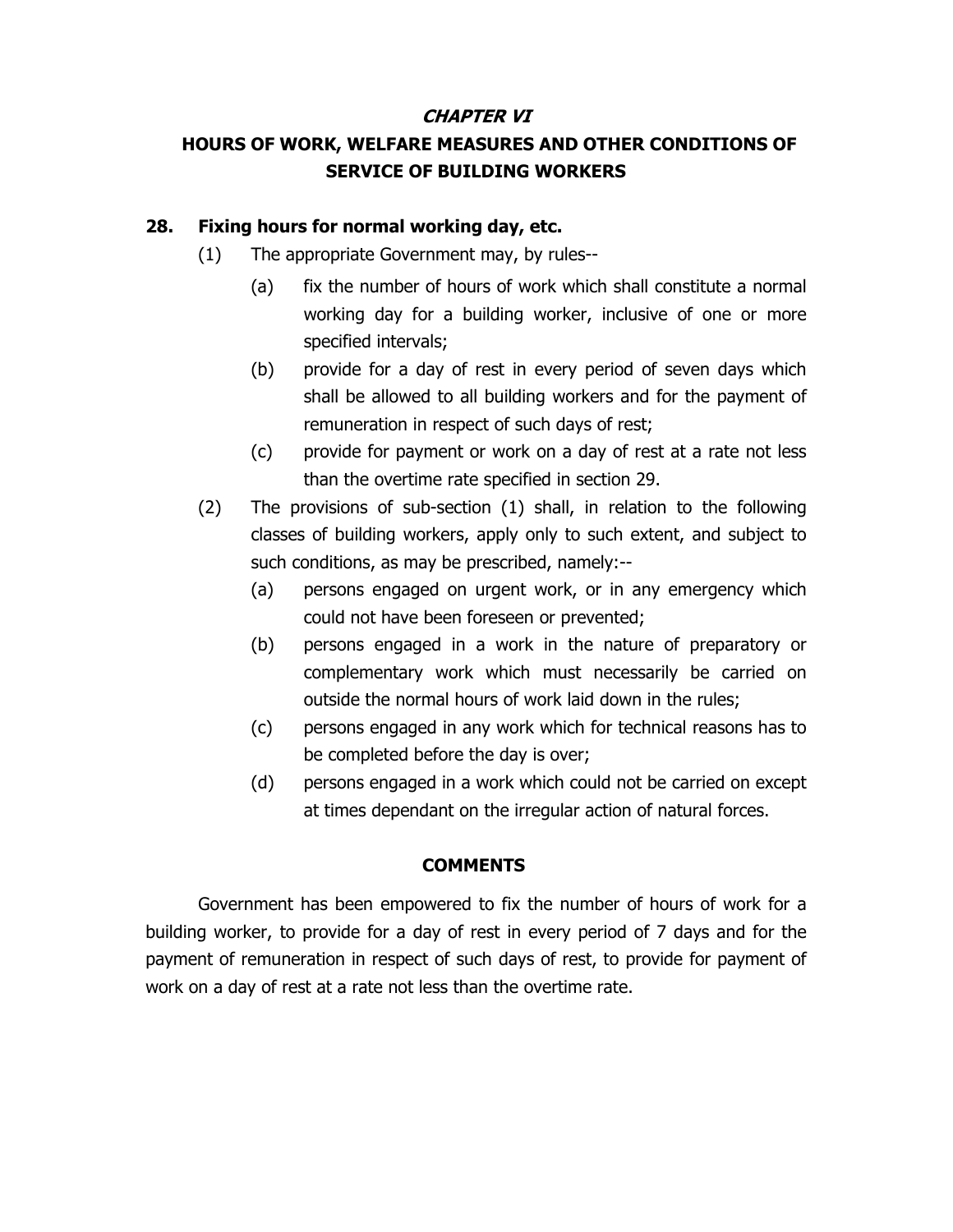### **29. Wages for overtime work**

- (1) Where any building worker is required to work on any day in excess of the number of hours constituting a normal working day, he shall be entitled to wages at the rate of twice his ordinary rate of wages.
- (2) For the purposes of this section, "ordinary rates of wages" means the basic wages plus such allowances as the worker is for the time being entitled to but does not include any bonus.

### **COMMENTS**

If any building workers are required to work on any day in excess of the number of hours constituting a normal working day, he is entitled to wages at the rate of twice his ordinary rate of wages.

### **30. Maintenance of registers and records**

- (1) Every employer shall maintain such registers and records giving such particulars of building workers employed by him, the work performed by them, a day of rest in every period of seven days which shall be allowed to them, the wages paid to them, the receipts given by them and such other particulars in such form as may be prescribed.
- (2) Every employer shall keep exhibited, in such manner as may be prescribed, in the place where such workers may be employed, notices in the prescribed form containing the prescribed particulars.
- (3) The appropriate Government may, by rules, provide for the issue of wage books or wage slips to building workers employed in an establishment and prescribe the manner in which entries shall be made and authenticated in such wage books or wage slips by the employer or his agent.

# **31. Prohibition of employment of certain persons in certain building or other construction work**

No person about whom the employer knows or has reason to believe that he is a deaf or he has a defective vision or he has a tendency to giddiness shall be required or allowed to work in any such operation of building or other construction work which is likely to involve a risk of any accident either to the building worker himself or to any other person.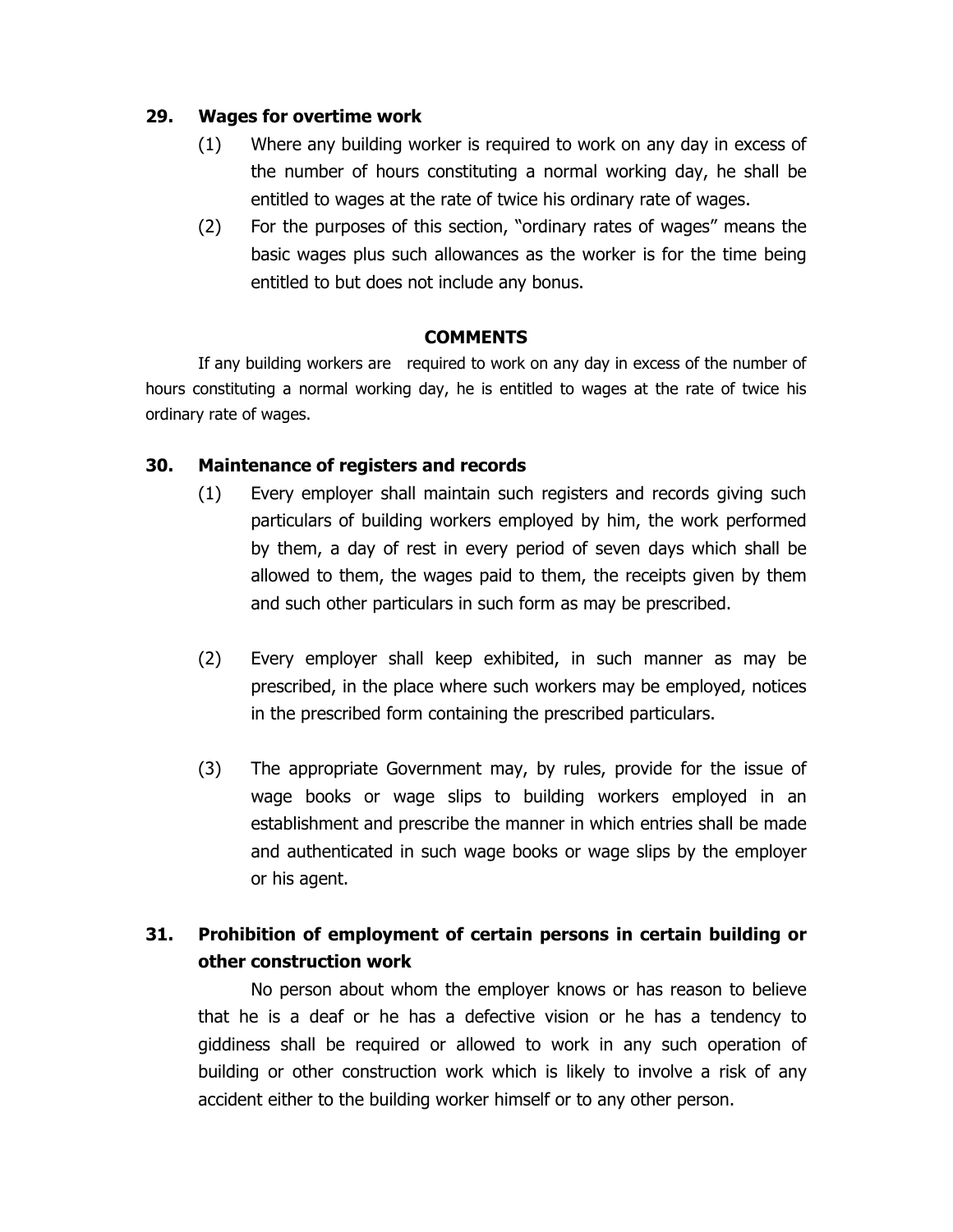### **COMMENTS**

Any person who is deaf or who has defective vision or who has a tendency to giddiness is not required or allowed to work in any such operation of building or other Construction work which is likely to involve risk of any accidents.

### **32. Drinking water**

- (1) The employer shall make in every place where building or other construction work is in progress, effective arrangements to provide and maintain at suitable points conveniently situated for all persons employed therein, a sufficient supply of wholesome drinking water.
- (2) All such points shall be legibly marked "Drinking Water" in a language understood by a majority of the persons employed in such place and no such point shall be situated within six meters of any washing place, urinal or latrine.

### **33. Latrines and urinals**

 In every place where building or other construction work is carried on, the employer shall provide sufficient latrine and urinal accommodation of such types as may be prescribed and they shall be so conveniently situated as may be accessible to the building workers at all times while they are in such place:

### **34. Accommodation**

- (1) The employer shall provide, free of charges and within the work site or as near to it as may be possible, temporary living accommodation to all building workers employed by him for such period as the building or other construction work is in progress.
- (2) The temporary accommodation provided under sub-section (1) shall have separate cooking, bathing, washing and lavatory facilities.
- (3) As soon as may be, after the building or other construction work is over, the employer shall, at his own cost, cause removal or demolition of the temporary structures erected by him for the purpose of providing living accommodation, cooking place or other facilities to the building workers as required under sub-section (1) and restore the ground in good level and clean condition.
- (4) In case an employer is given any land by a Municipal Board or any other local authority for the purposes of providing temporary accommodation for the building workers under this section, he shall, as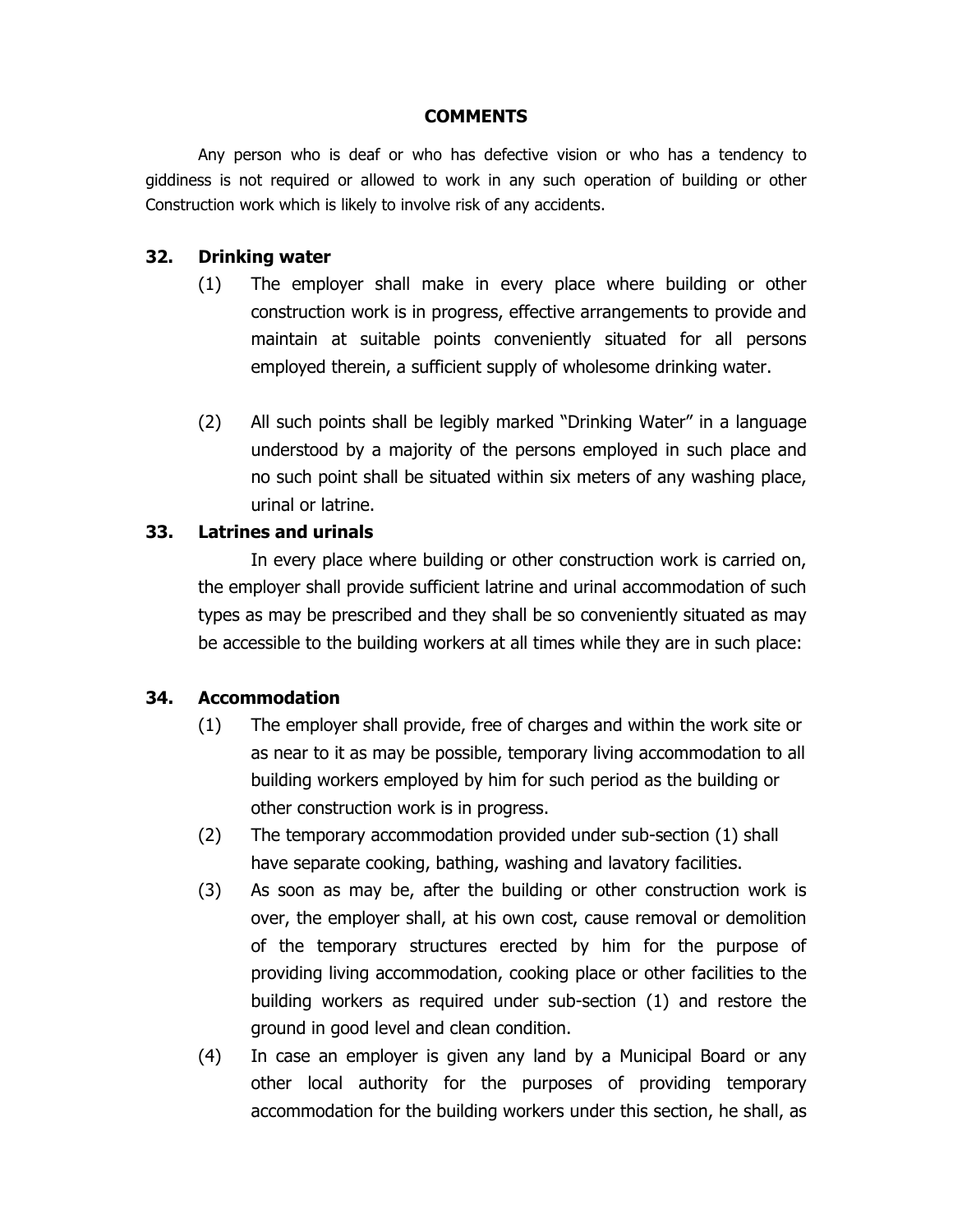soon as may be after the construction work is over, return the possession of such land in the same condition in which he received the same.

## **35. Crèches**

- (1) In every place wherein, more than fifty female building workers are ordinarily employed, there shall be provided and maintained a suitable room or rooms for the use of children under the age of six years of such female workers.
- (2) Such rooms shall-
	- (a) provide adequate accommodation;
	- (b) be adequately lighted and ventilated;
	- (c) be maintained in a clean and sanitary condition;
	- (d) be under the charge of women trained in the care of children and infants.

## **36. First-aid**

 Every employer shall provide in all the places where building or other construction work is carried on such first-aid facilities as may be prescribed.

## **37. Canteens, etc.**

The appropriate Government may, by rules, require the employer-

- (a) to provide and maintain in every place wherein not less than two hundred and fifty building workers are ordinarily employed, a canteen for the use of the workers.
- (b) to provide such other welfare measures for the benefit of building workers as may be prescribed.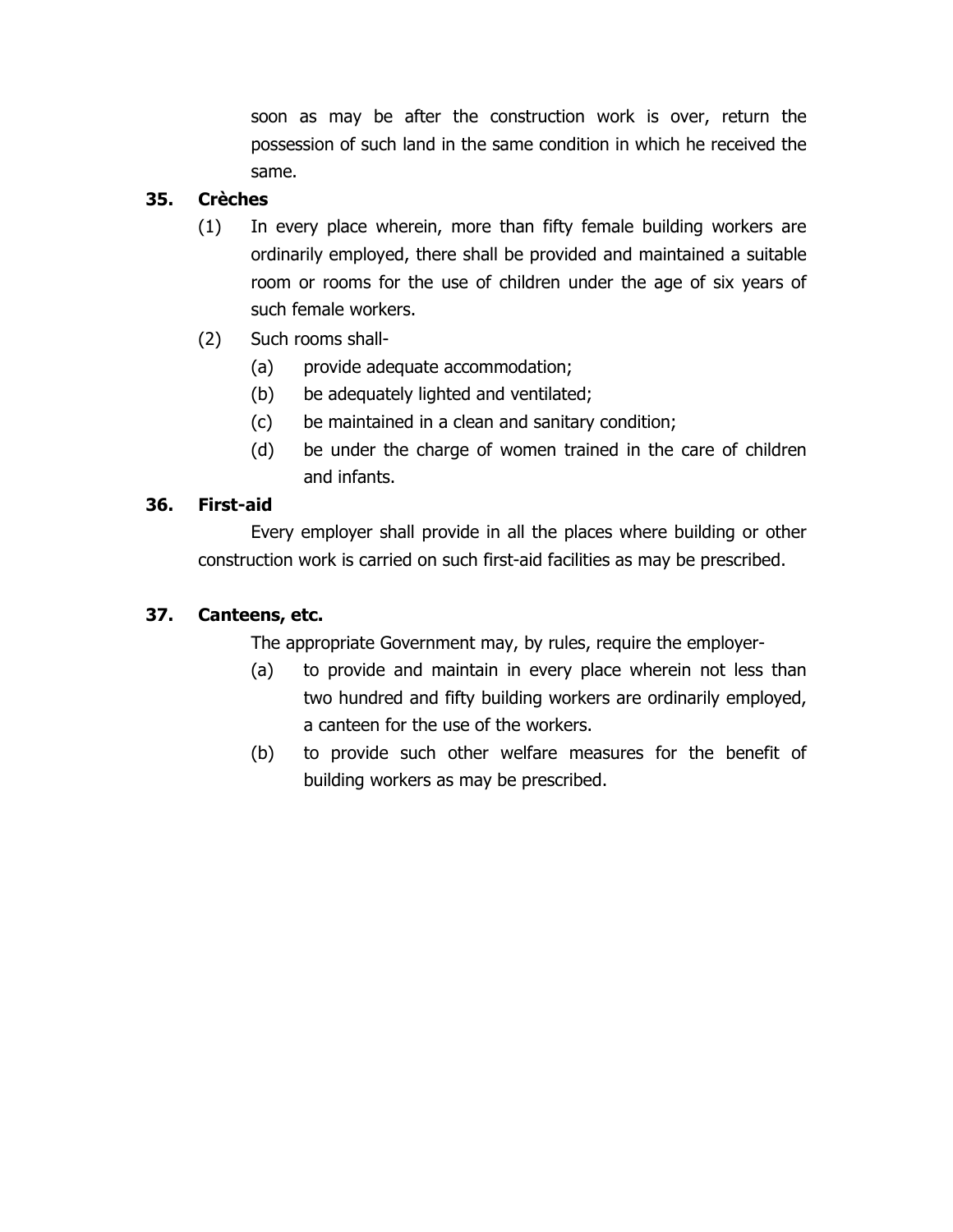### CHAPTER VII

## **SAFETY AND HEALTH MEASURES**

### **38. Safety Committee and safety officers**

(1) In every establishment wherein five hundred or more building workers are ordinarily employed, the employer shall constitute a Safety Committee consisting of such number of representatives of the employer and the building workers as may be prescribed by the State Government.

 Provided that the number of persons representing the workers, shall, in no case, be less than the persons representing the employer.

(2) In every establishment referred to in sub-section (1), the employer shall also appoint a safety officer who shall possess such qualifications and perform such duties as may be prescribed.

### **39. Notice of certain accidents**

- (1) Where in any establishment an accident occurs which causes death or which causes any bodily injury by reason of which the person injured is prevented from working for a period of forty-eight hours or more immediately following the accident, or which is of such a nature as may be prescribed, the employer shall give notice thereof to such authority, in such form and within such time as may be prescribed.
- (2) On receipt of a notice under sub-section (1) the authority referred to in that sub-section may make such investigation or inquiry as it considers necessary.
- (3) Where a notice given under sun-section (1) relates to an accident causing death of five or more persons, the authority shall make an inquiry into such accident within one month of the receipt of the notice.

# **40. Notice of appropriate Government to make rules for the safety and health of building workers**

(1) The appropriate Government may, by notification, make rules regarding the measures to be taken for the safety and health of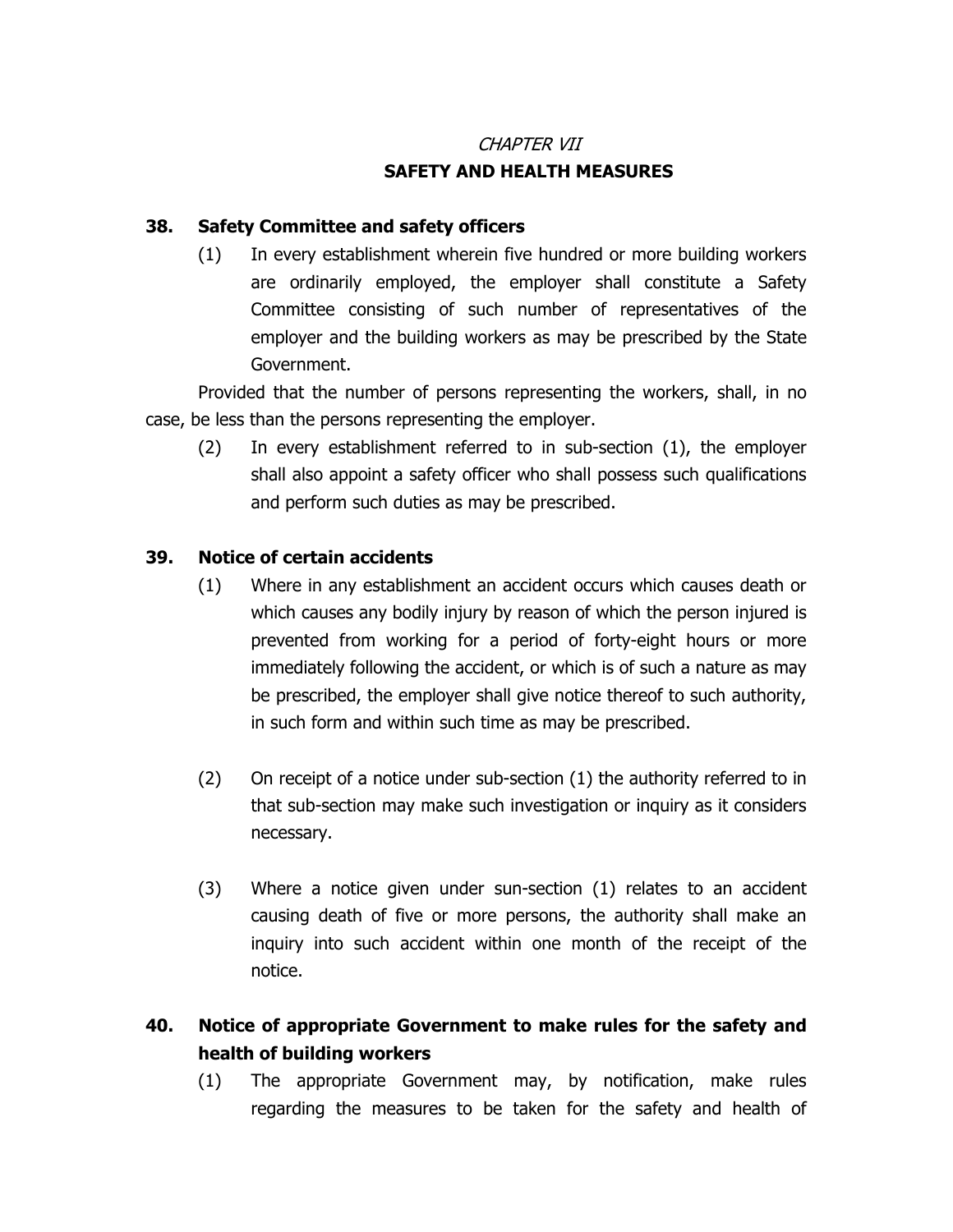building workers in the course of their employment and the equipment and appliances necessary to be provided to them for ensuring their safety, health and protection, during such employment.

- (2) In particular, and without prejudice to the generality of the foregoing power, such rules may provide for all or any of the following matters, namely: -
	- (a) the safe means of access to, and the safety of, any working place, including the provision of suitable and sufficient scaffolding at various stages when work cannot be safety done from the ground or from any part of a building or from a ladder or such other means of support;
	- (b) the precautions to be taken in connection with the demolition of the whole or any substantial part of a building or other structure under the supervision of a competent person and the avoidance of danger from collapse of any building or other structure while removing any part of the framed building or other structure by shoring or otherwise;
	- (c) the handling or use of explosive under the control of competent persons so that there is no exposure to the risk of injury from explosion or from flying material;
	- (d) the erection, installation, use and maintenance of transporting equipment, such as locomotives, trucks, wagons and other vehicles and trailers and appointment of competent persons to drive or operate such, equipment;
	- (e) the erection, installation, use and maintenance of hoists, lifting appliances and lifting gear including periodical testing and examination and heat treatment, where necessary, precautions to be taken while raising or lowering loads, restrictions on carriage of persons and appointment of competent persons and appointment of competent persons on hoists or other lifting appliances;
	- (f) the adequate and suitable lighting of every workplace and approach thereto, of every place where raising or lowering operations with the use of hoists, lifting appliances or lifting gears are in progress and of all openings dangerous to building workers employed;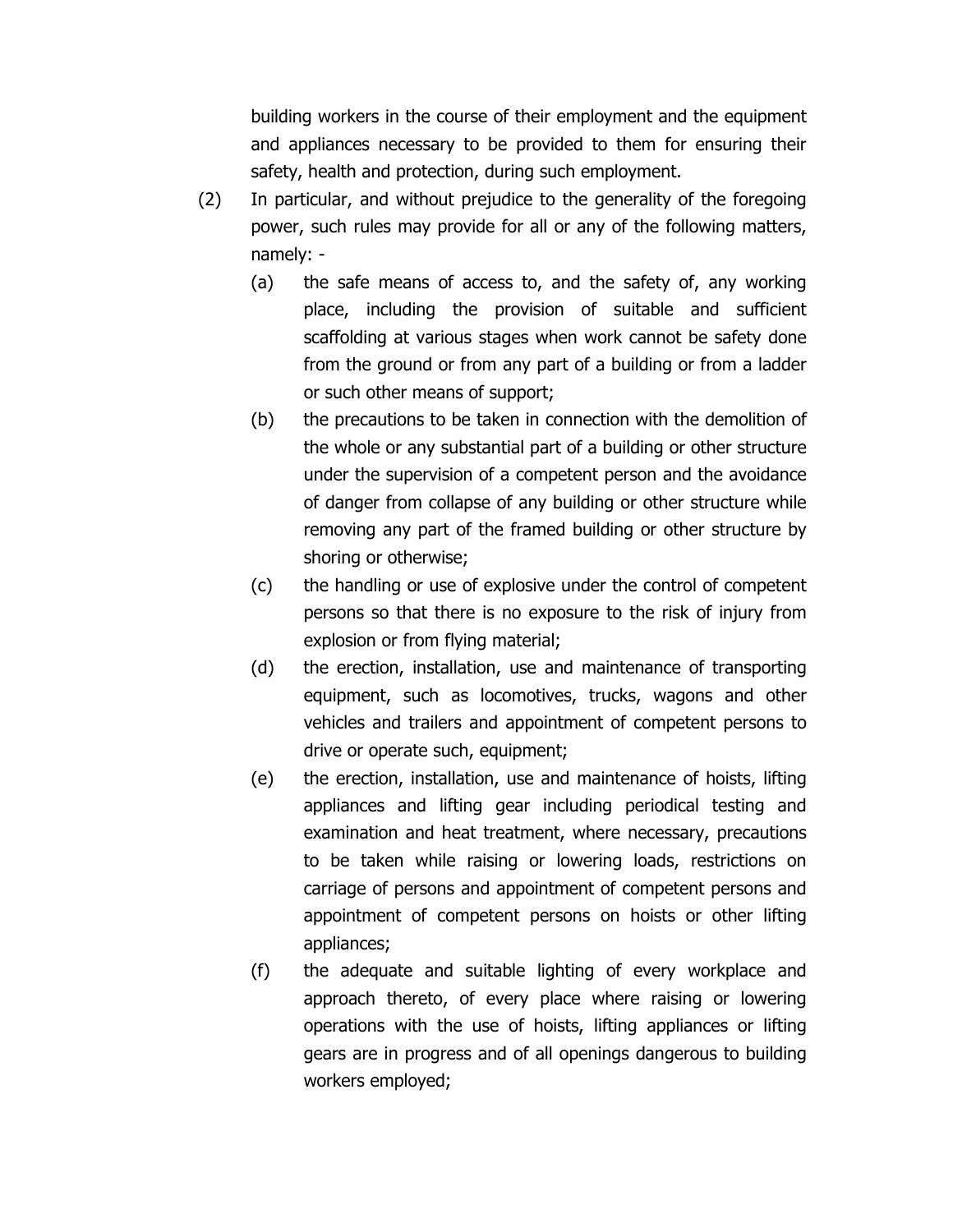- (g) the precautions to be taken to prevent inhalation of dust, fumes, gases or vapours during any grinding, cleaning, spraying or manipulation of any material and steps to be taken to secure and maintain adequate ventilation of every working place or confined space;
- (h) the measures to be taken during stacking or unstacking, stowing or unstowing of materials or goods or handling in connection therewith;
- (i) the safeguarding of machinery including the fencing of every flywheel and every moving part of a prime mover and every part of transmission or other machinery, unless it is in such a position or of such construction as to be safe to every worker working on any of the operations and as if it were securely fenced;
- (j) the safe handling and use of plant, including tools and equipment operated by compressed air;
- $(k)$  the precaution to be taken in case of fire;
- (l) the limits of weight to be lifted or moved by workers;
- (m) the safe transport of workers to or from any workplace by water and provision of means for rescue from drowning;
- (n) the steps to be taken to prevent danger to workers from live electric wires or apparatus including electrical machinery and tools and from overhead wires;
- (o) the keeping of safety nets, safety sheets and safety belts where the special nature or the circumstances of work render them necessary for the safety of the workers;
- (p) the standards to be complied with regard to scaffolding, ladders and stairs, lifting appliances, ropes, chains and accessories, earth moving equipments and floating operational equipments;
- (q) the precautions to be taken with regard to pile driving, concrete work, work with hot asphalt, tar or other similar things, insulation work, demolition operations, excavation, underground construction and handling materials;
- (r) the safety policy, that is to say, a policy relating to steps to be taken to ensure the safety and health of the building workers, the administrative arrangements therefore and the matters connected therewith, to be framed by the employers and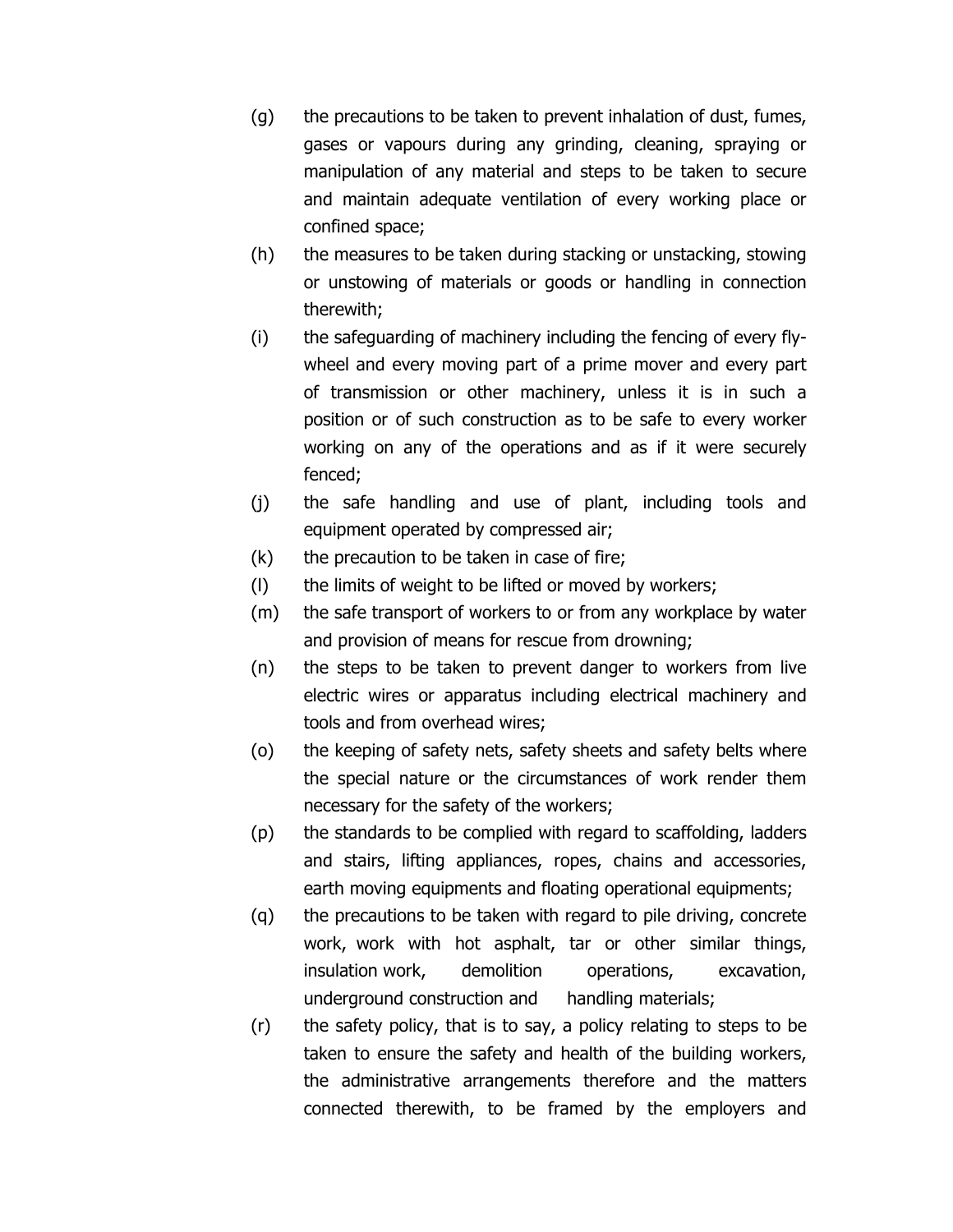contractors for the operations to be carried on in a building or other construction work;

- (s) the information to be furnished to the Bureau of Indian Standards established under the Bureau of Indian Standards Act, 1986 (63 of 1986), regarding the use of any article or process covered under that Act in a building or other construction work;
- (t) the provision and maintenance of medical facilities for building workers;
- (u) any other matter concerning the safety and health of workers working in any of the operations being carried on in a building or other construction work.

### **41. Framing of model rules for safety measures**

The Central Government may, after considering the recommendation of the expert committee constituted under section 5, frame model rules in respect of all or any of the matters specified in section 40 and where any such model rules have been framed in respect of any such matter, the appropriate Government shall, making any rules in respect of the matter under section 40, so far as is practicable, conform to such model rules.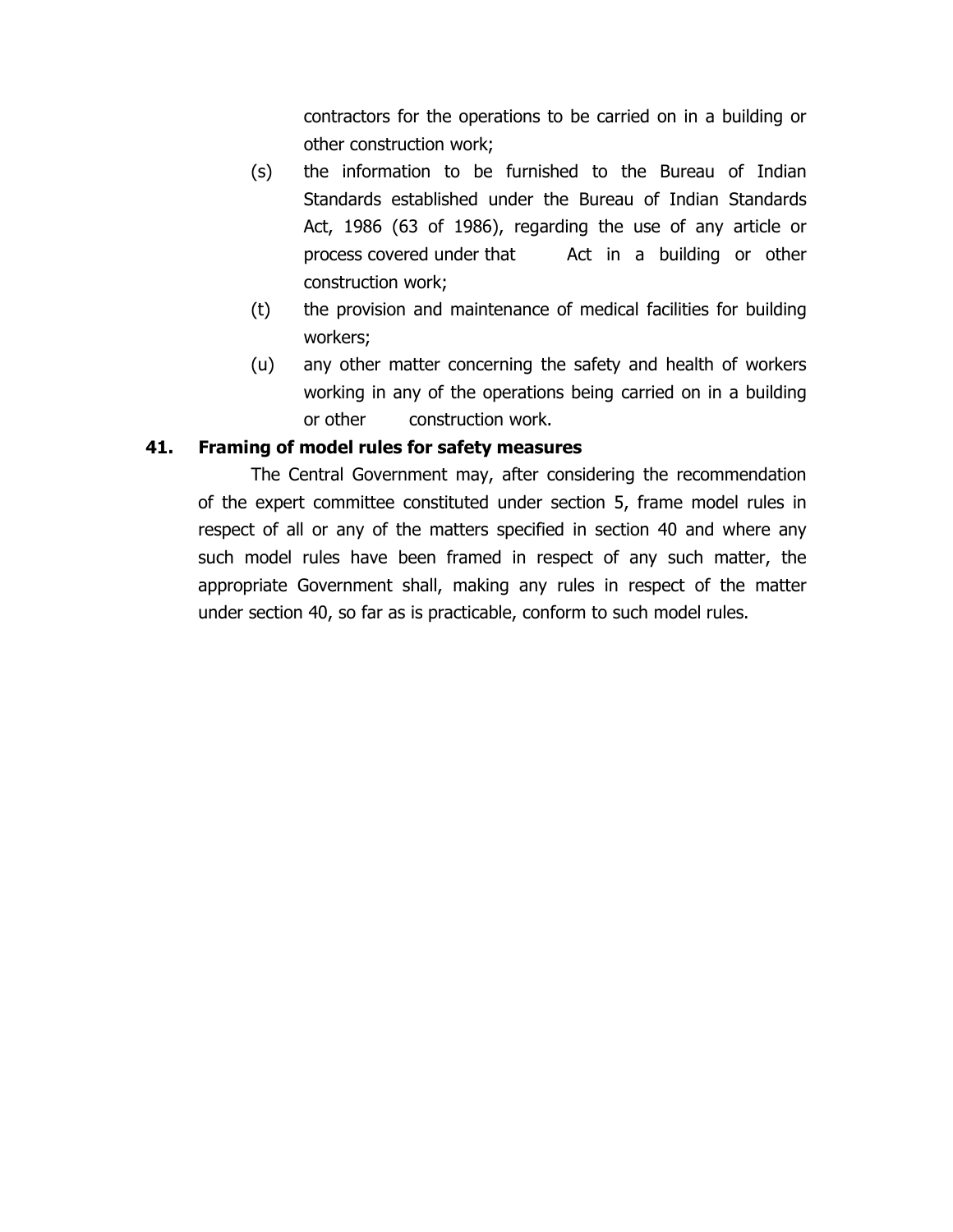# CHAPTER VIII **INSPECTING STAFF**

## **42. Appointment of Director-General, Chief Inspector and Inspector**

- (1) The Central Government may, by notification, appoint a Gazetted Officer of the Government to be the Director-General of Inspection who shall be responsible for laying down the standards of inspection and shall also exercise the powers of an Inspector throughout India in relation to all the establishments for which the Central Government is the appropriate Government.
- (2) The State Government may, by notification, appoint a Gazetted Officer of that Government to be the Chief Inspector of Inspection of Building and Construction who shall be responsible for effectively carrying out the provisions of this Act in the State and shall also exercise the powers of an Inspector under this Act throughout the State in relation to establishments for which the State Government is the appropriate Government.
- (3) The appropriate Government may, by notification, appoint such number of its officers as it thinks fit to be Inspectors for the purposes of this Act and may assign to them such local limits as it may think fit.
- (4) Every Inspector appointed under this section shall be subject to he control of the Director-General or the Chief Inspector, as the case may be, and shall exercise his powers and perform his functions under this Act subject to general control and supervision of the Director-General or the Chief Inspector.
- (5) The Director-General, the Chief Inspector and every Inspector shall be deemed to be public servants within the meaning of section 21 of the India Penal Code (45 of 1860)

### **43. Powers of Inspectors**

- (1) Subject to any rules made in this behalf, an Inspector may, within the local limits for which he is appointed, --
	- (a) enter, at all reasonable hours, with such assistants (if any) being persons in the service of the Government or any local or other public authority as he thinks fit, any premises or place where building or other construction work is carried on, for the purpose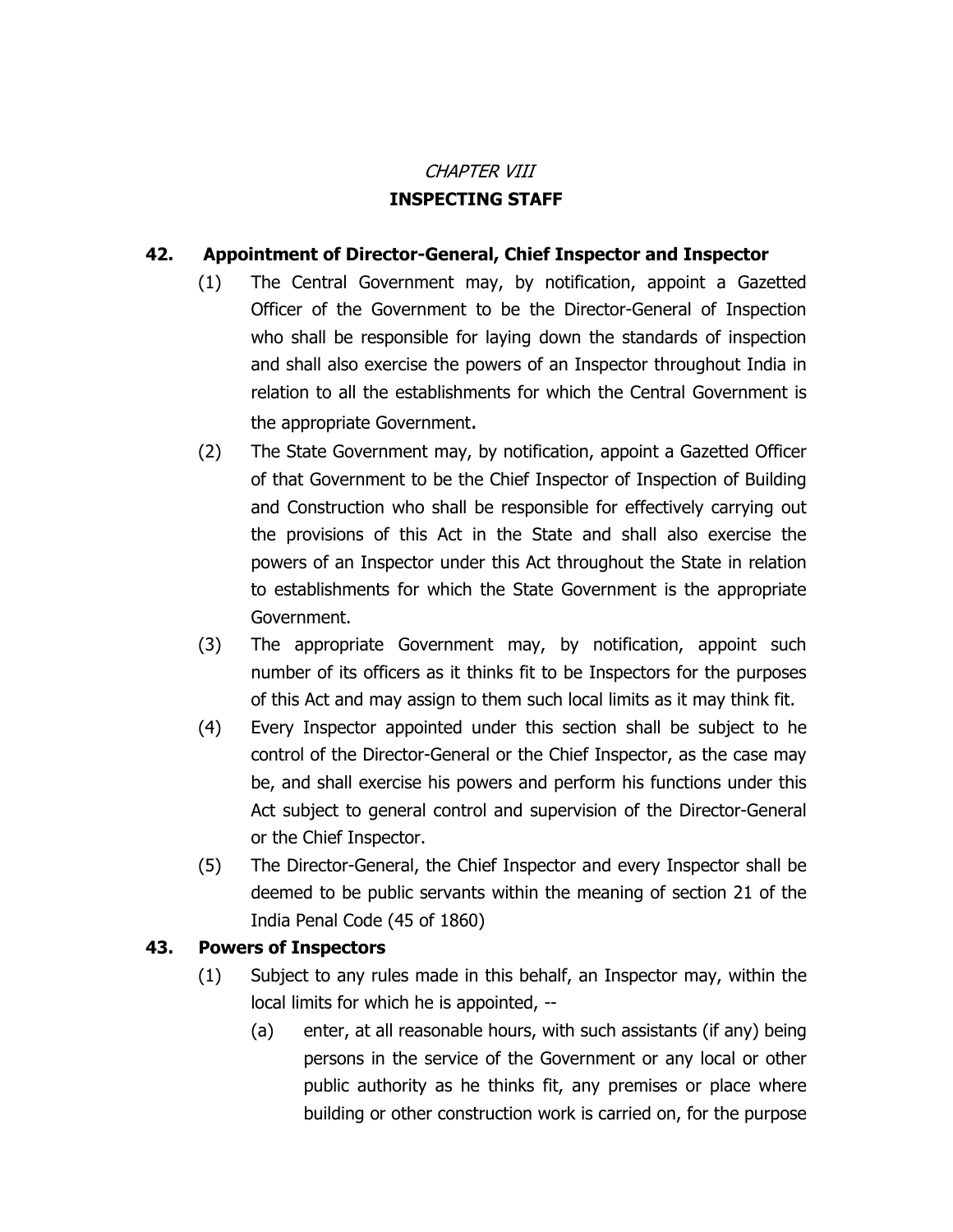of examining any register on record or notices required to be kept or exhibited by or under this Act, and require the production thereof for inspection;

- (b) examine any person whom he finds in any such premises or place and who, he has reasonable cause to believe, is a building worker employed therein;
- (c) require any person giving out building or other construction work to any building worker, to give any information, which is in his power to give with respect to the names and addresses of the persons to, for and whom the building or other construction work is given out or received, and with respect to the payments to be made for the building or other construction work;
- (d) seize or take copies of such register, record of wages or notices or portions thereof as he may consider relevant in respect of an offence under this Act which he has reason to believe has been committed by the employer; and
- (e) exercise such other powers as may be prescribed.
- (2) For the purposes of this section, the Director-General or the Chief Inspector, as the case may be, may employ experts or agencies having such qualifications and experience and on such terms and conditions as may be prescribed.
- (3) Any person required to produce any document or to give any information required by an Inspector under sub-section (1) shall be deemed to be legally bound to do so within the meaning of section 175 and section 176 of the Indian Penal Code (45 of 1860).
- (4) The provisions of the Code of Criminal Procedure, 1973 (2 of 1974), shall, so far as may be, apply to such search or seizure under subsection (1) as they apply to any search or seizure made under the authority of a warrant issued under section 94 of the said Code.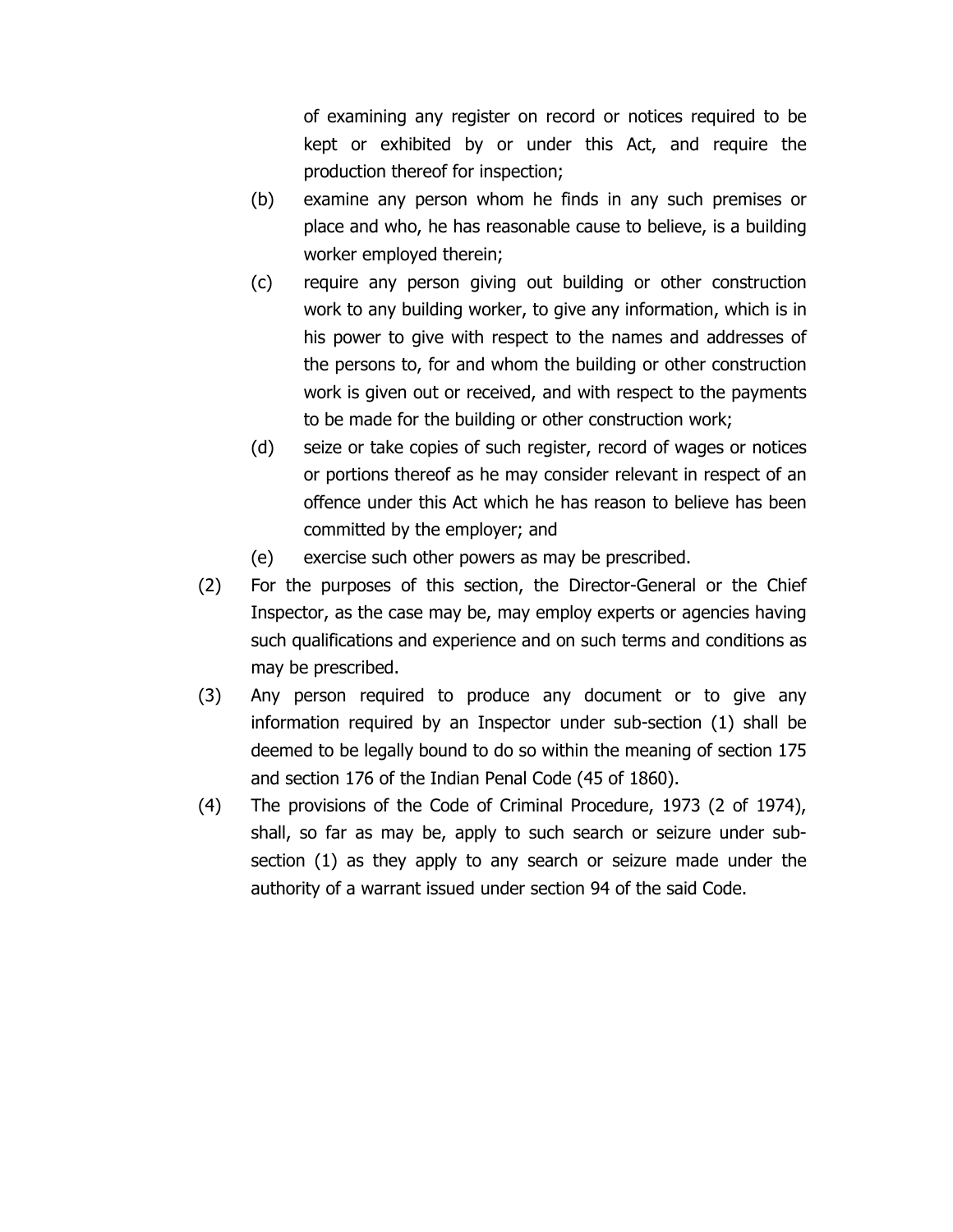#### CHAPTER IX

#### **SPECIAL PROVISIONS**

#### **44. Responsibility of employers**.

An employer shall be responsible for providing constant and adequate supervision of any building or other construction work in his establishment as to ensure compliance with the provisions of this Act relating to safety and for taking all practical steps necessary to prevent accidents**.** 

#### **COMMENTS**

It is the responsibility of the employer to provide constant and adequate supervision of any building or other construction work as to ensure compliance with the provisions of the Act relating to safety and for taking all steps necessary to prevent accidents**.** 

#### **45. Responsibility for payment of wages and compensation**.

- (1) An employer shall be responsible for payment of wages to each building worker employed by him and such wages shall be paid on or before such date as may be prescribed.
- (2) In case the contractor fails to make payment of compensation in respect of a building worker employed by him, where he is liable to make such payment when due, or makes short payment thereof, them, in the case of death or disablement of the building worker, the employer shall be liable to make payment of that compensation in full or the unpaid balance due in accordance with the provisions of the Workmen's Compensation Act, 1923 (8 of 1923), and recover the amount so paid from the contractor either by deduction from any amount payable to the contractor under any contract or as a debt payable by the contractor.

#### **COMMENTS**

 An employer is responsible for payment of wages to each building worker employed by him and wages shall be paid on or before the prescribed date. In case the contractor fails to make payment of compensation or in respect of a building worker employed by him, where he is liable to make payment, makes short payment, then in the case of death or disablement of the building worker, the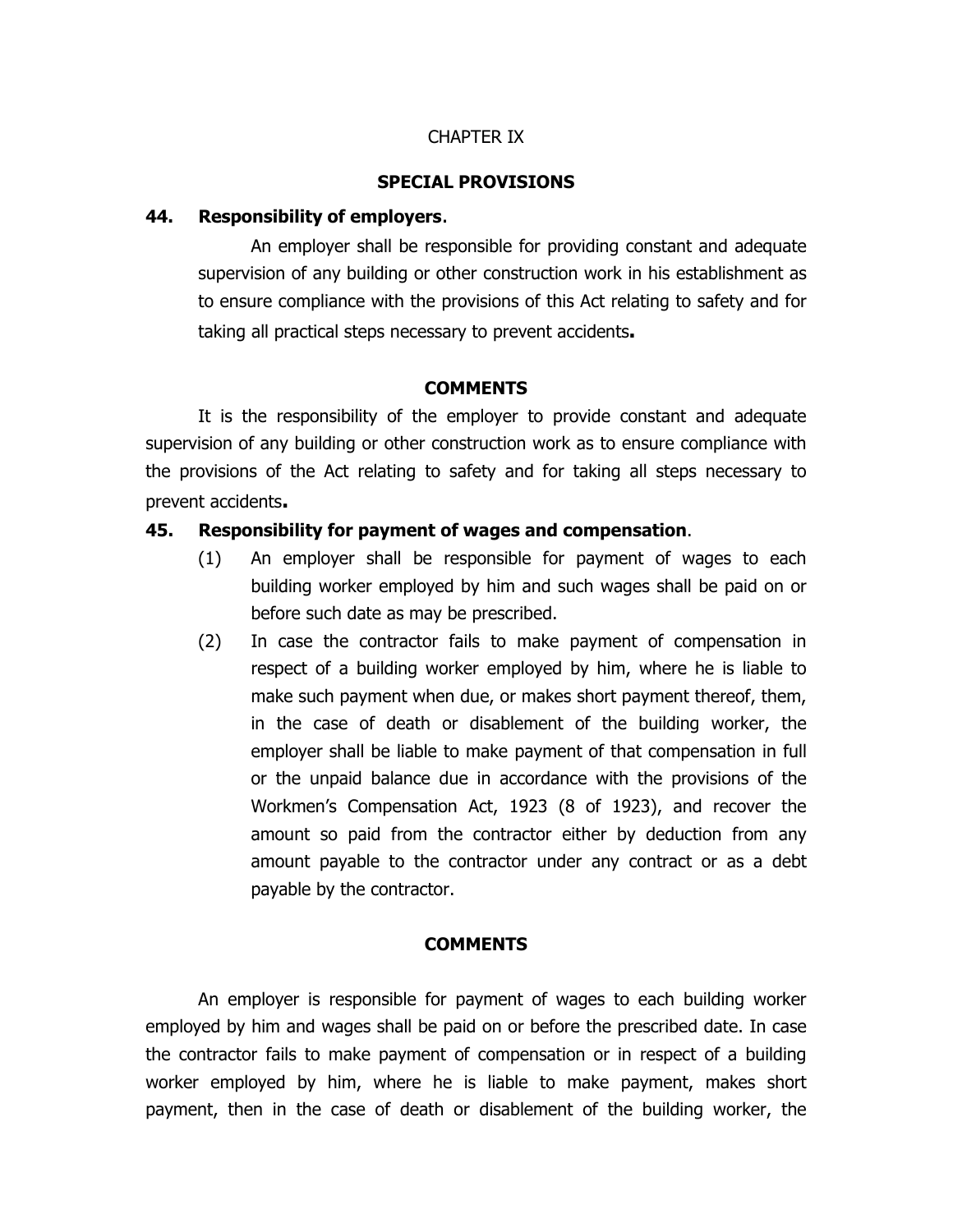employer is liable to make payment of that compensation in full or the unpaid balance due and is entitled to recover the amount so paid from the contractor.

## **46. Notice of commencement of building or other construction work.**

- (1) An employer shall, at least thirty days before the commencement of any building or other construction work, send or cause to be sent to the Inspector having jurisdiction in the area where the proposed building or other construction work is to be executed, a written notice containing--
	- (a) the name and situation of the place where the building or other construction work is proposed to be carried on;
	- (b) the name and address of the person who is undertaking the building or other construction work;
	- (c) the address to which communications relating to the building or other construction work may be sent;
	- (d) the nature of the work involved and the facilities, including any plant and machinery, provided;
	- (e) the arrangements for the storage of explosives, if any, to be used in the building or other construction work;
	- (f) the number of workers likely to be employed during the various stages of building or other construction work;
	- (g) the name and designation of the person who will be in overall charge of the building or other construction work at the site;
	- (h) the approximate duration of the work;
	- (i) such other matters as may be prescribed.
- (2) Where any change occurs in any of the particulars furnished under sub-section (1), the employers shall intimate the change to the Inspector within two days of such change.
- (3) Nothing contained in sub-section (1) shall apply in case of such class of building or other construction work as the appropriate Government may by notification specify to be emergent works.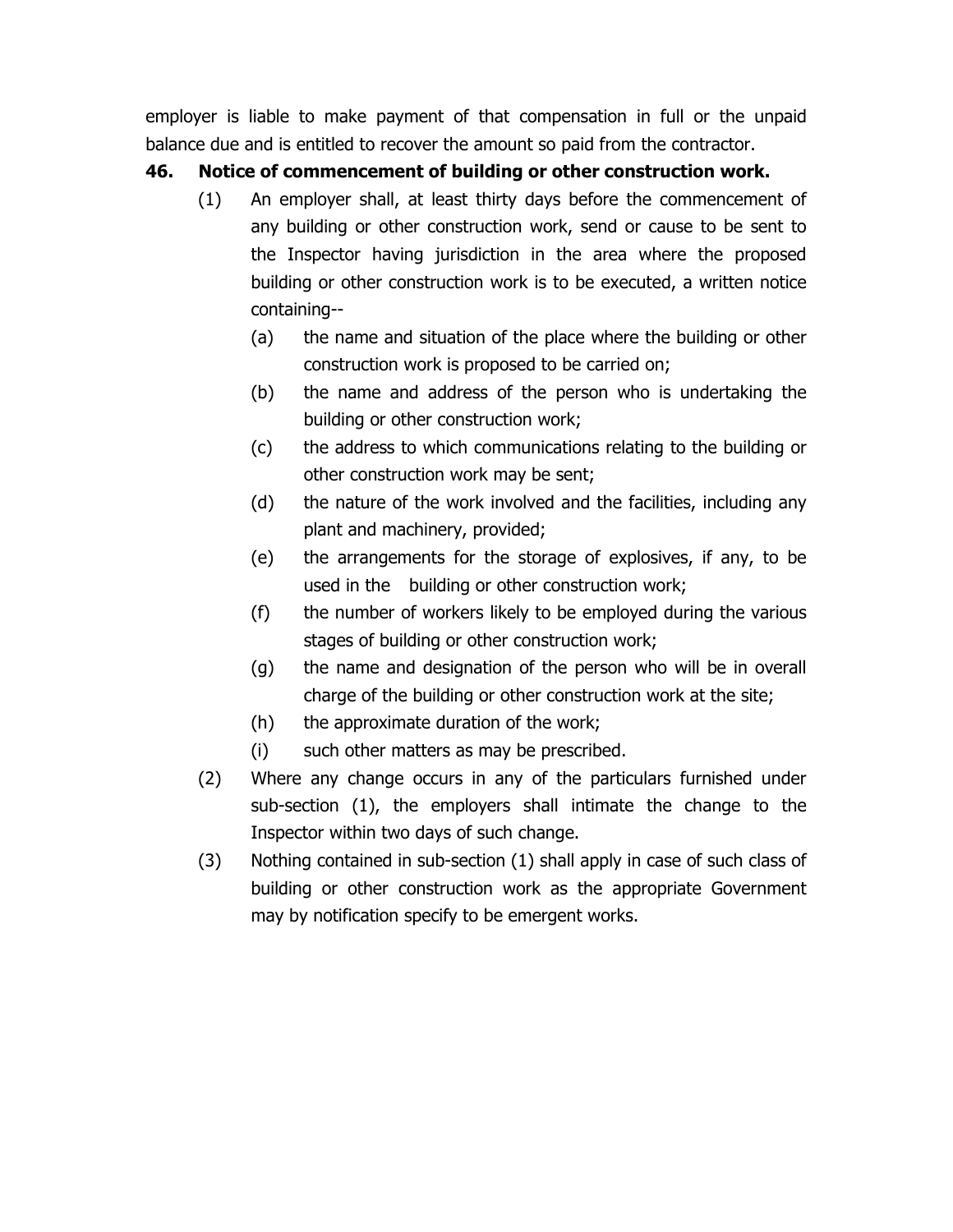# **CHAPTER X PENALITIES AND PROCEDURE**

### **47. Penalty for contravention of provisions regarding safety measures.**

- (1) Whoever contravenes the provisions of any rules made under section 40 shall be punishable with imprisonment for a term which may extend to three months, or with fine which may extend to two thousand rupees, or with both, and in the case of a continuing contravention, with an additional fine which may extend to one hundred rupees for everyday during which such contravention continues after conviction for the first such contravention.
- (2) If any person who has been convicted of any offence punishable under sub-section (1) is again guilty of an offence involving a contravention or failure of compliance of the same provision, he shall be punishable on a subsequent conviction with imprisonment for a term which may extend to six months or with fine which shall not be less than five hundred rupees but which may extend to two thousand rupees or with both;

Provided that for the purpose of this sub-section, no cognizance shall be taken of any conviction made more than two years before the commission of the offence for which the person is subsequently being convinced:

Provided further that the authority imposing the penalty, if it is satisfied that there are exceptional circumstances warranting such a course may, after recording its reasons in writing, impose a fine of less than five hundred rupees.

### **COMMENTS**

 Contravention of any rules made for the safety and health of building and other construction workers is punishable with imprisonment up to three months, or with fine up to two thousand rupees or with both. Continuing contravention is punishable with additional fine up to one hundred rupees for every day after conviction for the first contravention. If any person, who has been convicted of any offence cited above and is again guilty of an offence involving a contravention or failure of compliance of the same provision he shall be punishable on a subsequent conviction with imprisonment up to six months, or with fine of not less than five hundred rupees but which may be up to two thousand rupees or with both.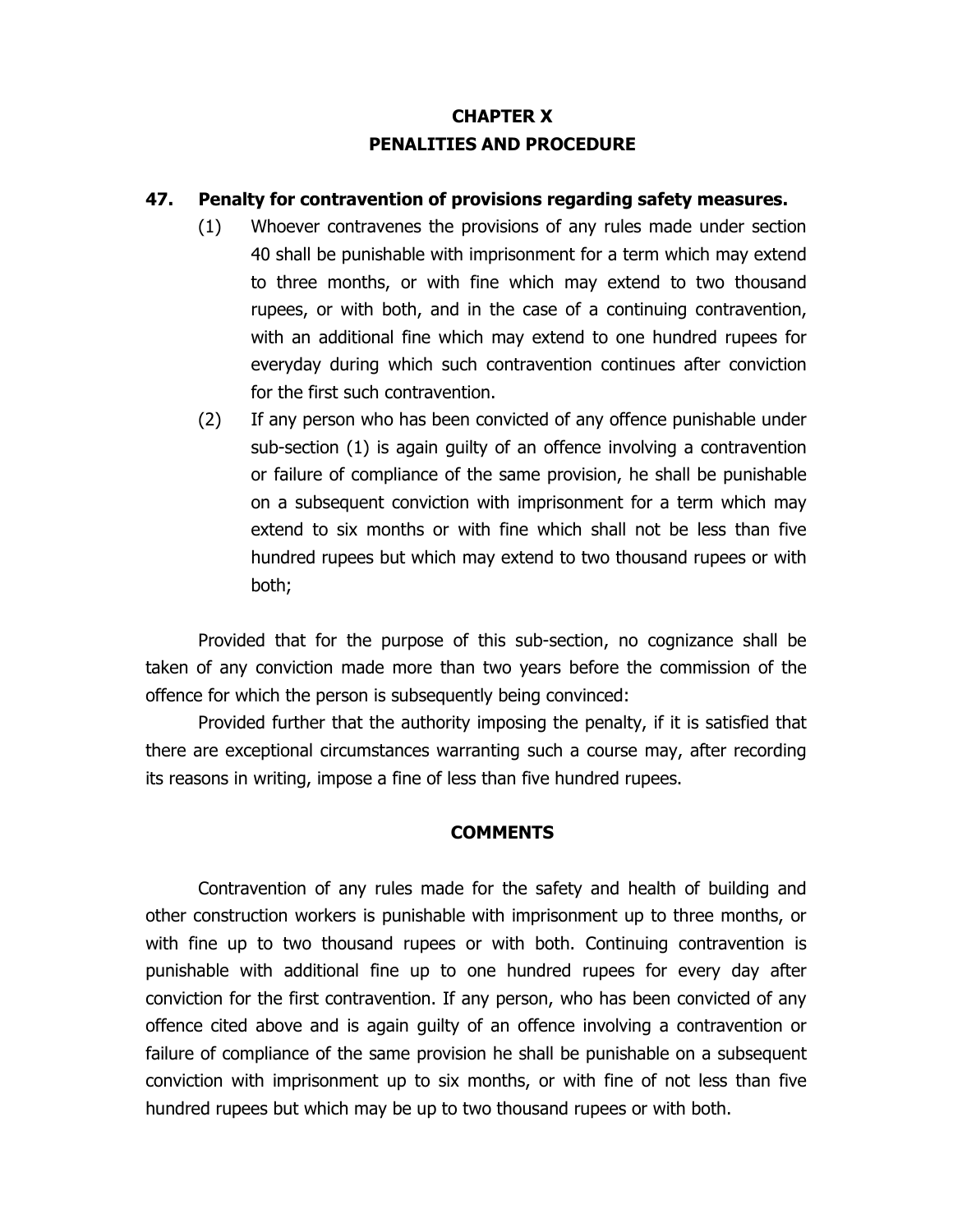# **48. Penalty for failure to give notice of the commencement of the building or other construction work.**

Where an employer fails to give notice of the commencement of the building or other construction work under section 46, he shall be punishable with imprisonment for a term, which may extend to three months, or with fine, which may extend to two thousand rupees, or with both.

Failure to give notice of commencement of the building or other construction work is punishable with imprisonment up to three months, or with fine up to two thousand rupees, or with both.

#### **49. Penalty for obstructions**

- (1) Whoever obstructs an Inspector in the discharge of his duties under this Act or refuses or willfully neglects to afford the Inspector any reasonable facility for making any inspection, examination, inquiry or investigation authorized by or under this Act in relation to an establishment shall be punishable with imprisonment for a term which may extend to three months, or with fine which may extend to one thousand rupees, or with both.
- (2) Whoever willfully refuses to produce on the demand of an Inspector any register or other document kept in pursuance of this Act or prevents or attempts to prevent or does anything which he has reason to believe is likely to prevent any person from appearing before, or being examined by, an Inspector acting in pursuance of his duties under this Act shall be punishable with imprisonment for a term which may extend to three months, or with fine which may extend to on thousand rupees, or with both.

#### **COMMENTS**

If any body (i) obstructs an Inspector in the discharge of his duties or refuses or willfully neglects to afford any reasonable facility to the Inspector for making any inspection, examination or inquiry or investigation, (ii) refuses to produce on the demand of an Inspector any register or other document or prevents or attempts to prevent any person from appearing before, or being examined by an Inspector, is to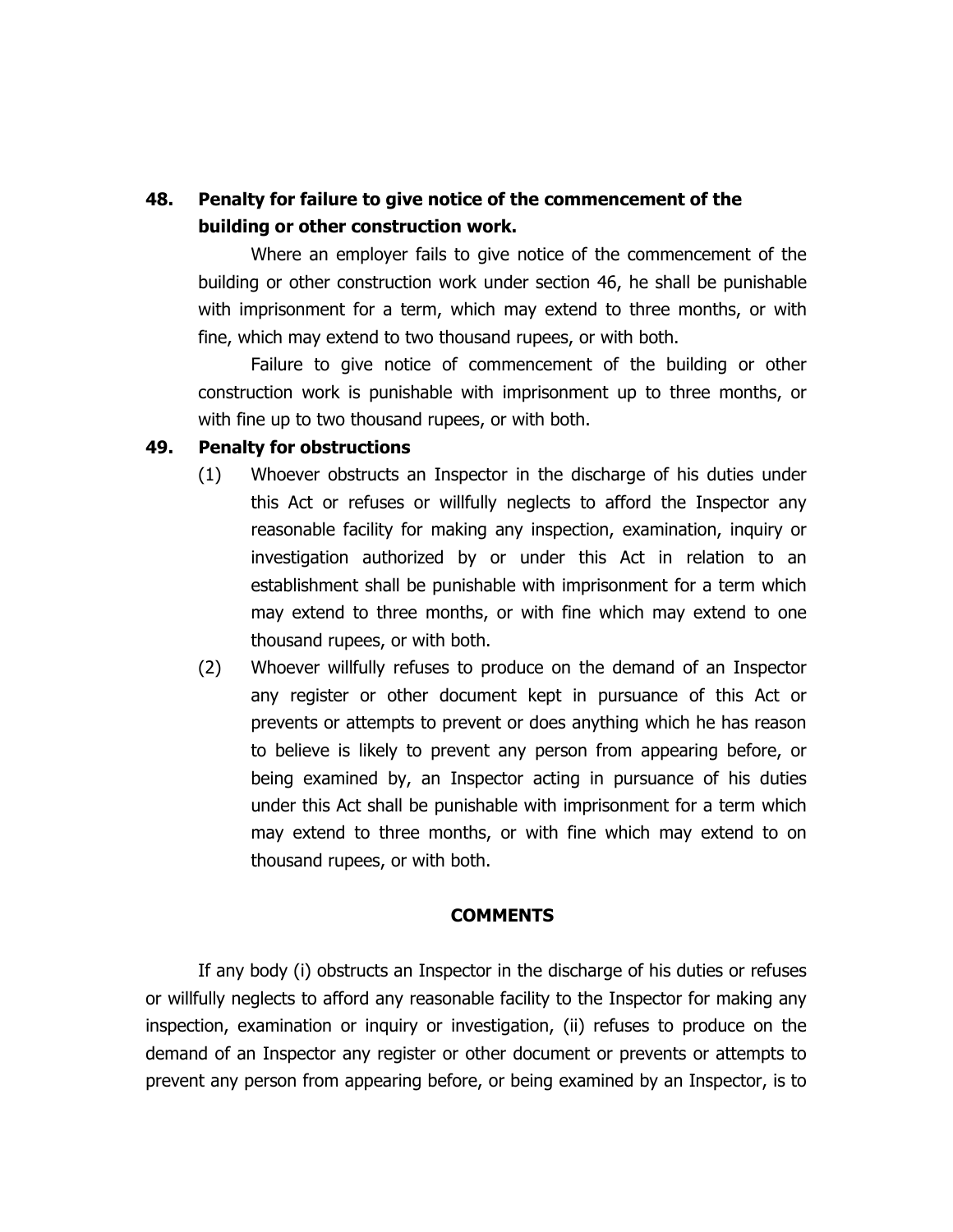be punished with imprisonment up to three months, or with fine one thousand rupees, or with both.

## **50. Penalty for other offences**

- (1) Whoever contravenes any other provision of this Act or any rules made there under or who fails to comply with any provision of this Act or any rules made there under shall, where no express penalty is elsewhere provided for such contravention or failure, be punishable with fine which may extend to one thousand rupees for every such contravention or failure, as the case may be, with an additional fine which may extend to one hundred rupees for every day during which such contravention or failure continues after the conviction for the first such contravention or failure.
- (2) A penalty under sub-section (1) may be imposed
	- (a) by the Director-General where the contravention or failure relates to a matter to which the appropriate Government is the Central Government;and
	- (b) by the Chief Inspector where the contravention or failure relates to a matter to which the appropriate Government is the State Government.
- (3) No penalty shall be imposed unless the person concerned is given a notice in writing--
	- (a) informing him of the grounds on which it is proposed to impose a penalty; and
	- (b) giving him a reasonable opportunity of making a representation in writing within such reasonable time as may be specified in the notice against the imposition of penalty mentioned therein, and, if he so desires, of being heard in the matter.
- (4) Without prejudice to any other provision contained in this Act, the Director-General and the Chief Inspector shall have all the powers of a civil court under the Code of Civil Procedure, 1908 (5 of 1908), while exercising any powers under this section, in respect of the following matters, namely:--
	- (a) summoning and enforcing the attendance of witnesses;
	- (b) requiring the discovery and production of any document;
	- (c) requisitioning any public record or copy thereof from any court or office;
	- (d) receiving evidence on affidavits; and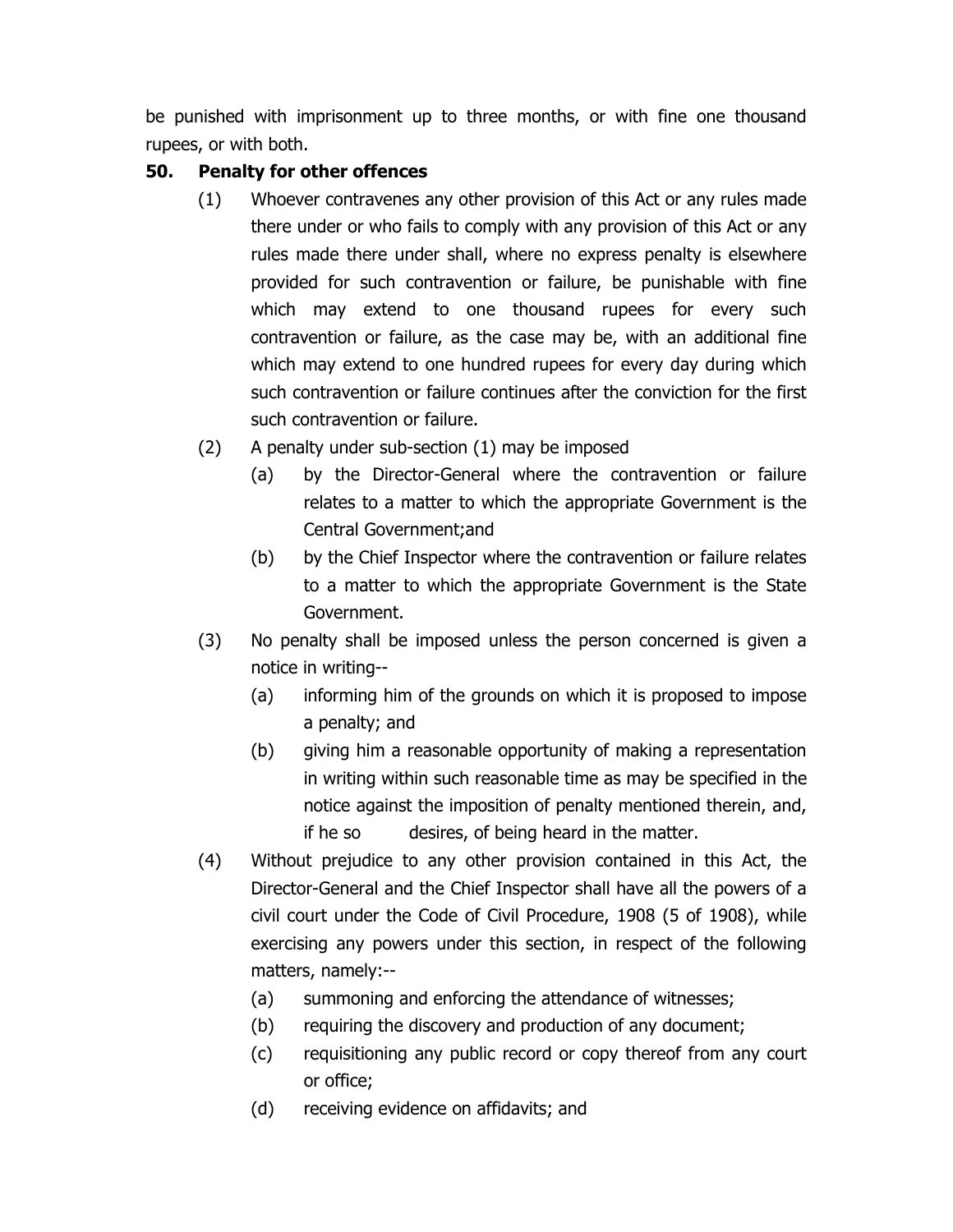- (e) issuing commissions for the examination of witnesses or documents.
- (5) Nothing contained in this section shall be constructed to prevent the person concerned from being prosecuted under any other provision of this Act or any other law for any offence made punishable by this Act or any such law to any other or higher penalty or punishment than is provided for such offence by this section:

Provide that no person shall be punished twice for the same offence.

### **COMMENTS**

 Contravention or failure to comply with any provision of the Act or any rules made there under is, where no express penalty is provided for such contravention or failure, punishable with fine up to one thousand rupees for every such contravention or failure. Continuing contravention or failure is punishable with additional fine up to one hundred rupees for every day during which such contravention or failure continues after the conviction for the first contravention or failure.

## **51 Appeal**

- (1) Any person aggrieved by the imposition of any penalty under section 50 may prefer an appeal—
	- (a) where the penalty has been imposed by the Director-General, to the Central Government;
	- (b) where the penalty has been imposed by the Chief Inspector, to the State Government,

within a period of three months from the date of communication to such person of the imposition of such penalty:

Provided that the Central Government or the State Government, as the case may be, may, if it is satisfied that the appellant was prevented by sufficient cause from preferring an appeal within the aforesaid period of three months, allow such appeal to be preferred within a further period of three months.

(2) The appellate authority may, after giving the appellant an opportunity of being heard, if he so desires, and after making such further inquiry, if any, as it may consider necessary, pass such order as it thinks fit confirming, modifying or reversing the order appealed against or may send back the case with such directions as it may think fit for a fresh decision.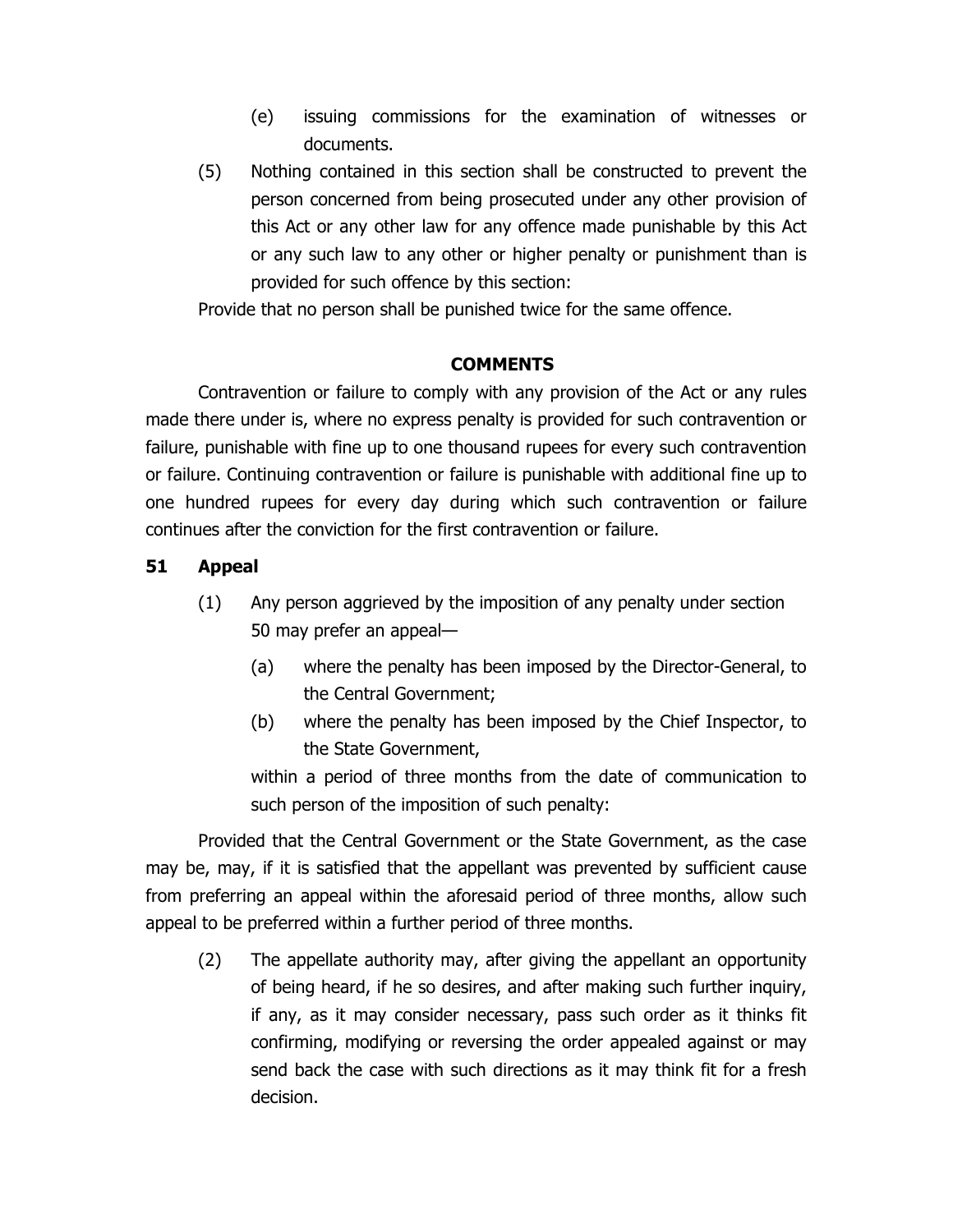### **COMMENTS**

 If any person is aggrieved by the imposition of any penalty under section 50 he can prefer an appeal to the Central Government where the penalty is imposed by the Director General, to the State Government where the penalty is imposed by the Chief Inspector within a period of three months from the date of communication to such person of the imposition of the penalty. If the appellant has been prevented by sufficient cause from preferring an appeal within three months the Government may allow such appeal to be preferred within a further period of three months.

### **52. Recovery of penalty**

Where any penalty imposed on any person under section 50 is not paid, --

- (i) the Director-General or, as the case may be, the Chief Inspector may deduct the amount so payable from any money owing to such person which may be under his control; or
- (ii) the Director-General or, as the case may be, the Chief Inspector may recover the amount so payable by detaining or selling the goods belonging to such person which are under his control; or
- (iii) if the amount cannot be recovered from such person in the manner provided in clause (i) or clause (ii) the Director-General or, as the case may be, the Chief Inspector may prepare a certificate signed by him specifying the amount due from such person and send it to the Collector of the district in which such person owns any property or resides or carries on his business and the said Collector, on receipt of such certificate shall proceed to recover from such person the amount specified there under as if it were an arrear of land revenue.

### **53. Offences by companies**

(1) Where an offence under this Act has been committed by a company, every person who, at the time the offence was committed, was in charge of, and was responsible to, the company for the conduct of the business of the company, as well as the company, shall be deemed to be guilty of the offence and shall be liable to be proceeded against and punished accordingly:

Provided that nothing contained in this sub-section shall render any such person liable to any punishment, if he proves that the offence was committed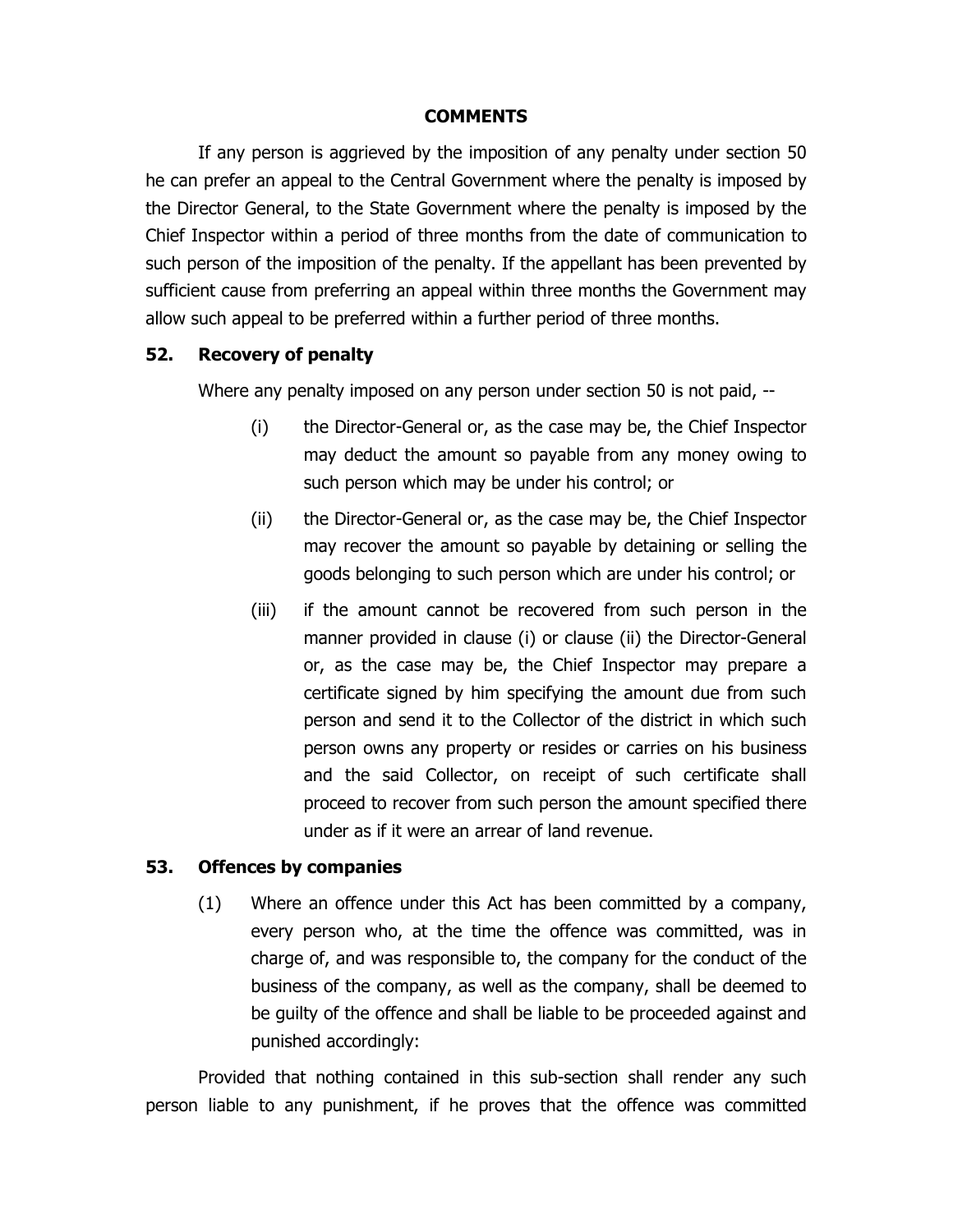without his knowledge or that he had exercised all due diligence to prevent the commission of such offence.

(2) Notwithstanding anything contained in sub-section (1) where any offence under this Act has been committed by a company and it is proved that the offence has been committed by a company and it is proved that the offence has been committed with the consent or connivance of, or is attributable to any neglect on the part of any director, manager, secretary or other officer of the company, such director, manager, secretary or other officer shall be deemed to be guilty of that offence and shall be liable to be proceeded against and punished accordingly.

Explanation.  $-$  For the purposes of this section,  $-$ 

- (a) "company" means any body corporate and includes a firm or other association of individuals;and
- (b) "director", in relation to a firm, means a partner in the firm.

## **54. Cognizance of offences**

- (1) No court shall take cognizance of any offence punishable under this Act except on a complaint--
	- (a) made by, or with the previous sanction in writing of , the Director-General or the Chief Inspector; or
	- (b) made by an office-bearer of a voluntary organisation registered under the Societies Registration Act, 1860 (21 of 1860); or
	- (c) made by an office-bearer of any concerned trade union registered under the Trade Unions Act, 1962 (16 of 1926).
- (2) No court inferior to that of a Metropolitan Magistrate or a Judicial Magistrate of the first class shall try any offence punishable under this Act.

## **55. Limitation of prosecutions**

No court shall take cognizance of an offence punishable under this Act unless the complaint there of is made within three months from the date on which the alleged commission of the offence came to the knowledge of the Director-General, the Chief Inspector, an office-bearer of a voluntary organisation or, as the case may be, an office-bearer of any concerned trade union.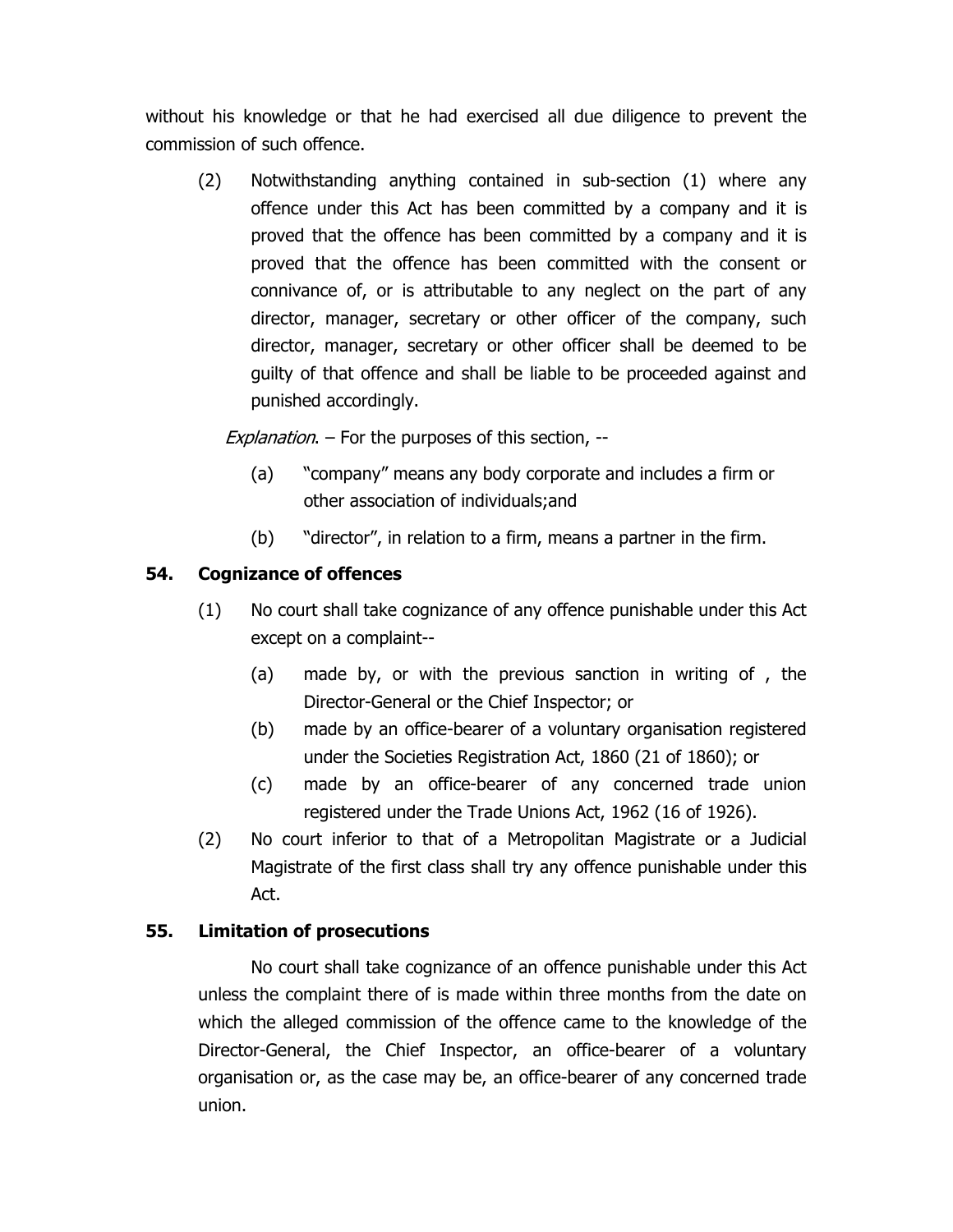### CHAPTER XI

#### **MISCELLANEOUS**

#### **56. Delegation of powers**

A Board may, by general or special order, delegate to the Chairperson or any other member or to the Secretary or any other officer or employee of the Board, subject to such conditions and limitations, if any, as may be specified in the order, such of its powers and duties under this Act as it may deem necessary.

#### **57. Return**

Every Board shall furnish from time to time to the Central Government and to the State Government such returns as they may require.

#### **58. Application of Act 8 of 1923 to building workers**

The provisions of the Workmen's Compensation Act, 1923, shall so far as may be, apply to building workers as if the employment to which this Act applies had been included in the Second Schedule to that Act.

### **59. Protection of action taken in good faith**

- (1) No suit, prosecution or other legal proceeding shall lie against any person for anything which is in good faith done or intended to be done in pursuance of this Act or any rule or order made thereunder.
- (2) No prosecution or other legal proceeding shall lie against the Government, any Board or Committees constituted under this Act or any member of such Board or any officer or employee of the Government or the Board or any other person authorized by the Government or any Board or Committee, for any damage caused or likely to be caused by anything which is in good faith done or intended to be done in pursuance of this Act or any rule or order made or issued thereunder.

### **60. Power of Central Government to give directions**

The Central Government may give directions to the Government of any State or to a Board as to the carrying into execution in that State of any of the provisions of this Act.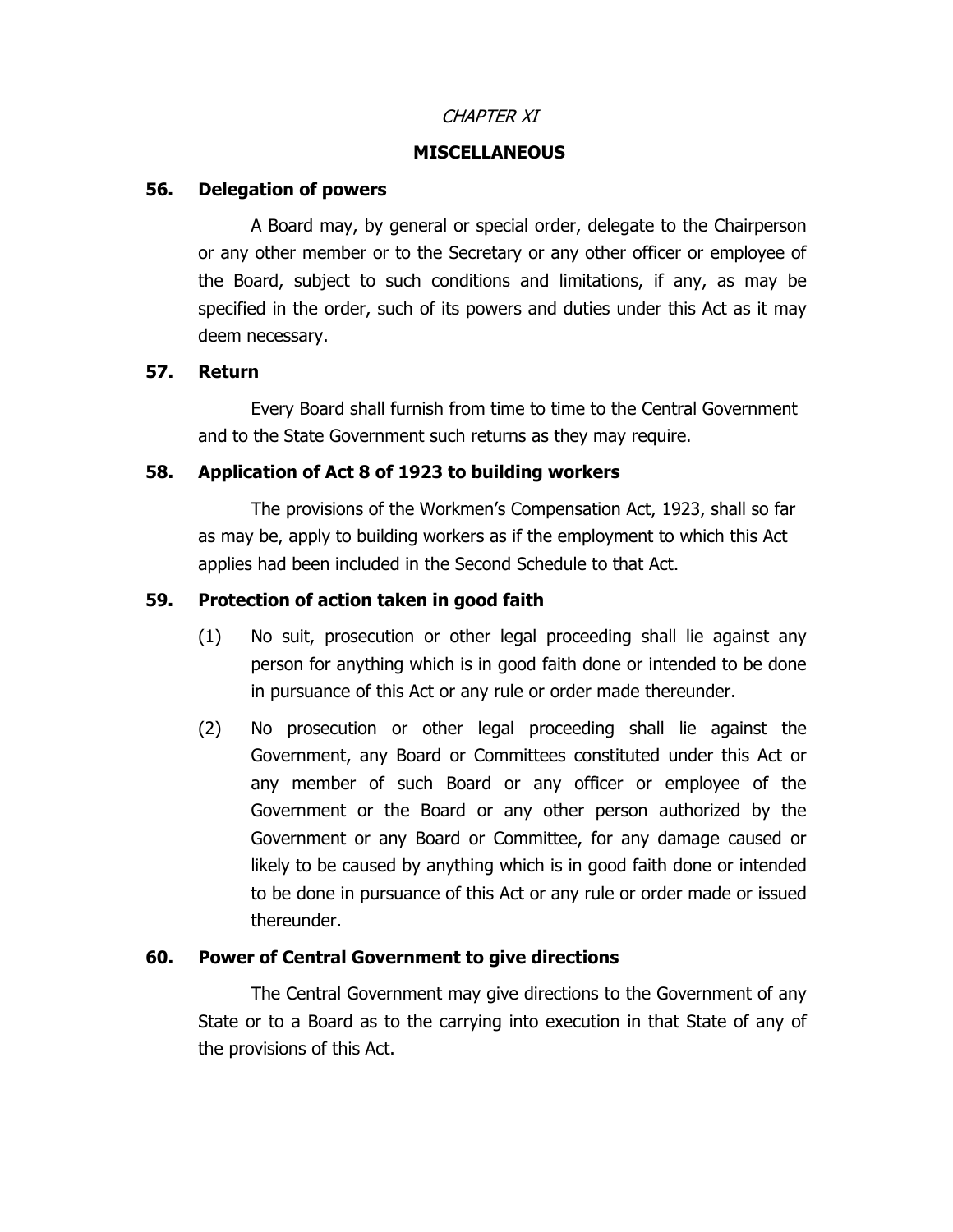### **61. Power to remove difficulties**

(1) If any difficulty arises in giving effect to the provisions of this Act, the Central Government may, by order published in the officials Gazette, make such provisions not inconsistent with the provisions of this Act, as appears to it to be necessary or expedient for removing the difficulty:

Provided that no such order shall be made after the expiry of two years from the date of commencement of this Act.

(2) Every order made under this section shall, as soon as may be after it is made, be laid before each House of Parliament.

## **62. Power to make rules**

- (1) The appropriate Government may, after consultation with the expert committee, by notification, make rules for carrying out the provisions of this Act.
- (2) In particular and without prejudice to the generality of the foregoing power, such rules may provide for all or any of the following matters, namely :-
	- (a) the number of persons to be appointed as members representing various interests on the Central Advisory Committee and the State Advisory Committee, the term of their office and other conditions of service, the procedure to be followed in the discharge of their functions and the manner of filling vacancies under sub-section (3) of section 3 or, as the case may be, under sub-section (3) of section 4;
	- (b) the fees and allowances that may be paid to the members of the expert committee for attending its meetings under subsection (2) of section 5;
	- (c) the form of application for the registration of an establishment, the levy of fees therefore and the particulars it may contain under, sub-section (2) of section 7;
	- (d) the form of certificate of registration, the time within which and conditions subject to which such certificate may be issued under sub-section (3) of section 7;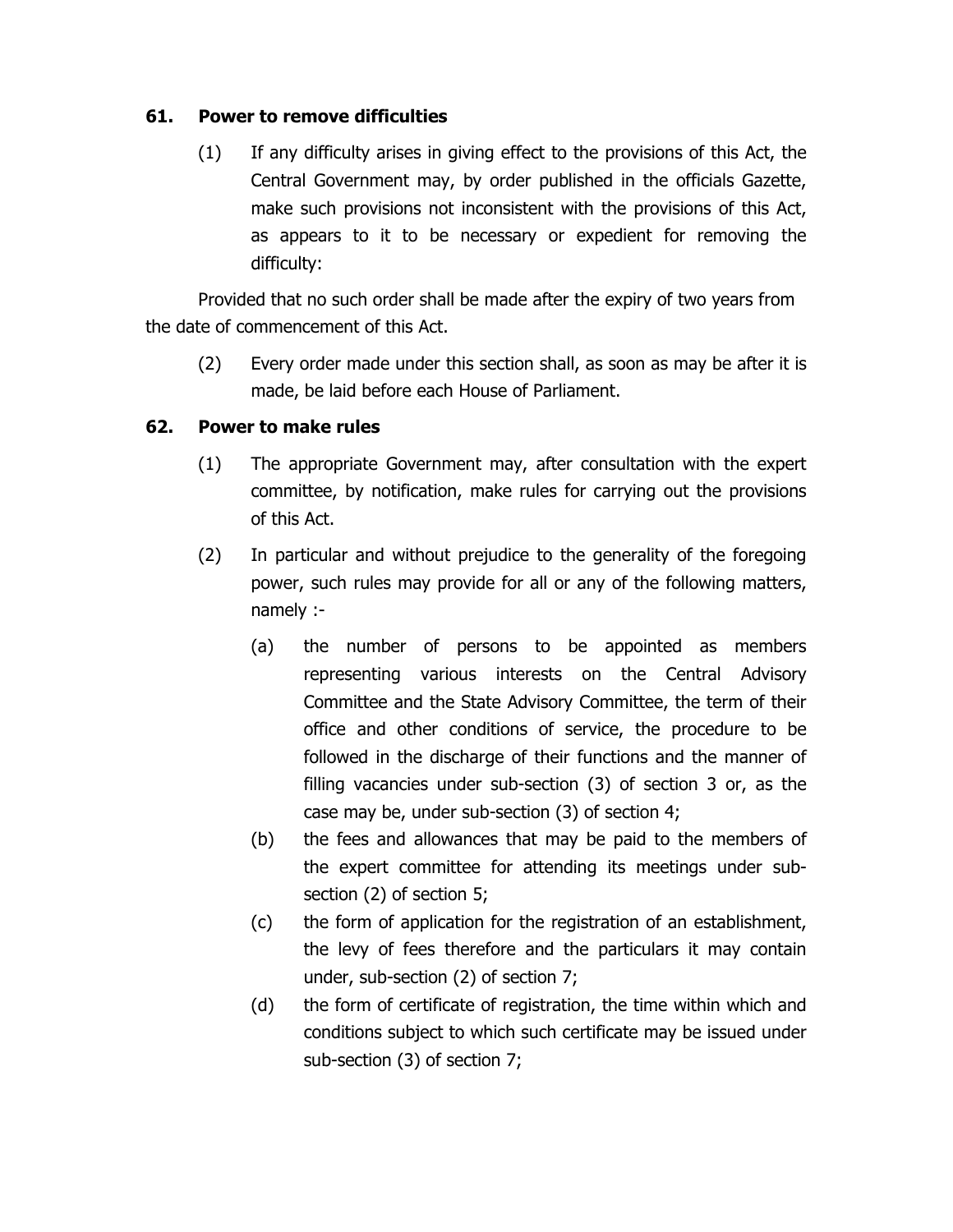- (e) the form in which the change in ownership or management or other particulars shall be intimated to the registering officer under sub-section (4) of section 7;
- (f) the form in which an application for registration as a beneficiary shall be made under sub-section (2) of section 12;
- (g) the document and the fee which shall accompany the application under sub-section (3) of section 12;
- (h) the registers which the Secretary of the Board shall cause to be maintained under sub-section (6) of section12;
- (i) the benefits which may be given under sub-section (2) of section 14;
- (j) the form in which register of beneficiaries shall be maintained under section 15;
- (k) the terms and conditions of appointment, the salaries and other allowances payable to, and the manner of filling of casual vacancies of, the Chairperson and other members of the Board under sub-section (4) of section 18;
- (l) the terms and conditions of service and the salaries and allowances payable to the Secretary and the other officers and employees of the Board under sub-section (3) of section 19;
- (m) the time and place of the meeting of the Board and the rules of procedure to be followed at such meeting under sub-section (1) of section 20 including quorum necessary for the transaction of business;
- (n) the amount payable as house building loans or advances, the terms and conditions of such payment under clause (c), educational assistance under clause (e) medical expenses payable and the persons who shall be the dependent of the beneficiaries under clause (f), and the other welfare measures for which provisions may be made under clause (h) of subsection (l) of section 22;
- (o) the limits of grants-in-aid payable to the local authorities and employers under clause (b) of sub-section (3) of section 22;
- (p) the form in which and the time within which the budget of the Board shall be prepared and forwarded to Government under Section 25;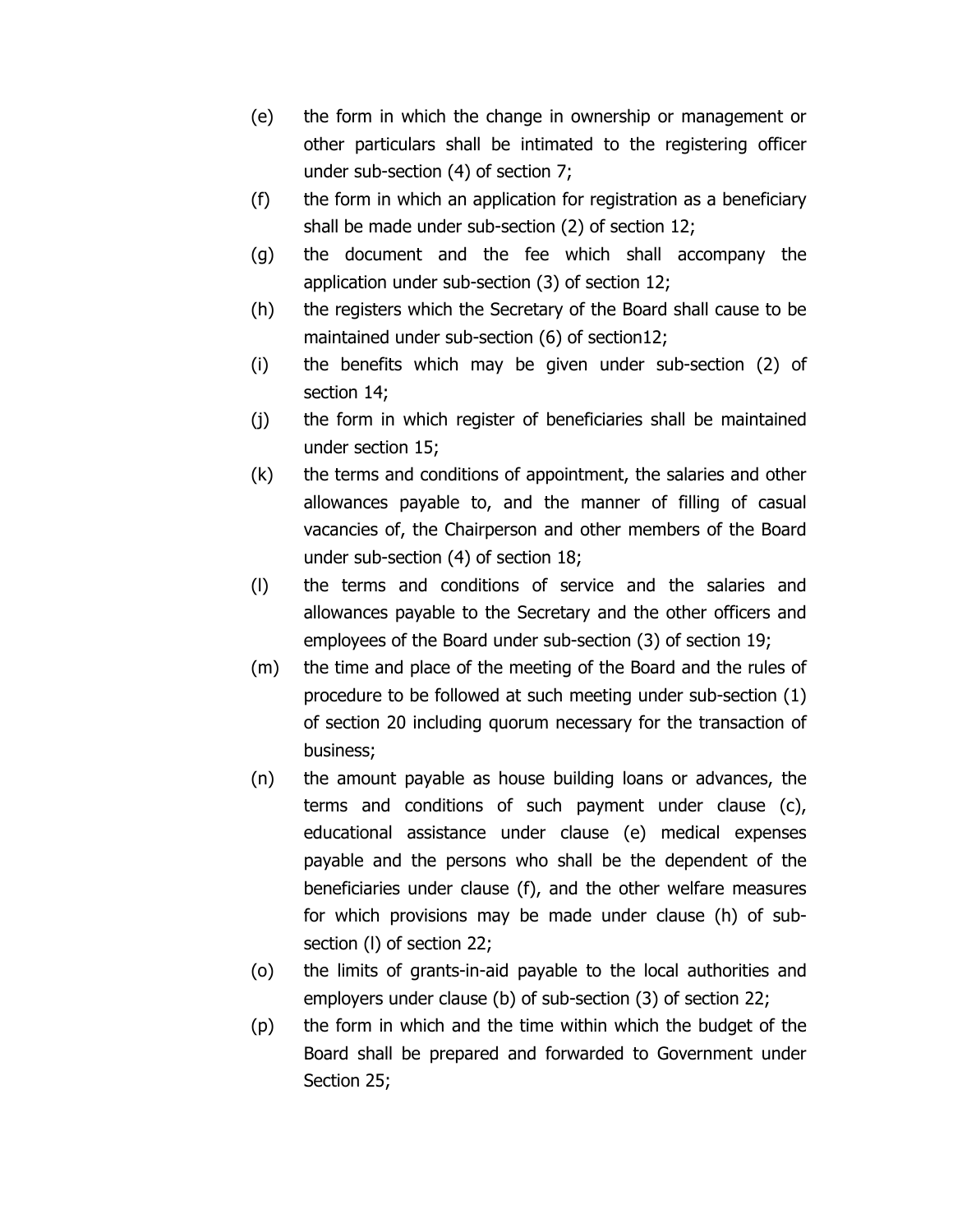- (q) the form in which and the time within which the annual report of the Board shall be submitted to the State Government and the Central Government under section 26;
- (r) the form of annual statement of accounts under sub-section (1), and the date before which the audited copy of the accounts together with the auditor's report shall be furnished under subsection (4) of section 27;
- (s) the matters required to be provided under sub-section (1) of section 28 and the extent up to which, and the conditions subject to which, the provisions of that sub-section shall apply to the building workers under sub-section (2) of that section;
- (t) the registers and records that shall be maintained by the employer and the form in which such registers and records shall be maintained and the particulars to included therein under subsection (1) of section 30;
- (u) the form and manner in which a notice shall be exhibited and the particulars it may contain under sub-section (2) of section 30;
- (v) the issue of wage books or wage slips to building workers and the manner in which entries are to be made and authenticated in wage books or wage slips under sub-section (3) of section 30;
- (w) the types of latrines and urinals required to be provided under section33;
- (x) the first-aid facilities which are to be provided under section 36;
- (y) the canteen facilities which are to be provided under clause (a) of section 37;
- (z) the welfare measures which are to be provided under clause (b) of section 37;
- (za) the number of representatives of employer and the building workers under sub-section (1) of section 38 and the qualifications of safety officers and the duties to be performed by them under sub-section (2) of that section;
- (zb) the form of notice of accident, other matters to be provided in this behalf and the time within which such notice shall be given under sub-section (1) of section 39;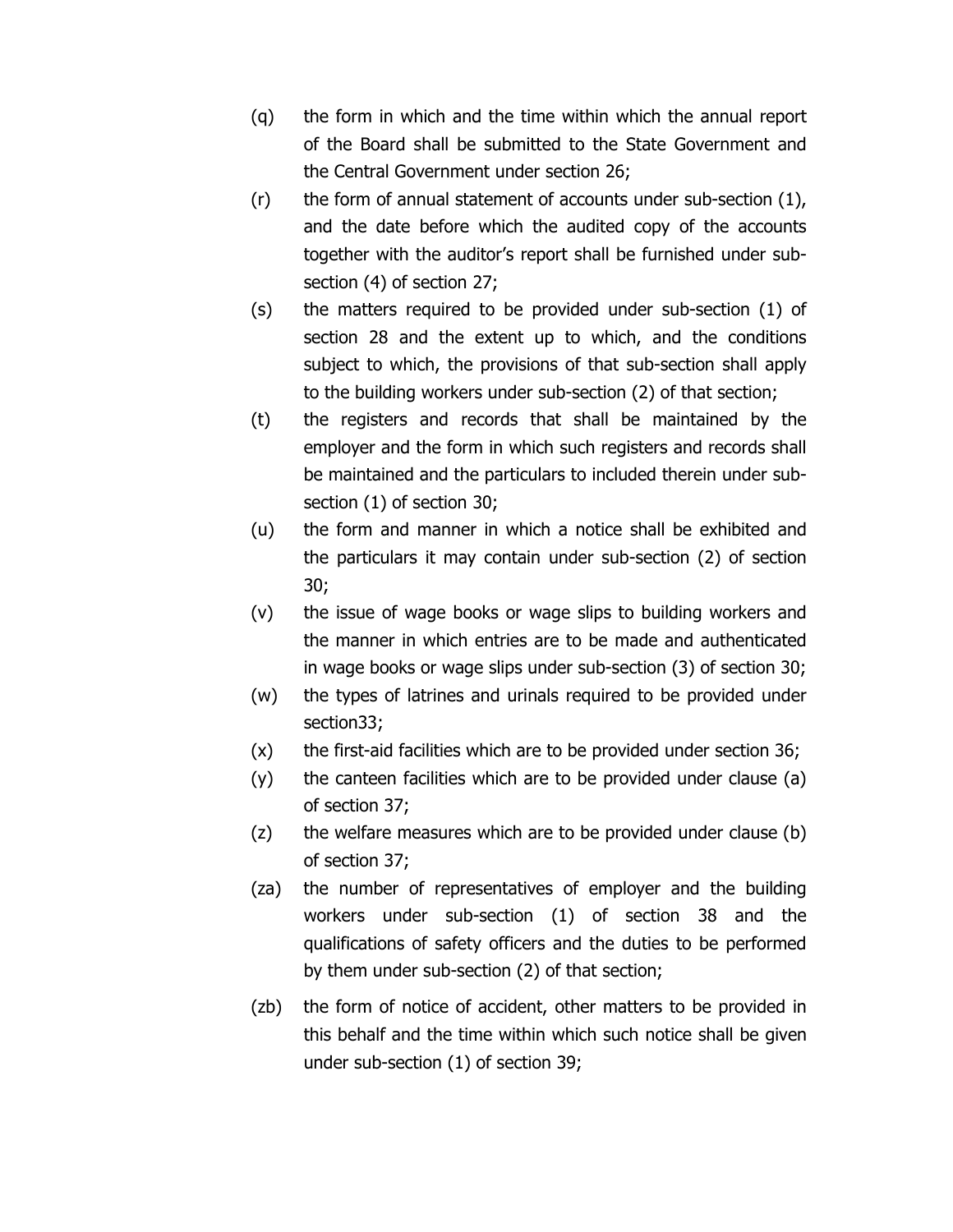- (zc) the rules to be made for the safety and health of building workers under section 40;
- (zd) the powers that may be exercised by an Inspector under clause (e) of sub-section (1) of section 43 and the qualifications and experience which the experts or agencies employed under subsection (2) of that section shall possess and the terms and conditions on which such experts or agencies may be employed;
- (ze) the date on or before which wages shall be paid to a building worker under section 45;
- (zf) the matters which are required to be prescribed under clause (i) of sub-section (1) of section 46;
- (zg) any other matter which is required to be, or may be, prescribed.
- (3) Every rule made by the Central Government under this Act shall be laid, as soon as may be after it is made, before each House of Parliament, while it is in session for a total period of thirty days which may be comprised in one session or in two or more successive sessions, and if, before the expiry of the session immediately following the session or the successive sessions aforesaid, both Houses agree in making any modification in the rule or both Houses agree that the rule should not be made, the rule shall thereafter have effect only in such modified form or be of no effect, as the case may be; so, however, that any such modification or annulment shall be without prejudice to the validity of anything previously done under that rule.
- (4) Every rule made by the State Government under this Act shall be laid, as soon as may be after it is made, before each House of the State Legislature where it consists of two Houses, or, where such Legislature consists of one House, before that House.

### **63. Saving of certain laws**

Nothing contained in this Act shall affect the operation of any corresponding law in a State providing welfare schemes which are more beneficial to the building and other construction workers than those provided for them by or under this Act.